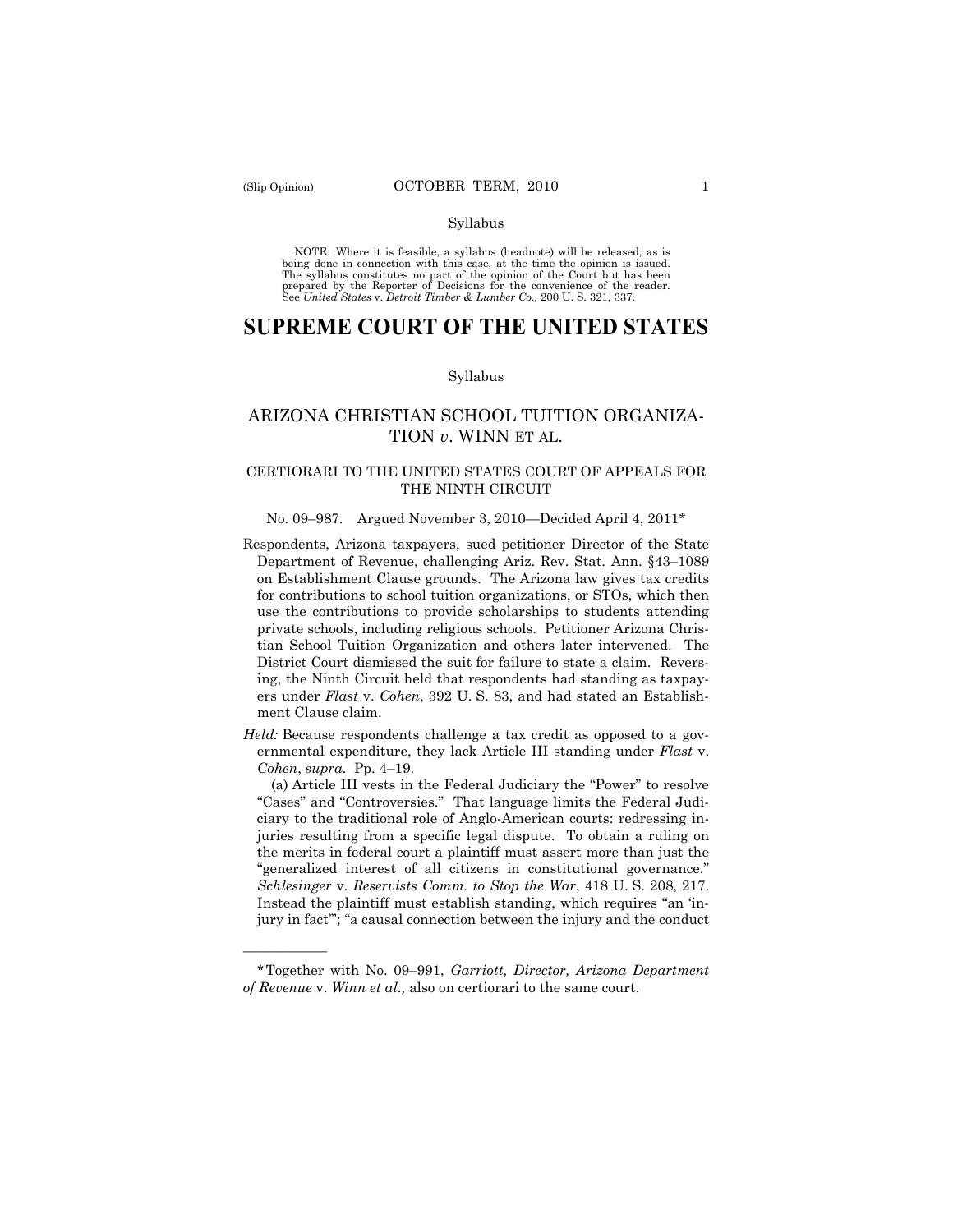complained of"; and a conclusion that it is "'likely,' as opposed to merely 'speculative,' that the injury will be 'redressed by a favorable decision.'" Lujan v. Defenders of Wildlife, 504 U.S. 555, 560-561. Pp. 4–6.

(b) In general, the mere fact that someone is a taxpayer does not provide standing to seek relief in federal court. The typical assertion of taxpayer standing rests on unjustifiable economic and political speculation. See *Frothingham* v. *Mellon*, 262 U. S. 447; *Doremus* v. *Board of Ed. of Hawthorne*, 342 U. S. 429. When a government expends resources or declines to impose a tax, its budget does not necessarily suffer. Even assuming the State's coffers are depleted, finding injury would require a court to speculate "that elected officials will increase a taxpayer-plaintiff's tax bill to make up a deficit." *DaimlerChrysler Corp.* v. *Cuno*, 547 U. S. 332, 344. And to find redressability a court must assume that, were the taxpayers' remedy allowed, "legislators [would] pass along the supposed increased revenue in the form of tax reductions." *Ibid*. These conclusions apply to the present cases. The costs of education may be a significant portion of Arizona's annual budget, but the tax credit, by facilitating the operation of both religious and secular private schools, could relieve the burden on public schools and provide cost savings to the State. Even if the tax credit had an adverse effect on Arizona's budget, problems would remain. To find a particular injury in fact would require speculation that Arizona lawmakers react to revenue shortfalls by increasing respondents' tax liability. A causation finding would depend on the additional assumption that any tax increase would be traceable to the STO tax credit. And respondents have not established that an injunction against the credit's application would prompt Arizona legislators to "pass along [any] increased revenue [as] tax reductions." *Ibid.* Pp. 6–10.

(c) Respondents' suit does not fall within the narrow exception to the rule against taxpayer standing established in *Flast* v. *Cohen*, *supra.* There, federal taxpayers had standing to mount an Establishment Clause challenge to a federal statute providing General Treasury funds to support, *inter alia*, textbook purchases for religious schools. To have standing under *Flast,* taxpayers must show (1) a "logical link" between the plaintiff's taxpayer status "and the type of legislative enactment attacked," and (2) "a nexus" between such taxpayer status and "the precise nature of the constitutional infringement alleged." 392 U. S., at 102. Considering the two requirements together, *Flast* explained that individuals suffer a particular injury when, in violation of the Establishment Clause and by means of "the taxing and spending power," their property is transferred through the Government's Treasury to a sectarian entity. *Id.,* at 105–106.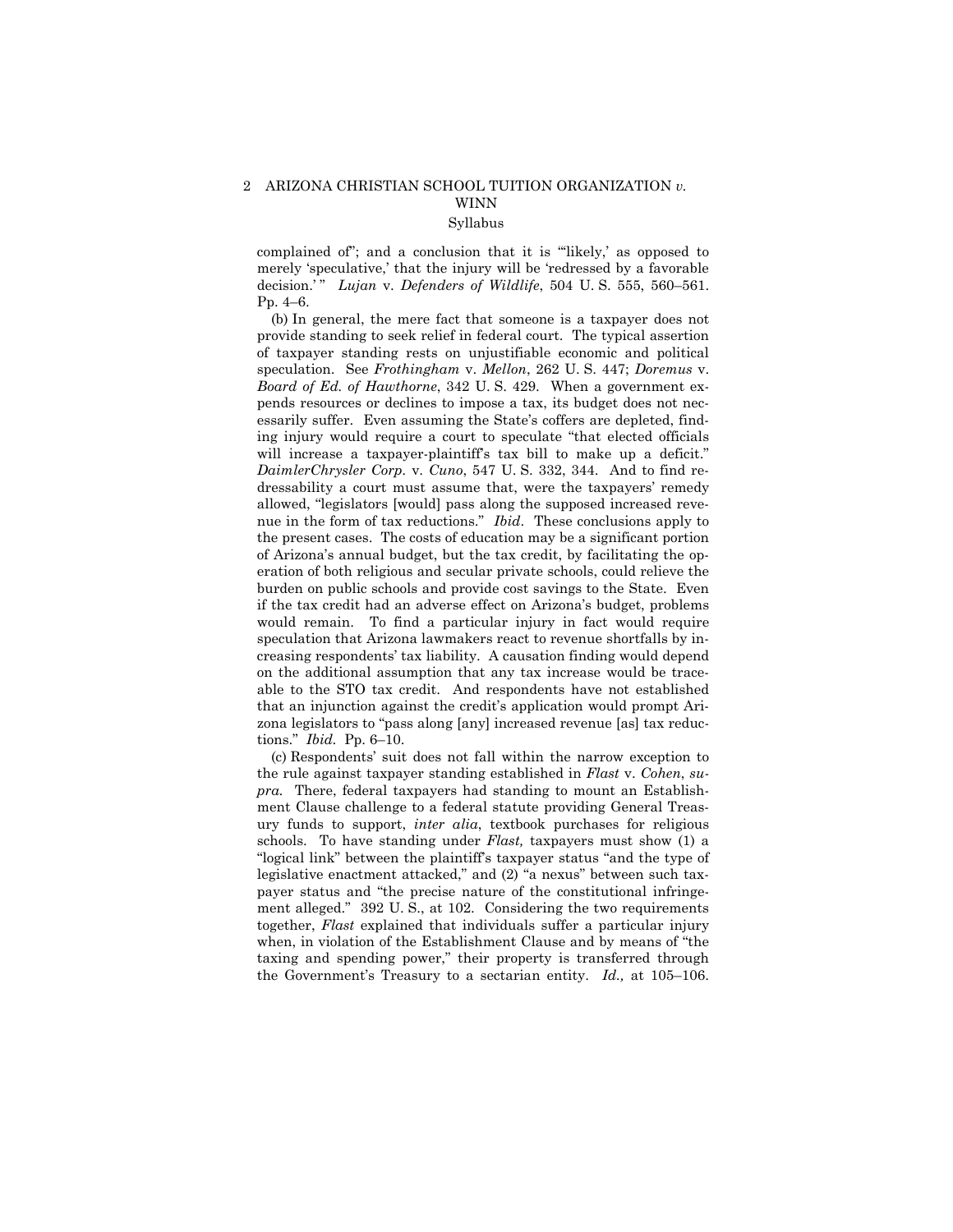#### Syllabus

"The taxpayer's allegation in such cases would be that his tax money is being extracted and spent in violation of specific constitutional protections against such abuses of legislative power." *Id*., at 106. The STO tax credit does not visit the injury identified in *Flast*. When the Government spends funds from the General Treasury, dissenting taxpayers know that they have been made to contribute to an establishment in violation of conscience. In contrast, a tax credit allows dissenting taxpayers to use their own funds in accordance with their own consciences. Here, the STO tax credit does not "extrac[t] and spen[d]" a conscientious dissenter's funds in service of an establishment, 392 U. S*.,* at 106, or " 'force a citizen to contribute' " to a sectarian organization, *id.*, at 103. Rather, taxpayers are free to pay their own tax bills without contributing to an STO, to contribute to a religious or secular STO of their choice, or to contribute to other charitable organizations. Because the STO tax credit is not tantamount to a religious tax, respondents have not alleged an injury for standing purposes. Furthermore, respondents cannot satisfy the requirements of causation and redressability. When the government collects and spends taxpayer money, governmental choices are responsible for the transfer of wealth; the resulting subsidy of religious activity is, under *Flast*, traceable to the government's expenditures; and an injunction against those expenditures would address taxpayer-plaintiffs' objections of conscience. Here, by contrast, contributions result from the decisions of private taxpayers regarding their own funds. Private citizens create private STOs; STOs choose beneficiary schools; and taxpayers then contribute to STOs. Any injury the objectors may suffer are not fairly traceable to the government. And, while an injunction most likely would reduce contributions to STOs, that remedy would not affect noncontributing taxpayers or their tax payments. Pp. 10–16.

(d) Respondents' contrary position—that Arizonans benefiting from the tax credit in effect are paying their state income tax to STOs assumes that all income is government property, even if it has not come into the tax collector's hands. That premise finds no basis in standing jurisprudence. This Court has sometimes reached the merits in Establishment Clause cases involving tax benefits as opposed to governmental expenditures. See *Mueller* v. *Allen*, 463 U. S. 388; *Nyquist* v. *Mauclet*, 432 U. S. 1; *Hunt* v. *McNair*, 413 U. S. 734; *Walz* v. *Tax Comm'n of City of New York*, 397 U. S. 664. But those cases did not mention standing and so do not stand for the proposition that no jurisdictional defects existed. Moreover, it is far from clear that any nonbinding *sub silentio* standing determinations in those cases depended on *Flast*, as there are other ways of establishing standing in Establishment Clause cases involving tax benefits. Pp. 16–18.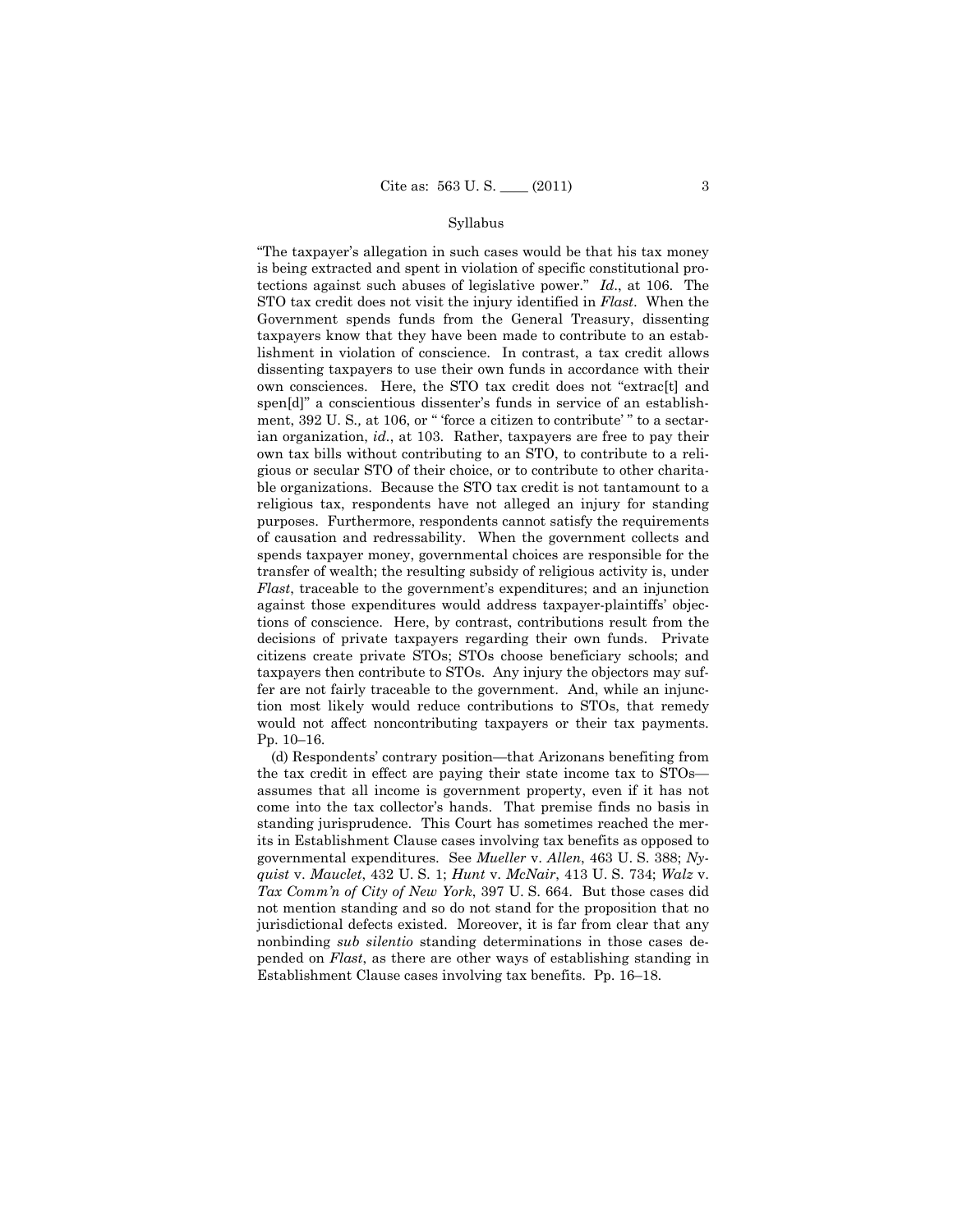562 F. 3d 1002, reversed.

KENNEDY, J., delivered the opinion of the Court, in which ROBERTS, C. J., and SCALIA, THOMAS, and ALITO, JJ., joined. SCALIA, J., filed a concurring opinion, in which THOMAS, J., joined. KAGAN, J., filed a dissenting opinion, in which GINSBURG, BREYER, and SOTOMAYOR, JJ., joined.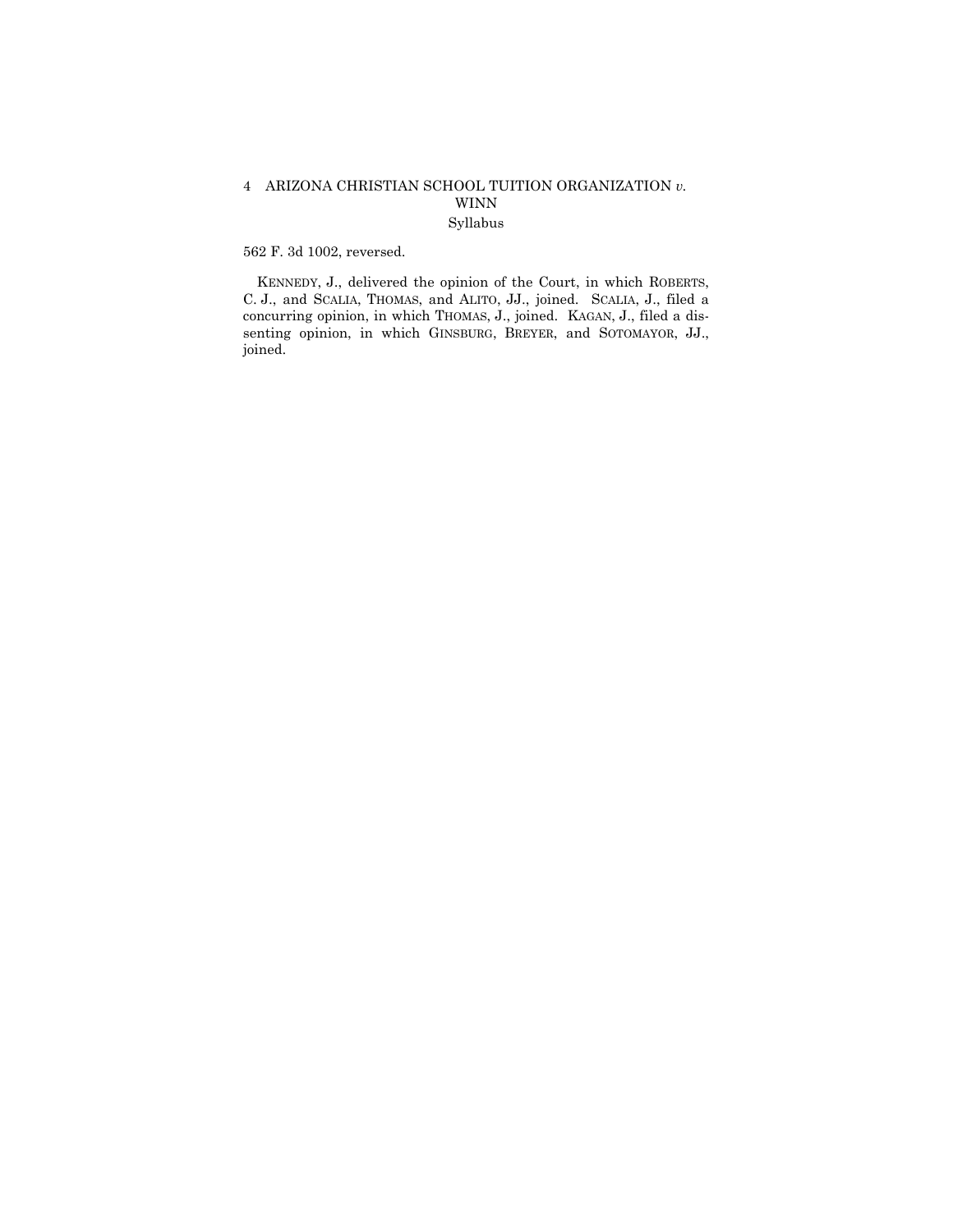NOTICE: This opinion is subject to formal revision before publication in the preliminary print of the United States Reports. Readers are requested to notify the Reporter of Decisions, Supreme Court of the United States, Washington, D. C. 20543, of any typographical or other formal errors, in order that corrections may be made before the preliminary print goes to press.

#### $\frac{1}{2}$  , where  $\frac{1}{2}$ **SUPREME COURT OF THE UNITED STATES**

 $\frac{1}{2}$  ,  $\frac{1}{2}$  ,  $\frac{1}{2}$  ,  $\frac{1}{2}$  ,  $\frac{1}{2}$  ,  $\frac{1}{2}$ Nos. 09–987 and 09–991

# ARIZONA CHRISTIAN SCHOOL TUITION ORGANIZA-TION, PETITIONER

09–987 *v.* 

# KATHLEEN M. WINN ET AL.

## GALE GARRIOTT, DIRECTOR, ARIZONA DEPART-MENT OF REVENUE, PETITIONER

09–991 *v.* 

# KATHLEEN M. WINN ET AL.

### ON WRITS OF CERTIORARI TO THE UNITED STATES COURT OF APPEALS FOR THE NINTH CIRCUIT

#### [April 4, 2011]

## JUSTICE KENNEDY delivered the opinion of the Court.

Arizona provides tax credits for contributions to school tuition organizations, or STOs. STOs use these contributions to provide scholarships to students attending private schools, many of which are religious. Respondents are a group of Arizona taxpayers who challenge the STO tax credit as a violation of Establishment Clause principles under the First and Fourteenth Amendments. After the Arizona Supreme Court rejected a similar Establishment Clause claim on the merits, respondents sought intervention from the Federal Judiciary.

To obtain a determination on the merits in federal court, parties seeking relief must show that they have standing under Article III of the Constitution. Standing in Estab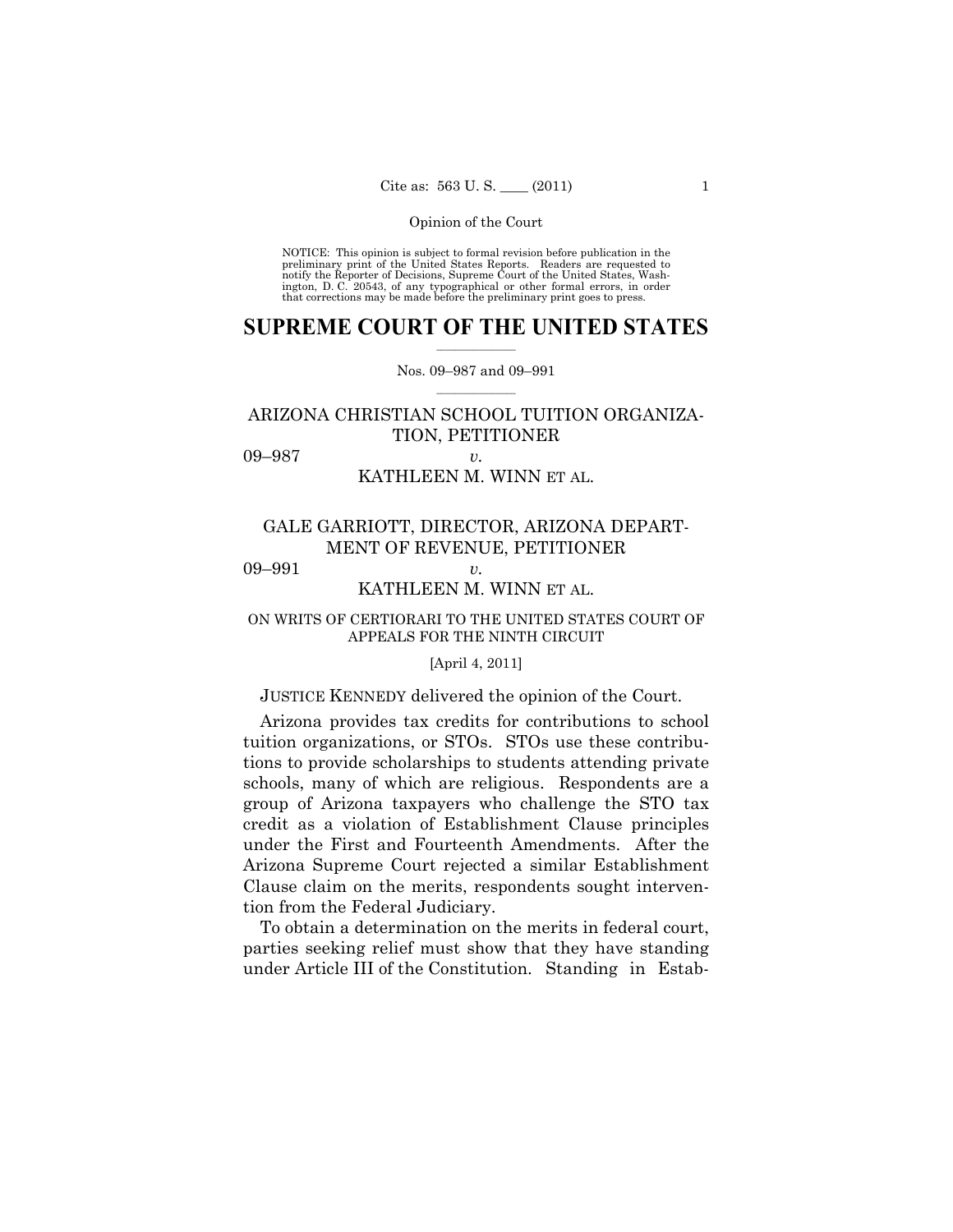# Opinion of the Court

lishment Clause cases may be shown in various ways. Some plaintiffs may demonstrate standing based on the direct harm of what is claimed to be an establishment of religion, such as a mandatory prayer in a public school classroom. See *School Dist. of Abington Township* v. *Schempp*, 374 U. S. 203, 224, n. 9 (1963). Other plaintiffs may demonstrate standing on the ground that they have incurred a cost or been denied a benefit on account of their religion. Those costs and benefits can result from alleged discrimination in the tax code, such as when the availability of a tax exemption is conditioned on religious affiliation. See *Texas Monthly, Inc.* v. *Bullock*, 489 U. S. 1, 8 (1989) (plurality opinion).

For their part, respondents contend that they have standing to challenge Arizona's STO tax credit for one and only one reason: because they are Arizona taxpayers. But the mere fact that a plaintiff is a taxpayer is not generally deemed sufficient to establish standing in federal court. To overcome that rule, respondents must rely on an exception created in *Flast* v. *Cohen*, 392 U. S. 83 (1968). For the reasons discussed below, respondents cannot take advantage of *Flast*'s narrow exception to the general rule against taxpayer standing. As a consequence, respondents lacked standing to commence this action, and their suit must be dismissed for want of jurisdiction.

I

Respondents challenged §43–1089, a provision of the Arizona Tax Code. See 1997 Ariz. Sess. Laws §43–1087, codified, as amended, Ariz. Rev. Stat. Ann. §43–1089 (West Supp. 2010). Section 43–1089 allows Arizona taxpayers to obtain dollar-for-dollar tax credits of up to \$500 per person and \$1,000 per married couple for contributions to STOs. §43–1089(A). If the credit exceeds an individual's tax liability, the credit's unused portion can be carried forward up to five years. §43–1089(D). Under a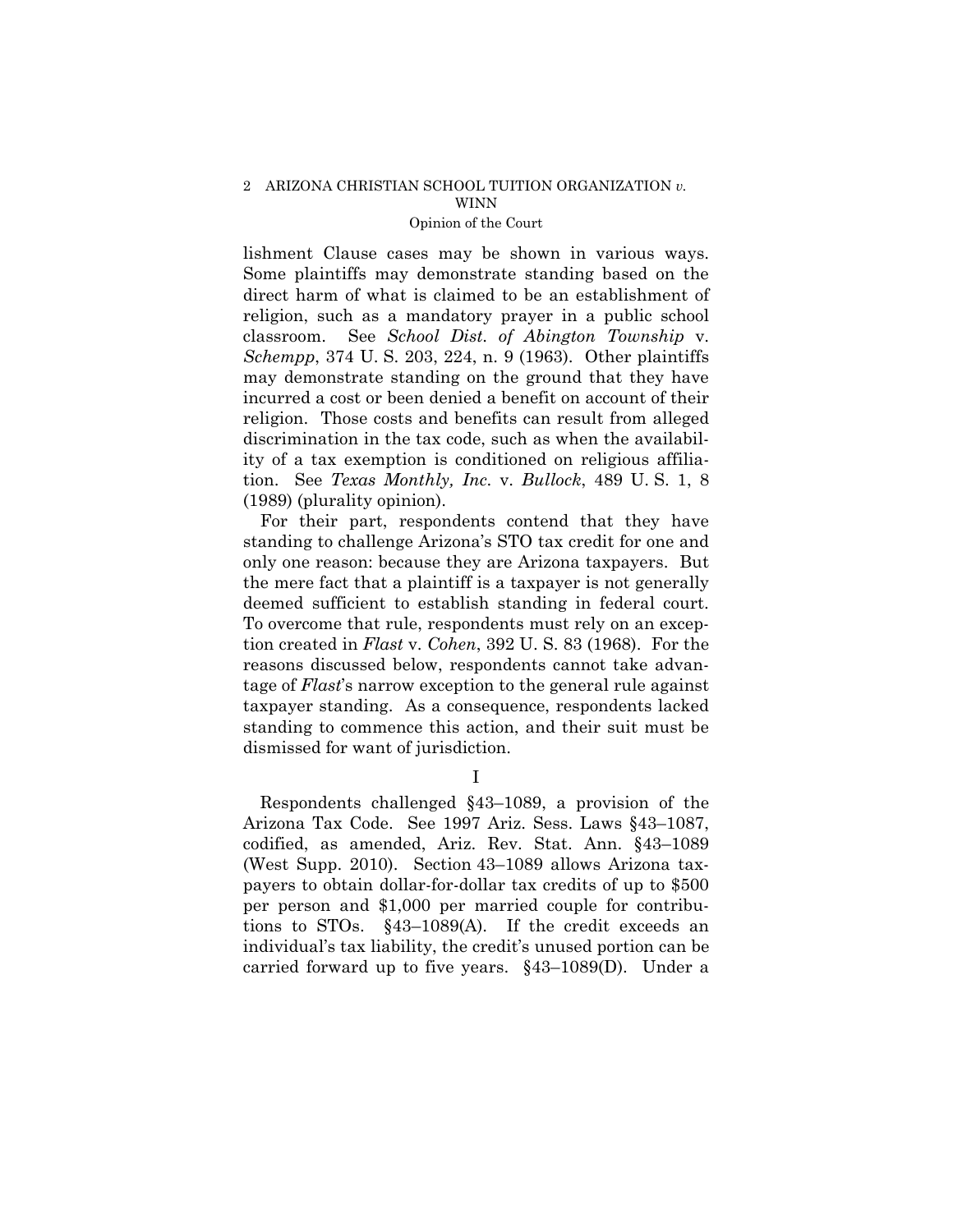version of §43–1089 in effect during the pendency of this lawsuit, a charitable organization could be deemed an STO only upon certain conditions. See §43–1089 (West 2006). The organization was required to be exempt from federal taxation under §501(c)(3) of the Internal Revenue Code of 1986. §43–1089(G)(3) (West Supp. 2005). It could not limit its scholarships to students attending only one school. *Ibid.* And it had to allocate "at least ninety per cent of its annual revenue for educational scholarships or tuition grants" to children attending qualified schools. *Ibid*. A "qualified school," in turn, was defined in part as a private school in Arizona that did not discriminate on the basis of race, color, handicap, familial status, or national origin. §43–1089(G)(2).

In an earlier lawsuit filed in state court, Arizona taxpayers challenged §43–1089, invoking both the United States Constitution and the Arizona Constitution. The Arizona Supreme Court rejected the taxpayers' claims on the merits. *Kotterman* v. *Killian*, 193 Ariz. 273, 972 P. 2d 606 (1999). This Court denied certiorari. *Rhodes* v. *Killian*, 528 U. S. 810 (1999); *Kotterman* v. *Killian*, 528 U. S. 921 (1999).

The present action was filed in the United States District Court for the District of Arizona. It named the Director of the Arizona Department of Revenue as defendant. The Arizona taxpayers who brought the suit claimed that §43–1089 violates the Establishment Clause of the First Amendment, as incorporated against the States by the Fourteenth Amendment. Respondents alleged that §43– 1089 allows STOs "to use State income-tax revenues to pay tuition for students at religious schools," some of which "discriminate on the basis of religion in selecting students." Complaint in No. 00–0287 (D Ariz.),  $\P$ [29–31, App. to Pet. for Cert. in No. 09–987, pp. 125a–126a. Respondents requested, among other forms of relief, an injunction against the issuance of §43–1089 tax credits for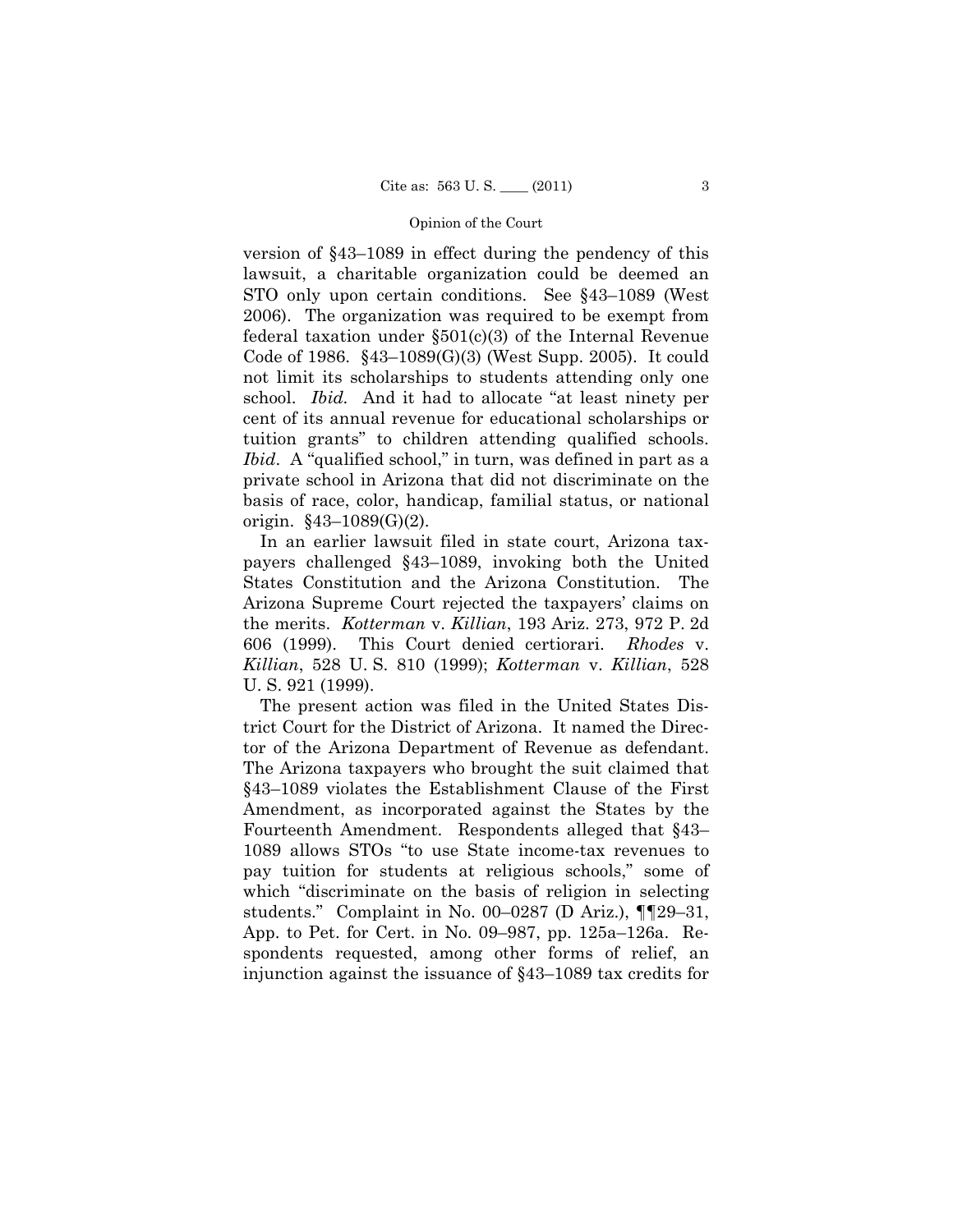# Opinion of the Court

contributions to religious STOs. The District Court dismissed respondents' suit as jurisdictionally barred by the Tax Injunction Act, 28 U. S. C. §1341. The Court of Appeals reversed. This Court agreed with the Court of Appeals and affirmed. *Hibbs* v. *Winn*, 542 U. S. 88 (2004).

On remand, the Arizona Christian School Tuition Organization and other interested parties intervened. The District Court once more dismissed respondents' suit, this time for failure to state a claim. Once again, the Court of Appeals reversed. It held that respondents had standing under *Flast* v. *Cohen*, *supra.* 562 F. 3d 1002 (CA9 2009). Reaching the merits, the Court of Appeals ruled that respondents had stated a claim that §43–1089 violated the Establishment Clause of the First Amendment. The full Court of Appeals denied en banc review, with eight judges dissenting. 586 F. 3d 649 (CA9 2009). This Court granted certiorari. 560 U. S. \_\_ (2010).

II

The concept and operation of the separation of powers in our National Government have their principal foundation in the first three Articles of the Constitution. Under Article III, the Federal Judiciary is vested with the "Power" to resolve not questions and issues but "Cases" or "Controversies." This language restricts the federal judicial power "to the traditional role of the Anglo-American courts." *Summers* v. *Earth Island Institute*, 555 U. S. 488, \_\_\_ (2009) (slip op., at 4). In the English legal tradition, the need to redress an injury resulting from a specific dispute taught the efficacy of judicial resolution and gave legitimacy to judicial decrees. The importance of resolving specific cases was visible, for example, in the incremental approach of the common law and in equity's consideration of exceptional circumstances. The Framers paid heed to these lessons. See U. S. Const., Art. III, § 2 ("The judicial Power shall extend to all Cases, in Law and Equity . . . ").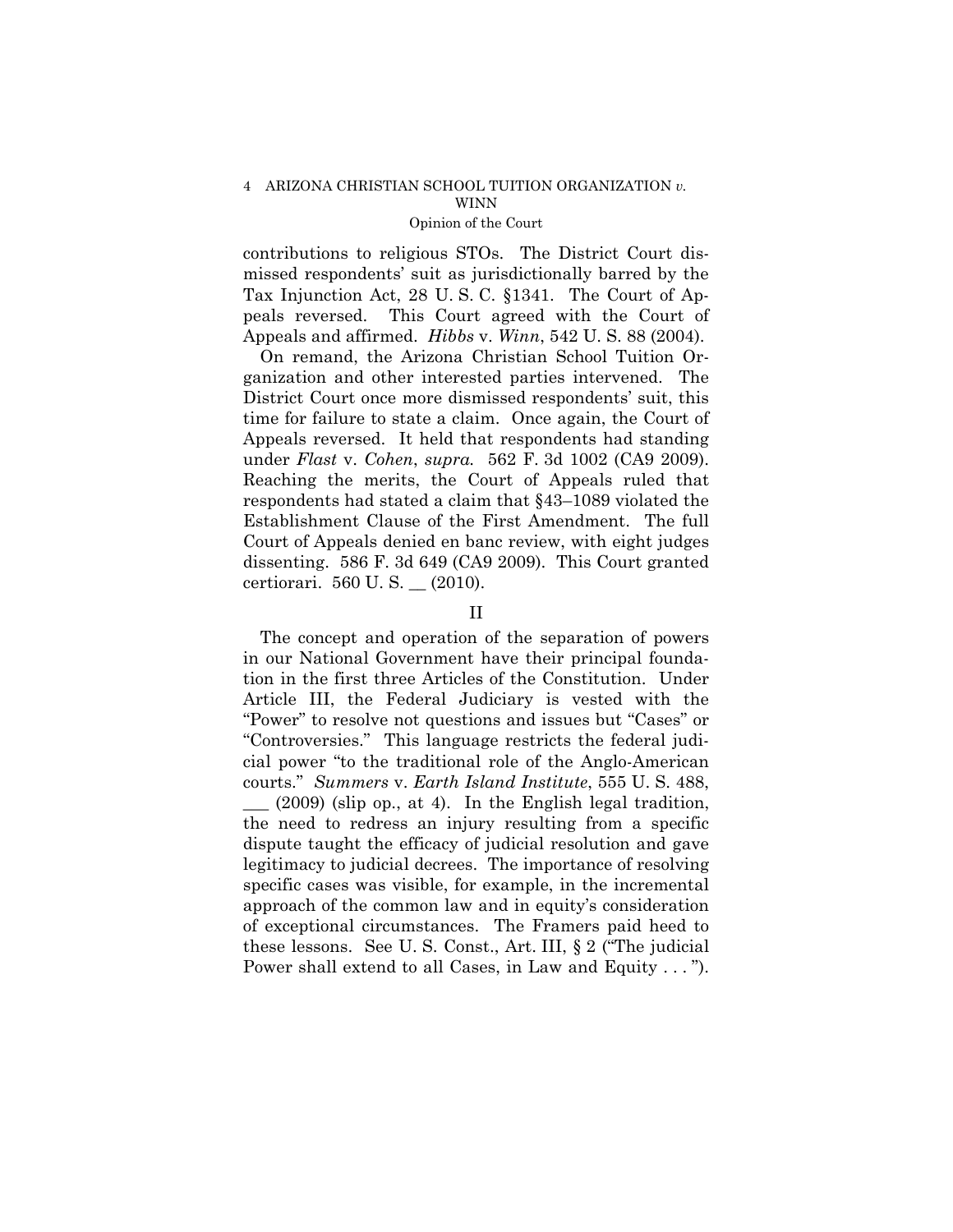By rules consistent with the longstanding practices of Anglo-American courts a plaintiff who seeks to invoke the federal judicial power must assert more than just the "generalized interest of all citizens in constitutional governance." *Schlesinger* v. *Reservists Comm. to Stop the War*, 418 U. S. 208, 217 (1974).

Continued adherence to the case-or-controversy requirement of Article III maintains the public's confidence in an unelected but restrained Federal Judiciary. If the judicial power were "extended to every *question* under the constitution," Chief Justice Marshall once explained, federal courts might take possession of "almost every subject proper for legislative discussion and decision." 4 Papers of John Marshall 95 (C. Cullen ed. 1984) (quoted in *DaimlerChrysler Corp.* v. *Cuno*, 547 U. S. 332, 341 (2006)). The legislative and executive departments of the Federal Government, no less than the judicial department, have a duty to defend the Constitution. See U. S. Const., Art. VI, cl. 3. That shared obligation is incompatible with the suggestion that federal courts might wield an "unconditioned authority to determine the constitutionality of legislative or executive acts." *Valley Forge Christian College* v. *Americans United for Separation of Church and State, Inc.*, 454 U. S. 464, 471 (1982). For the federal courts to decide questions of law arising outside of cases and controversies would be inimical to the Constitution's democratic character. And the resulting conflict between the judicial and the political branches would not, "in the long run, be beneficial to either." *United States* v. *Richardson*, 418 U. S. 166, 188–189 (1974) (Powell, J., concurring). Instructed by Chief Justice Marshall's admonition, this Court takes care to observe the "role assigned to the judiciary" within the Constitution's "tripartite allocation of power." *Valley Forge*, *supra*, at 474 (internal quotation marks omitted).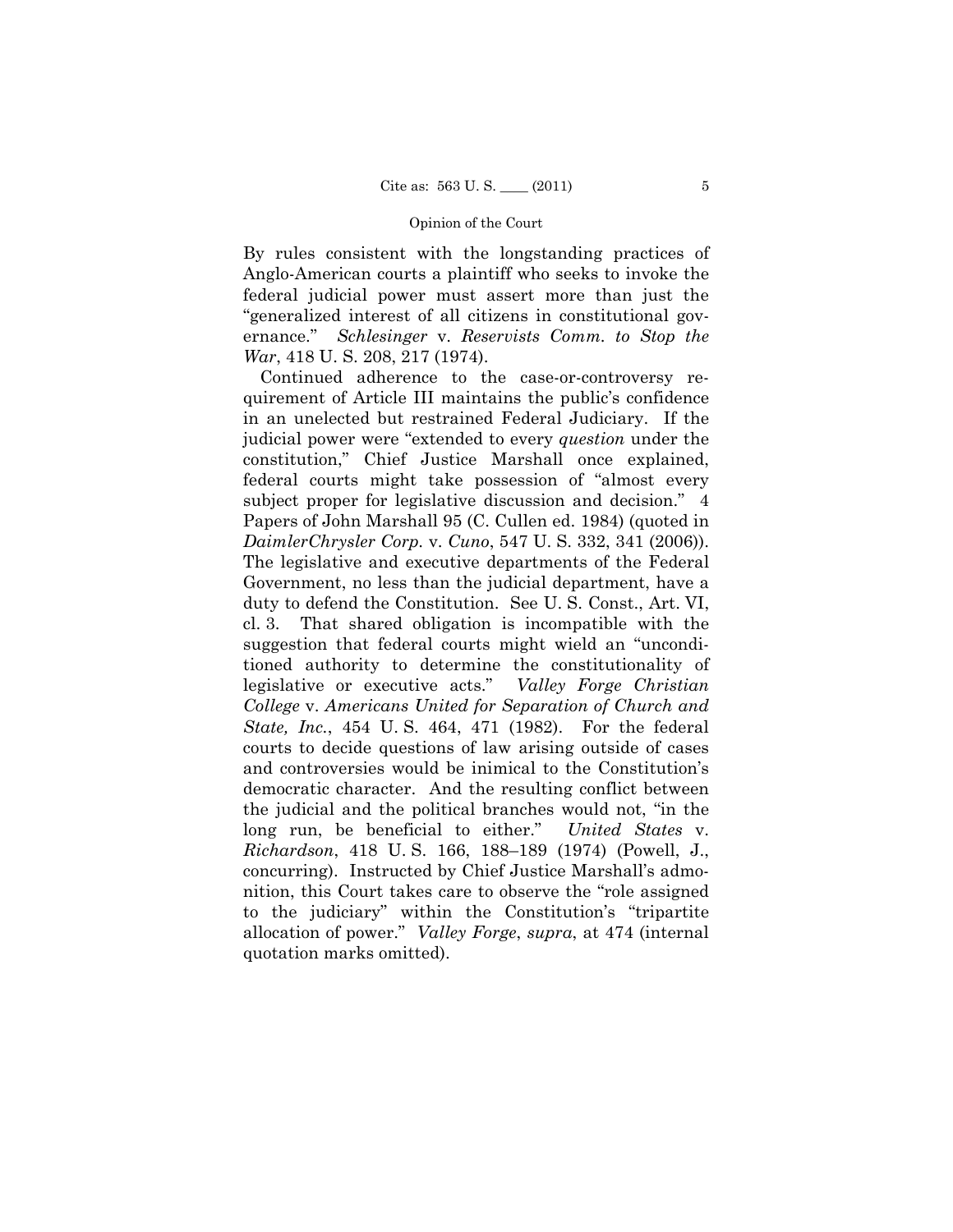# Opinion of the Court

#### III

To state a case or controversy under Article III, a plaintiff must establish standing. *Allen* v. *Wright*, 468 U. S. 737, 751 (1984). The minimum constitutional requirements for standing were explained in *Lujan* v. *Defenders of Wildlife*, 504 U. S. 555 (1992).

"First, the plaintiff must have suffered an 'injury in fact'—an invasion of a legally protected interest which is (a) concrete and particularized, and (b) 'actual or imminent, not "conjectural" or "hypothetical.'" Second, there must be a causal connection between the injury and the conduct complained of—the injury has to be 'fairly . . . trace[able] to the challenged action of the defendant, and not . . . th[e] result [of] the independent action of some third party not before the court.' Third, it must be 'likely,' as opposed to merely 'speculative,' that the injury will be 'redressed by a favorable decision.'" *Id*., at 560–561 (citations and footnote omitted).

In requiring a particular injury, the Court meant "that the injury must affect the plaintiff in a personal and individual way." *Id*., at 560, n. 1. The question now before the Court is whether respondents, the plaintiffs in the trial court, satisfy the requisite elements of standing.

# A

Respondents suggest that their status as Arizona taxpayers provides them with standing to challenge the STO tax credit. Absent special circumstances, however, standing cannot be based on a plaintiff's mere status as a taxpayer. This Court has rejected the general proposition that an individual who has paid taxes has a "continuing, legally cognizable interest in ensuring that those funds are not *used* by the Government in a way that violates the Constitution." *Hein* v. *Freedom From Religion Founda-*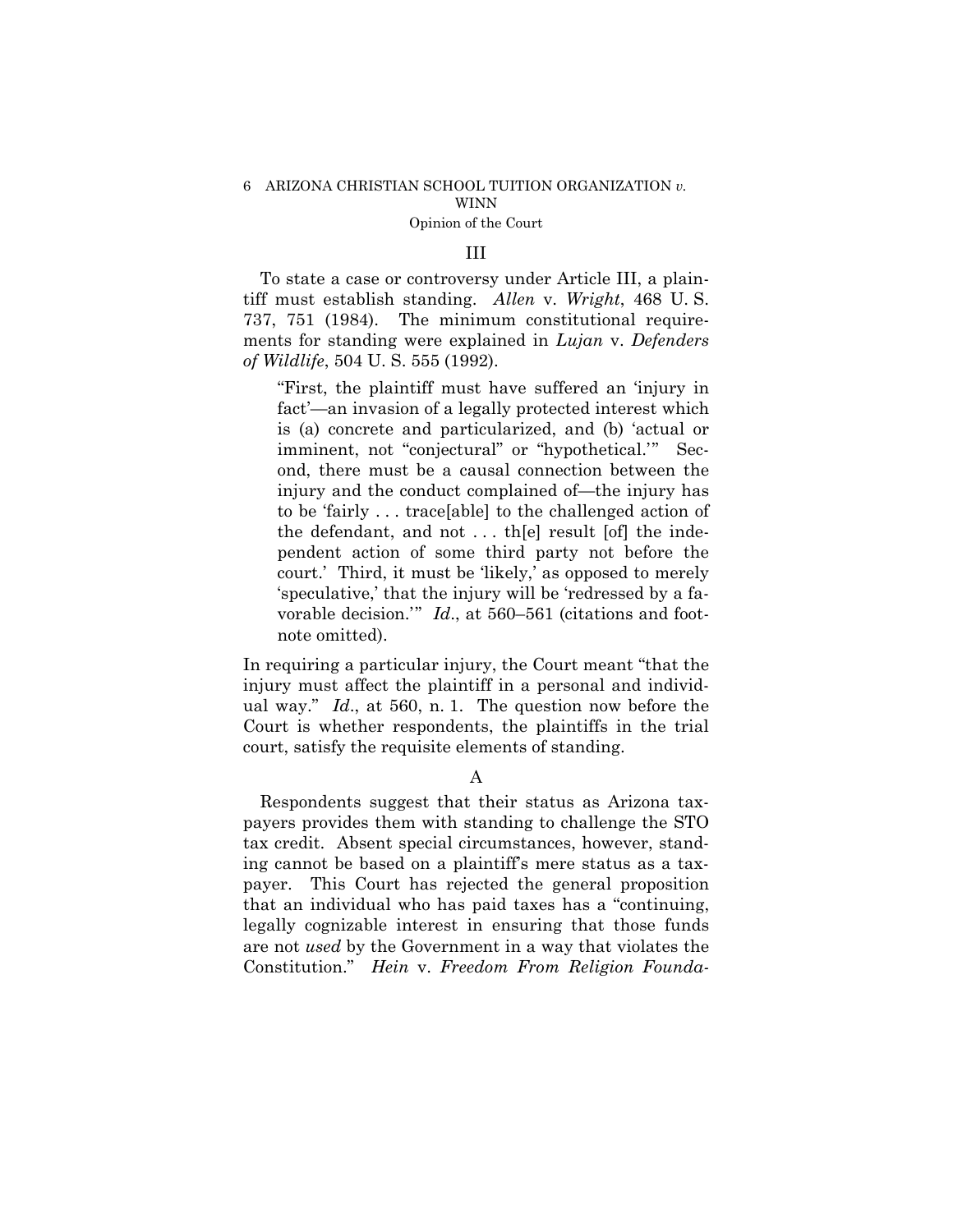*tion, Inc.*, 551 U. S. 587, 599 (2007) (plurality opinion). This precept has been referred to as the rule against taxpayer standing.

The doctrinal basis for the rule was discussed in *Frothingham* v. *Mellon*, 262 U. S. 447 (1923) (decided with *Massachusetts* v. *Mellon*). There, a taxpayer-plaintiff had alleged that certain federal expenditures were in excess of congressional authority under the Constitution. The plaintiff argued that she had standing to raise her claim because she had an interest in the Government Treasury and because the allegedly unconstitutional expenditure of Government funds would affect her personal tax liability. The Court rejected those arguments. The "effect upon future taxation, of any payment out of funds," was too "remote, fluctuating and uncertain" to give rise to a case or controversy. *Id.*, at 487. And the taxpayer-plaintiff's "interest in the moneys of the Treasury," the Court recognized, was necessarily "shared with millions of others." *Ibid*. As a consequence, *Frothingham* held that the taxpayer-plaintiff had not presented a "judicial controversy" appropriate for resolution in federal court but rather a "matter of public . . . concern" that could be pursued only through the political process. *Id*., at 487–489.

In a second pertinent case, *Doremus* v. *Board of Ed. of Hawthorne*, 342 U. S. 429 (1952), the Court considered *Frothingham*'s prohibition on taxpayer standing in connection with an alleged Establishment Clause violation. A New Jersey statute had provided that public school teachers would read Bible verses to their students at the start of each schoolday. A plaintiff sought to have the law enjoined, asserting standing based on her status as a taxpayer. Writing for the Court, Justice Jackson reiterated the foundational role that Article III standing plays in our separation of powers.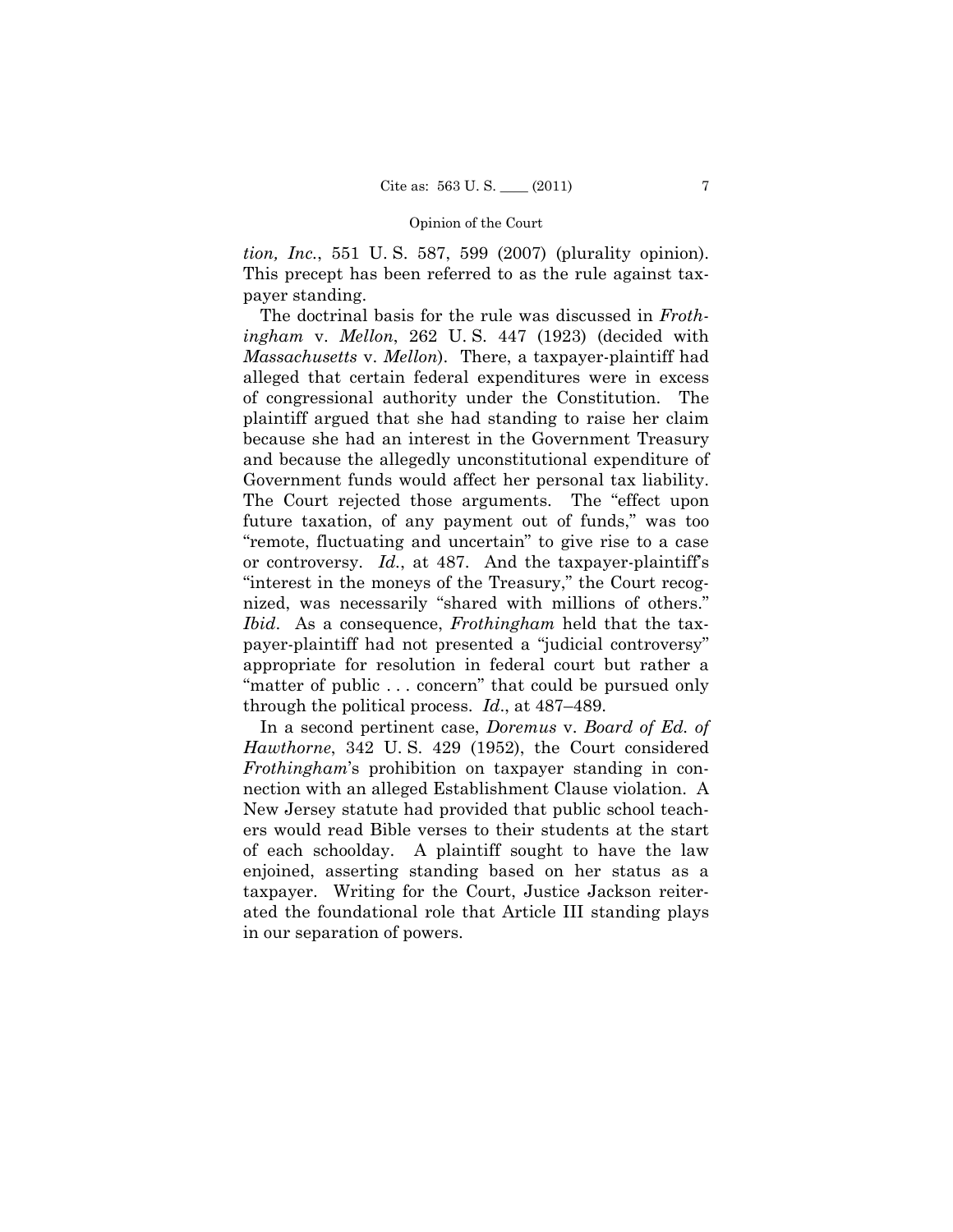## Opinion of the Court

"'The party who invokes the power [of the federal courts] must be able to show not only that the statute is invalid, but that he has sustained or is immediately in danger of sustaining some direct injury as a result of its enforcement, and not merely that he suffers in some indefinite way in common with people generally.'" *Doremus*, *supra*, at 434 (quoting *Frothingham*, *supra*, at 488).

The plaintiff in *Doremus* lacked any "direct and particular financial interest" in the suit, and, as a result, a decision on the merits would have been merely "advisory." 342 U. S., at 434–435. It followed that the plaintiff's allegations did not give rise to a case or controversy subject to judicial resolution under Article III. *Ibid*. Cf. *School Dist. of Abington Township* v. *Schempp*, 374 U. S., at 224, n. 9 (finding standing where state laws required Bible readings or prayer in public schools, not because plaintiffs were state taxpayers but because their children were enrolled in public schools and so were "directly affected" by the challenged laws).

In holdings consistent with *Frothingham* and *Doremus*, more recent decisions have explained that claims of taxpayer standing rest on unjustifiable economic and political speculation. When a government expends resources or declines to impose a tax, its budget does not necessarily suffer. On the contrary, the purpose of many governmental expenditures and tax benefits is "to spur economic activity, which in turn *increases* government revenues." *DaimlerChrysler*, 547 U. S., at 344.

Difficulties persist even if one assumes that an expenditure or tax benefit depletes the government's coffers. To find injury, a court must speculate "that elected officials will increase a taxpayer-plaintiff's tax bill to make up a deficit." *Ibid*. And to find redressability, a court must assume that, were the remedy the taxpayers seek to be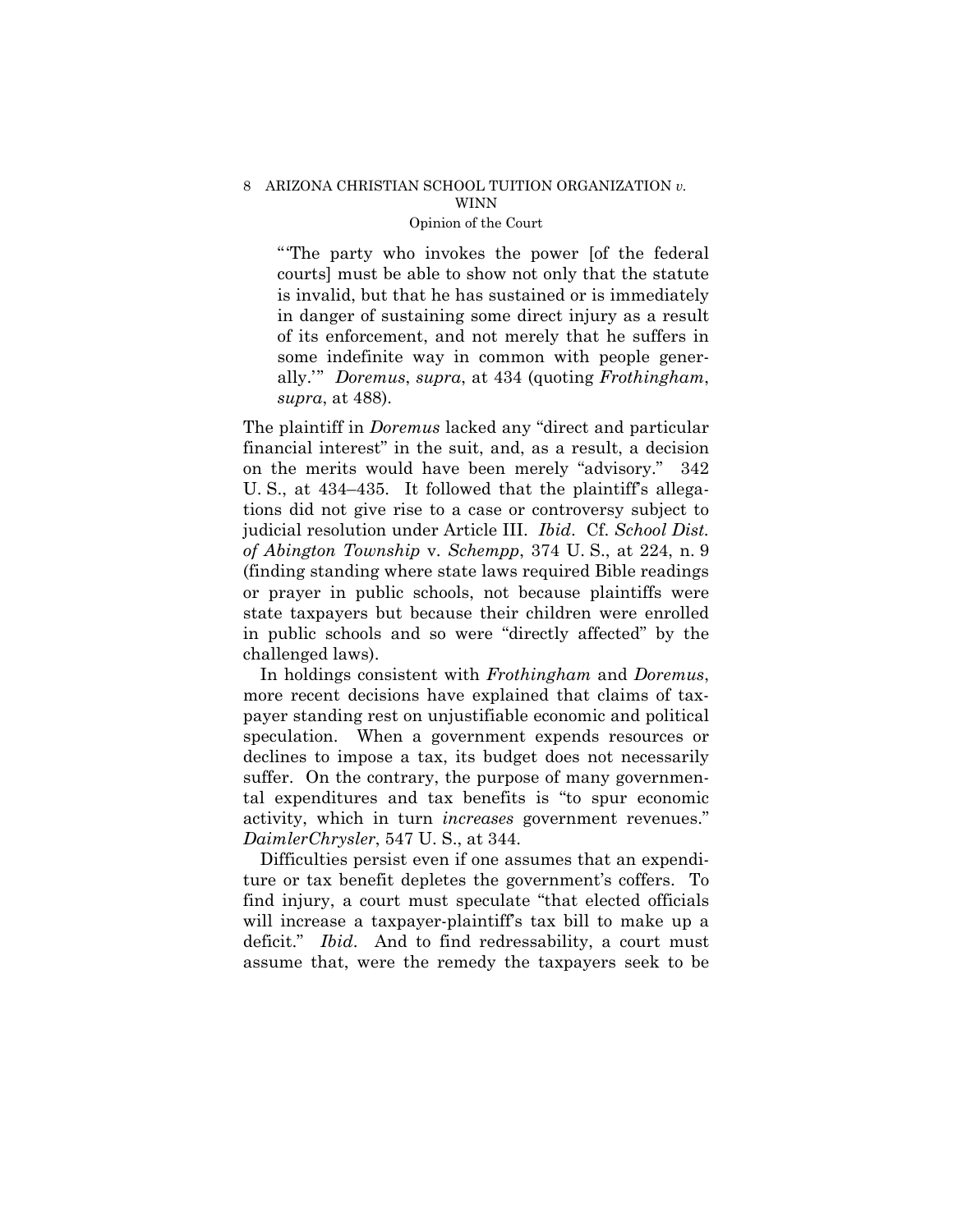allowed, "legislators will pass along the supposed increased revenue in the form of tax reductions." *Ibid*. It would be "pure speculation" to conclude that an injunction against a government expenditure or tax benefit "would result in any actual tax relief" for a taxpayer-plaintiff. *ASARCO Inc.* v. *Kadish*, 490 U. S. 605, 614 (1989) (opinion of KENNEDY, J.).

These well-established principles apply to the present cases. Respondents may be right that Arizona's STO tax credits have an estimated annual value of over \$50 million. See Brief for Respondent Winn et al. 42; see also Arizona Dept. of Revenue, Revenue Impact of Arizona's Tax Expenditures FY 2009/10, p. 48 (preliminary Nov. 15, 2010) (reporting the total estimated "value" of STO tax credits claimed over a 1-year period). The education of its young people is, of course, one of the State's principal missions and responsibilities; and the consequent costs will make up a significant portion of the state budget. That, however, is just the beginning of the analysis.

By helping students obtain scholarships to private schools, both religious and secular, the STO program might relieve the burden placed on Arizona's public schools. The result could be an immediate and permanent cost savings for the State. See Brief for Petitioner Arizona Christian School Tuition Organization 31 (discussing studies indicating that the STO program may on net save the State money); see also *Mueller* v. *Allen*, 463 U. S. 388, 395 (1983) ("By educating a substantial number of students [private] schools relieve public schools of a correspondingly great burden—to the benefit of all taxpayers"). Underscoring the potential financial benefits of the STO program, the average value of an STO scholarship may be far less than the average cost of educating an Arizona public school student. See Brief for Petitioner Garriott 38. Because it encourages scholarships for attendance at private schools, the STO tax credit may not cause the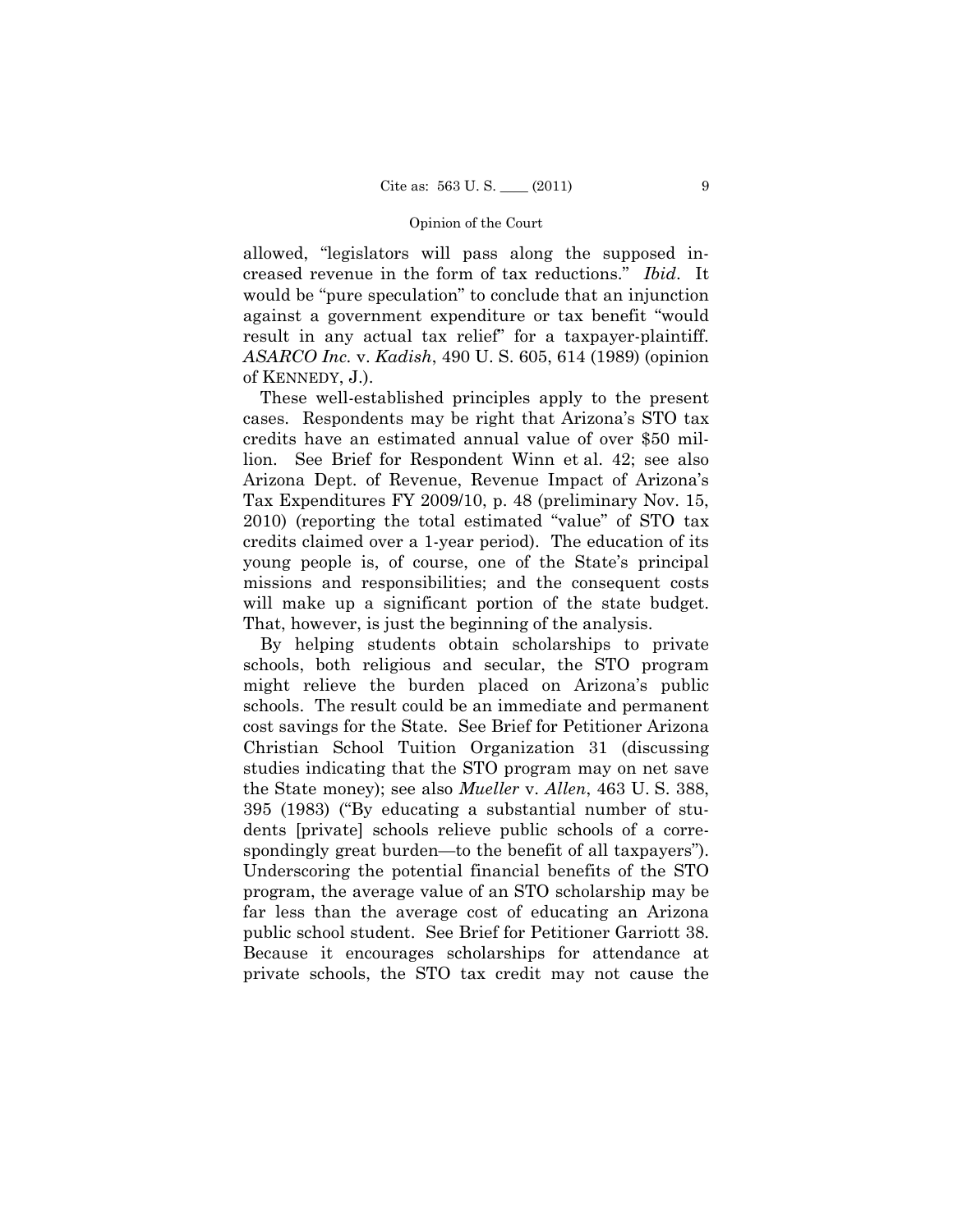#### 10 ARIZONA CHRISTIAN SCHOOL TUITION ORGANIZATION *v.*  WINN Opinion of the Court

State to incur any financial loss.

Even assuming the STO tax credit has an adverse effect on Arizona's annual budget, problems would remain. To conclude there is a particular injury in fact would require speculation that Arizona lawmakers react to revenue shortfalls by increasing respondents' tax liability. *DaimlerChrysler*, 547 U. S., at 344. A finding of causation would depend on the additional determination that any tax increase would be traceable to the STO tax credits, as distinct from other governmental expenditures or other tax benefits. Respondents have not established that an injunction against application of the STO tax credit would prompt Arizona legislators to "pass along the supposed increased revenue in the form of tax reductions." *Ibid*. Those matters, too, are conjectural.

Each of the inferential steps to show causation and redressability depends on premises as to which there remains considerable doubt. The taxpayers have not shown that any interest they have in protecting the State Treasury would be advanced. Even were they to show some closer link, that interest is still of a general character, not particular to certain persons. Nor have the taxpayers shown that higher taxes will result from the tuition credit scheme. The rule against taxpayer standing, a rule designed both to avoid speculation and to insist on particular injury, applies to respondents' lawsuit. The taxpayers, then, must rely on an exception to the rule, an exception next to be considered.

## B

The primary contention of respondents, of course, is that, despite the general rule that taxpayers lack standing to object to expenditures alleged to be unconstitutional, their suit falls within the exception established by *Flast* v. *Cohen*, 392 U. S. 83. It must be noted at the outset that, as this Court has explained, *Flast*'s holding provides a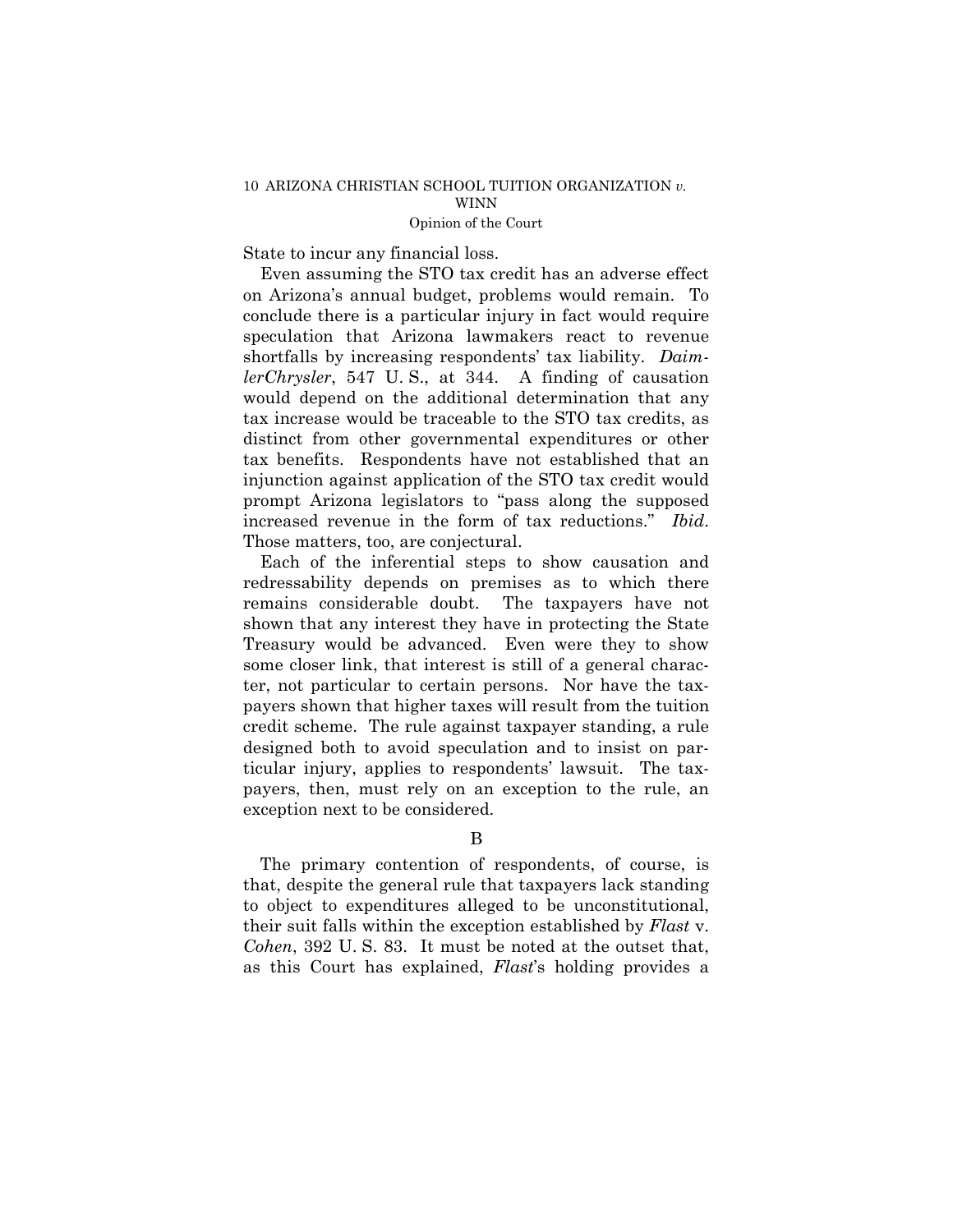"narrow exception" to "the general rule against taxpayer standing." *Bowen* v. *Kendrick*, 487 U. S. 589, 618 (1988).

At issue in *Flast* was the standing of federal taxpayers to object, on First Amendment grounds, to a congressional statute that allowed expenditures of federal funds from the General Treasury to support, among other programs, "instruction in reading, arithmetic, and other subjects in religious schools, and to purchase textbooks and other instructional materials for use in such schools." 392 U. S., at 85–86. *Flast* held that taxpayers have standing when two conditions are met.

The first condition is that there must be a "logical link" between the plaintiff's taxpayer status "and the type of legislative enactment attacked." *Id*., at 102. This condition was not satisfied in *Doremus* because the statute challenged in that case—providing for the recitation of Bible passages in public schools—involved at most an "incidental expenditure of tax funds." *Flast,* 392 U. S., at 102. In *Flast*, by contrast, the allegation was that the Federal Government violated the Establishment Clause in the exercise of its legislative authority both to collect and spend tax dollars. *Id*., at 103. In the decades since *Flast*, the Court has been careful to enforce this requirement. See *Hein*, 551 U. S. 587 (no standing under *Flast* to challenge federal executive actions funded by general appropriations); *Valley Forge*, 454 U. S. 464 (no standing under *Flast* to challenge an agency's decision to transfer a parcel of federal property pursuant to the Property Clause).

The second condition for standing under *Flast* is that there must be "a nexus" between the plaintiff's taxpayer status and "the precise nature of the constitutional infringement alleged." 392 U. S., at 102. This condition was deemed satisfied in *Flast* based on the allegation that Government funds had been spent on an outlay for religion in contravention of the Establishment Clause. *Id*., at 85–86. In *Frothingham*, by contrast, the claim was that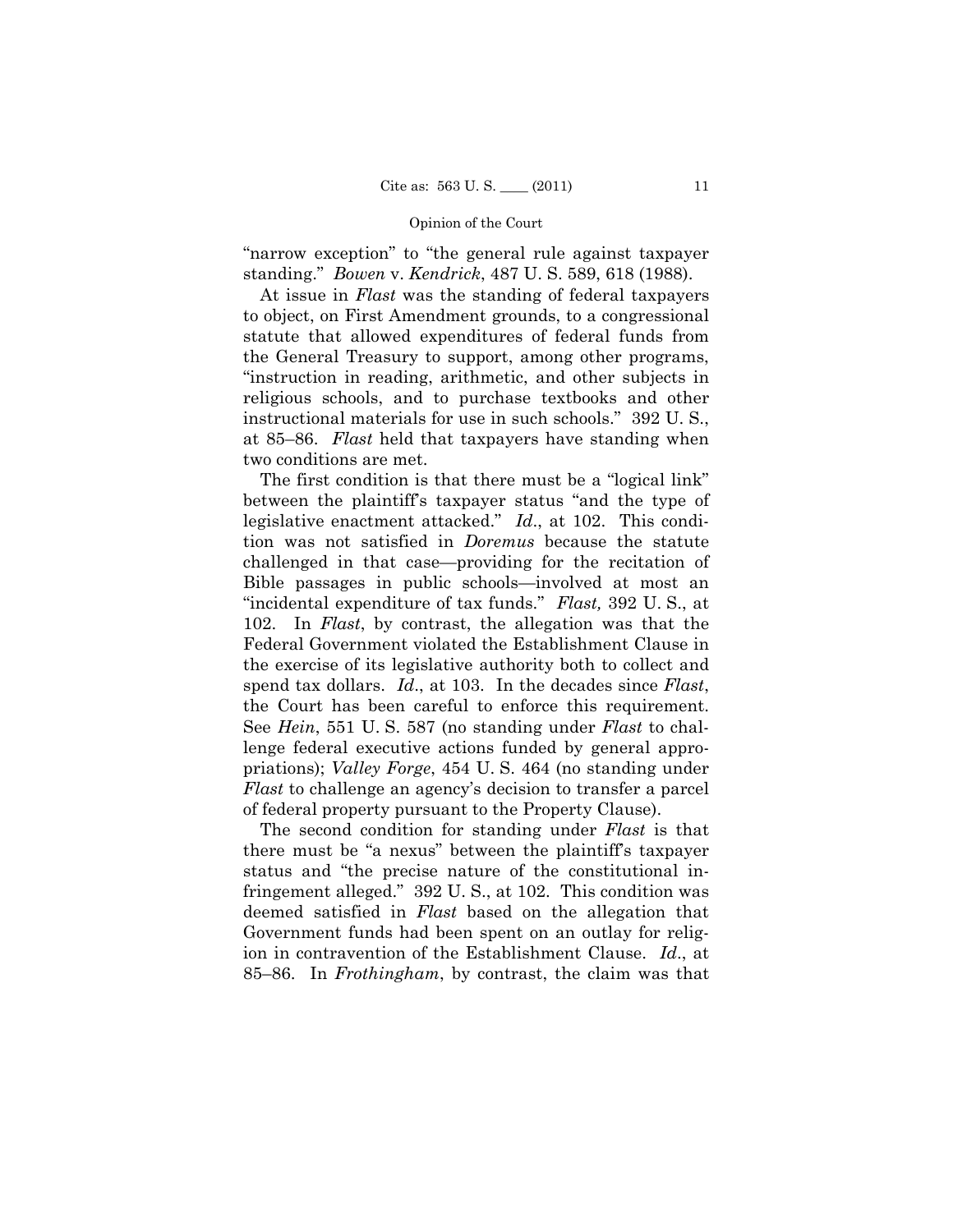# Opinion of the Court

Congress had exceeded its constitutional authority without regard to any specific prohibition. 392 U. S., at 104– 105. Confirming that *Flast* turned on the unique features of Establishment Clause violations, this Court has "declined to lower the taxpayer standing bar in suits alleging violations of any constitutional provision apart from the Establishment Clause." *Hein*, *supra*, at 609 (plurality opinion); see also *Richardson*, 418 U. S. 166 (Statement and Account Clause); *Schlesinger,* 418 U. S. 208 (Incompatibility Clause).

After stating the two conditions for taxpayer standing, *Flast* considered them together, explaining that individuals suffer a particular injury for standing purposes when, in violation of the Establishment Clause and by means of "the taxing and spending power," their property is transferred through the Government's Treasury to a sectarian entity. 392 U. S., at 105–106. As *Flast* put it: "The taxpayer's allegation in such cases would be that his tax money is being extracted and spent in violation of specific constitutional protections against such abuses of legislative power." *Id*., at 106. *Flast* thus "understood the 'injury' alleged in Establishment Clause challenges to federal spending to be the very 'extract[ion] and spen[ding]' of 'tax money' in aid of religion alleged by a plaintiff." *Daimler-Chrysler*, 547 U. S., at 348 (quoting *Flast*, 392 U. S., at 106)). "Such an injury," *Flast* continued, is unlike "generalized grievances about the conduct of government" and so is "appropriate for judicial redress." *Id.*, at 106.

*Flast* found support for its finding of personal injury in "the history of the Establishment Clause," particularly James Madison's Memorial and Remonstrance Against Religious Assessments. *DaimlerChrysler*, *supra*, at 348. In 1785, the General Assembly of the Commonwealth of Virginia considered a "tax levy to support teachers of the Christian religion." *Flast*, *supra*, at 104, n. 24; see A Bill Establishing A Provision for Teachers of the Christian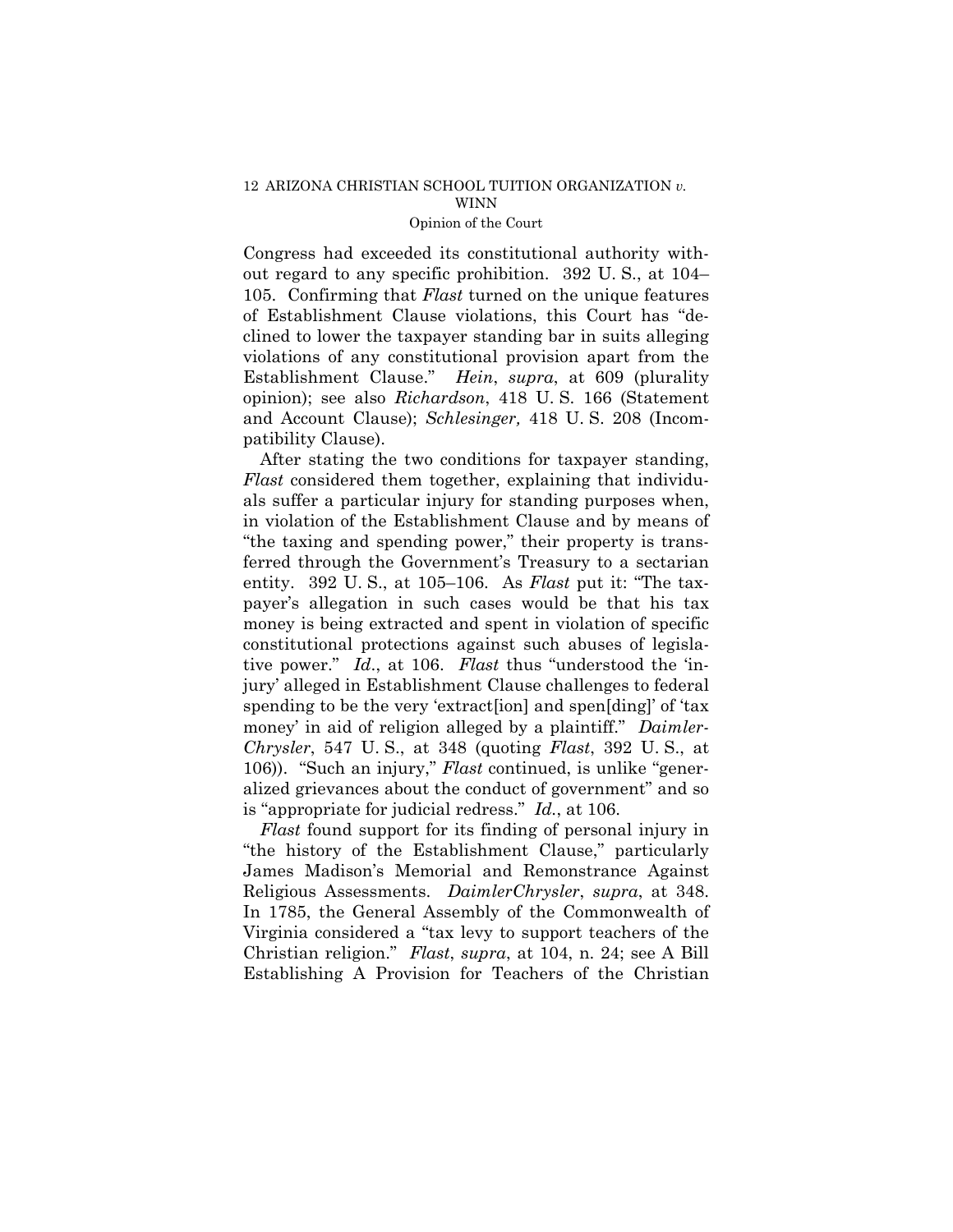Religion, reprinted in *Everson* v. *Board of Ed. of Ewing*, 330 U. S. 1, 74 (1947) (supplemental appendix to dissent of Rutledge, J.). Under the proposed assessment bill, taxpayers would direct their payments to Christian societies of their choosing. *Ibid.* If a taxpayer made no such choice, the General Assembly was to divert his funds to "seminaries of learning," at least some of which "undoubtedly would have been religious in character." *Rosenberger* v*. Rector and Visitors of Univ. of Va*., 515 U. S. 819, 869, n. 1 (1995) (Souter, J., dissenting) (internal quotation marks omitted); see also *id*., at 853, n. 1 (THOMAS, J., concurring). However the "seminaries" provision might have functioned in practice, critics took the position that the proposed bill threatened compulsory religious contributions. See, *e.g.*, T. Buckley, Church and State in Revolutionary Virginia, 1776–1787, pp. 133–134 (1977); H. Eckenrode, Separation of Church and State in Virginia 106–108 (1910).

In the Memorial and Remonstrance, Madison objected to the proposed assessment on the ground that it would coerce a form of religious devotion in violation of conscience. In Madison's view, government should not "'force a citizen to contribute three pence only of his property for the support of any one establishment.'" *Flast*, *supra*, at 103 (quoting 2 Writings of James Madison 183, 186 (G. Hunt ed. 1901)). This Madisonian prohibition does not depend on the amount of property conscripted for sectarian ends. Any such taking, even one amounting to "three pence only," violates conscience. 392 U. S., at 103; cf. *supra*, at 6–7. The proposed bill ultimately died in committee; and the General Assembly instead enacted legislation forbidding "compelled" support of religion. See A Bill for Establishing Religious Freedom, reprinted in 2 Papers of Thomas Jefferson 545–546 (J. Boyd ed. 1950); see also *Flast*, 392 U. S., at 104, n. 24. Madison himself went on to become, as *Flast* put it, "the leading architect of the religion clauses of the First Amendment." *Id*., at 103. *Flast*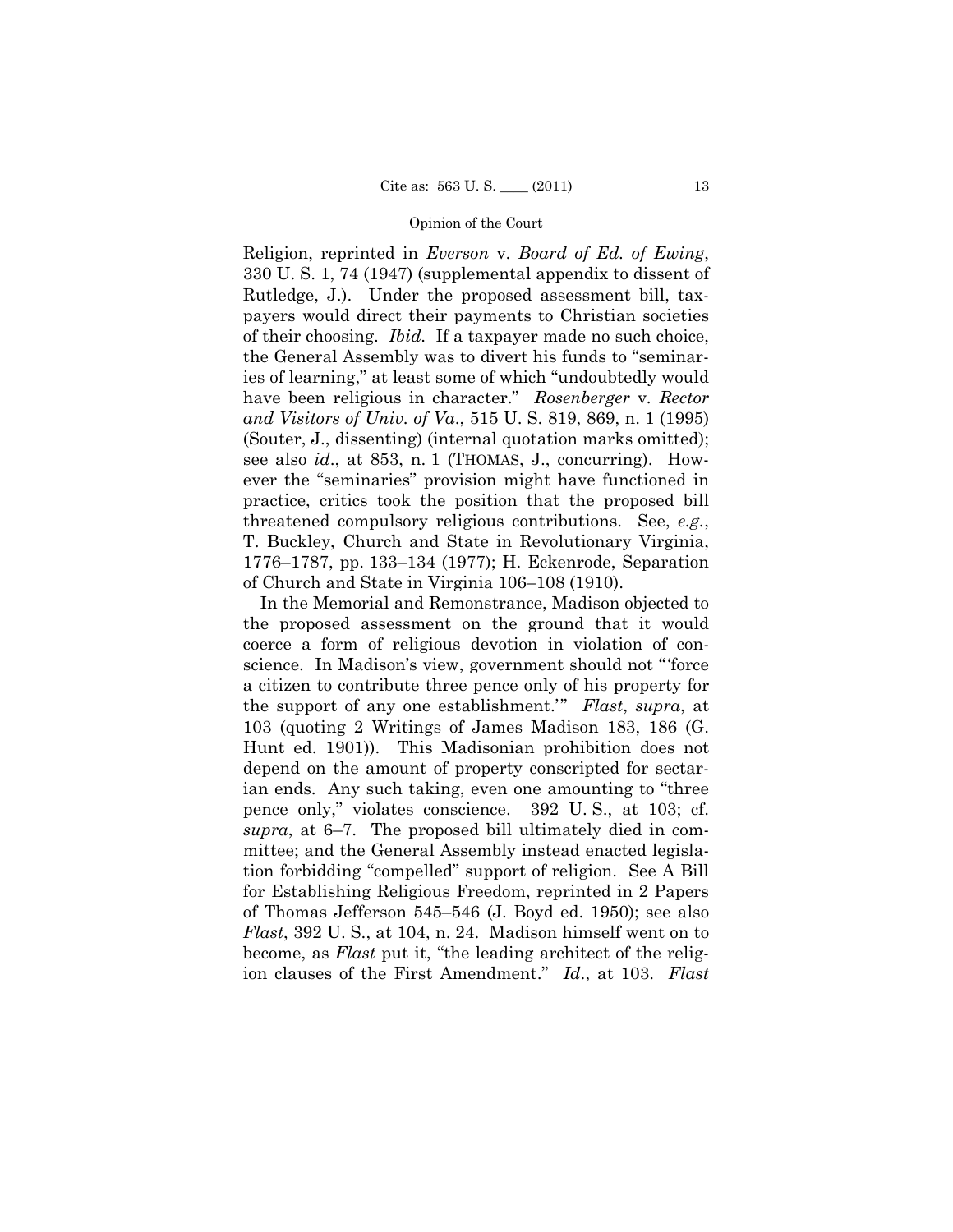# Opinion of the Court

was thus informed by "the specific evils" identified in the public arguments of "those who drafted the Establishment Clause and fought for its adoption." *Id.,* at 103–104; see also Feldman, Intellectual Origins of the Establishment Clause, 77 N. Y. U. L. Rev. 346, 351 (2002) ("[T]he Framers' generation worried that conscience would be violated if citizens were required to pay taxes to support religious institutions with whose beliefs they disagreed"); McConnell, Coercion: The Lost Element of Establishment, 27 Wm. & Mary L. Rev. 933, 936–939 (1986).

Respondents contend that these principles demonstrate their standing to challenge the STO tax credit. In their view the tax credit is, for *Flast* purposes, best understood as a governmental expenditure. That is incorrect.

It is easy to see that tax credits and governmental expenditures can have similar economic consequences, at least for beneficiaries whose tax liability is sufficiently large to take full advantage of the credit. Yet tax credits and governmental expenditures do not both implicate individual taxpayers in sectarian activities. A dissenter whose tax dollars are "extracted and spent" knows that he has in some small measure been made to contribute to an establishment in violation of conscience. *Flast*, *supra,* at 106. In that instance the taxpayer's direct and particular connection with the establishment does not depend on economic speculation or political conjecture. The connection would exist even if the conscientious dissenter's tax liability were unaffected or reduced. See *DaimlerChrysler*, *supra*, at 348–349. When the government declines to impose a tax, by contrast, there is no such connection between dissenting taxpayer and alleged establishment. Any financial injury remains speculative. See *supra*, at 6– 10. And awarding some citizens a tax credit allows other citizens to retain control over their own funds in accordance with their own consciences.

The distinction between governmental expenditures and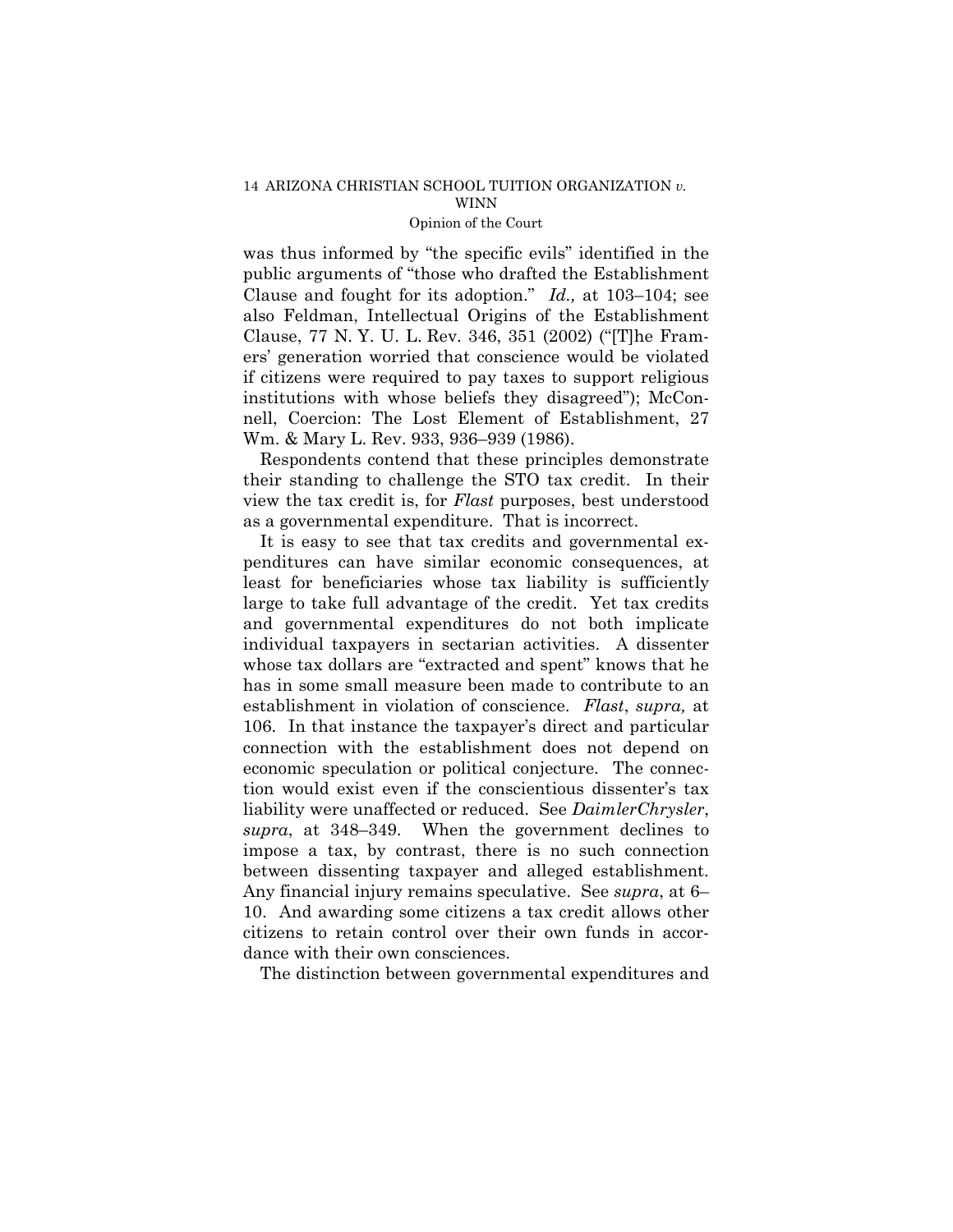tax credits refutes respondents' assertion of standing. When Arizona taxpayers choose to contribute to STOs, they spend their own money, not money the State has collected from respondents or from other taxpayers. Arizona's §43–1089 does not "extrac[t] and spen[d]" a conscientious dissenter's funds in service of an establishment, *Flast*, 392 U. S., at 106, or "'force a citizen to contribute three pence only of his property'" to a sectarian organization, *id.*, at 103 (quoting 2 Writings of James Madison, *supra*, at 186). On the contrary, respondents and other Arizona taxpayers remain free to pay their own tax bills, without contributing to an STO. Respondents are likewise able to contribute to an STO of their choice, either religious or secular. And respondents also have the option of contributing to other charitable organizations, in which case respondents may become eligible for a tax deduction or a different tax credit. See, *e.g.*, Ariz. Rev. Stat. Ann. §43–1088 (West Supp. 2010). The STO tax credit is not tantamount to a religious tax or to a tithe and does not visit the injury identified in *Flast*. It follows that respondents have neither alleged an injury for standing purposes under general rules nor met the *Flast* exception. Finding standing under these circumstances would be more than the extension of *Flast* "to the limits of its logic." *Hein*, 551 U. S.*,* at 615 (plurality opinion). It would be a departure from *Flast*'s stated rationale.

Furthermore, respondents cannot satisfy the requirements of causation and redressability. When the government collects and spends taxpayer money, governmental choices are responsible for the transfer of wealth. In that case a resulting subsidy of religious activity is, for purposes of *Flast*, traceable to the government's expenditures. And an injunction against those expenditures would address the objections of conscience raised by taxpayerplaintiffs. See *DaimlerChrysler*, 547 U. S., at 344. Here, by contrast, contributions result from the decisions of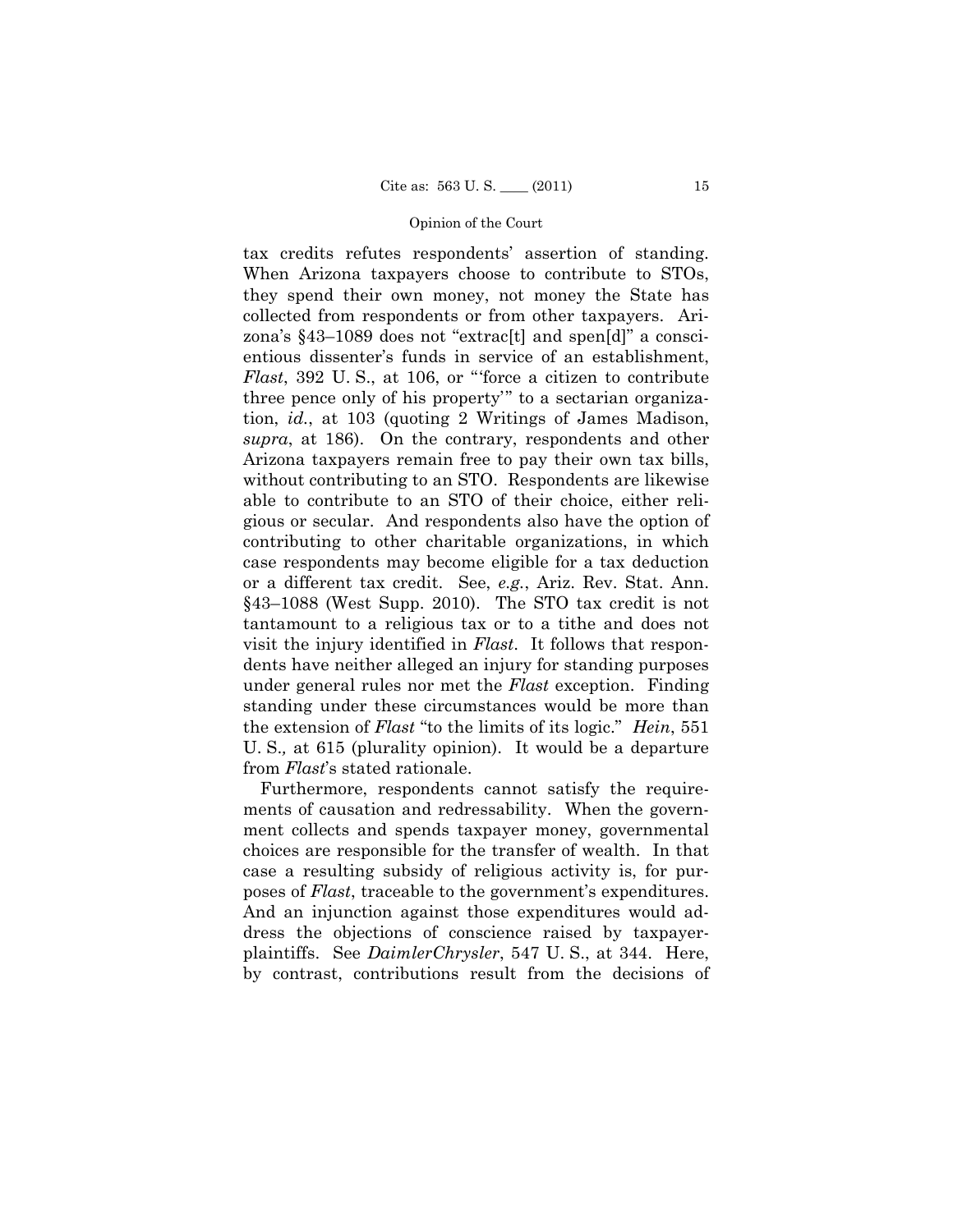# Opinion of the Court

private taxpayers regarding their own funds. Private citizens create private STOs; STOs choose beneficiary schools; and taxpayers then contribute to STOs. While the State, at the outset, affords the opportunity to create and contribute to an STO, the tax credit system is implemented by private action and with no state intervention. Objecting taxpayers know that their fellow citizens, not the State, decide to contribute and in fact make the contribution. These considerations prevent any injury the objectors may suffer from being fairly traceable to the government. And while an injunction against application of the tax credit most likely would reduce contributions to STOs, that remedy would not affect noncontributing taxpayers or their tax payments. As a result, any injury suffered by respondents would not be remedied by an injunction limiting the tax credit's operation.

Resisting this conclusion, respondents suggest that Arizonans who benefit from §43–1089 tax credits in effect are paying their state income tax to STOs. In respondents' view, tax credits give rise to standing even if tax deductions do not, since only the former yield a dollar-fordollar reduction in final tax liability. See Brief for Respondent Winn et al. 5–6; Tr. of Oral Arg. 35–36. But what matters under *Flast* is whether sectarian STOs receive government funds drawn from general tax revenues, so that moneys have been extracted from a citizen and handed to a religious institution in violation of the citizen's conscience. Under that inquiry, respondents' argument fails. Like contributions that lead to charitable tax deductions, contributions yielding STO tax credits are not owed to the State and, in fact, pass directly from taxpayers to private organizations. Respondents' contrary position assumes that income should be treated as if it were government property even if it has not come into the tax collector's hands. That premise finds no basis in standing jurisprudence. Private bank accounts cannot be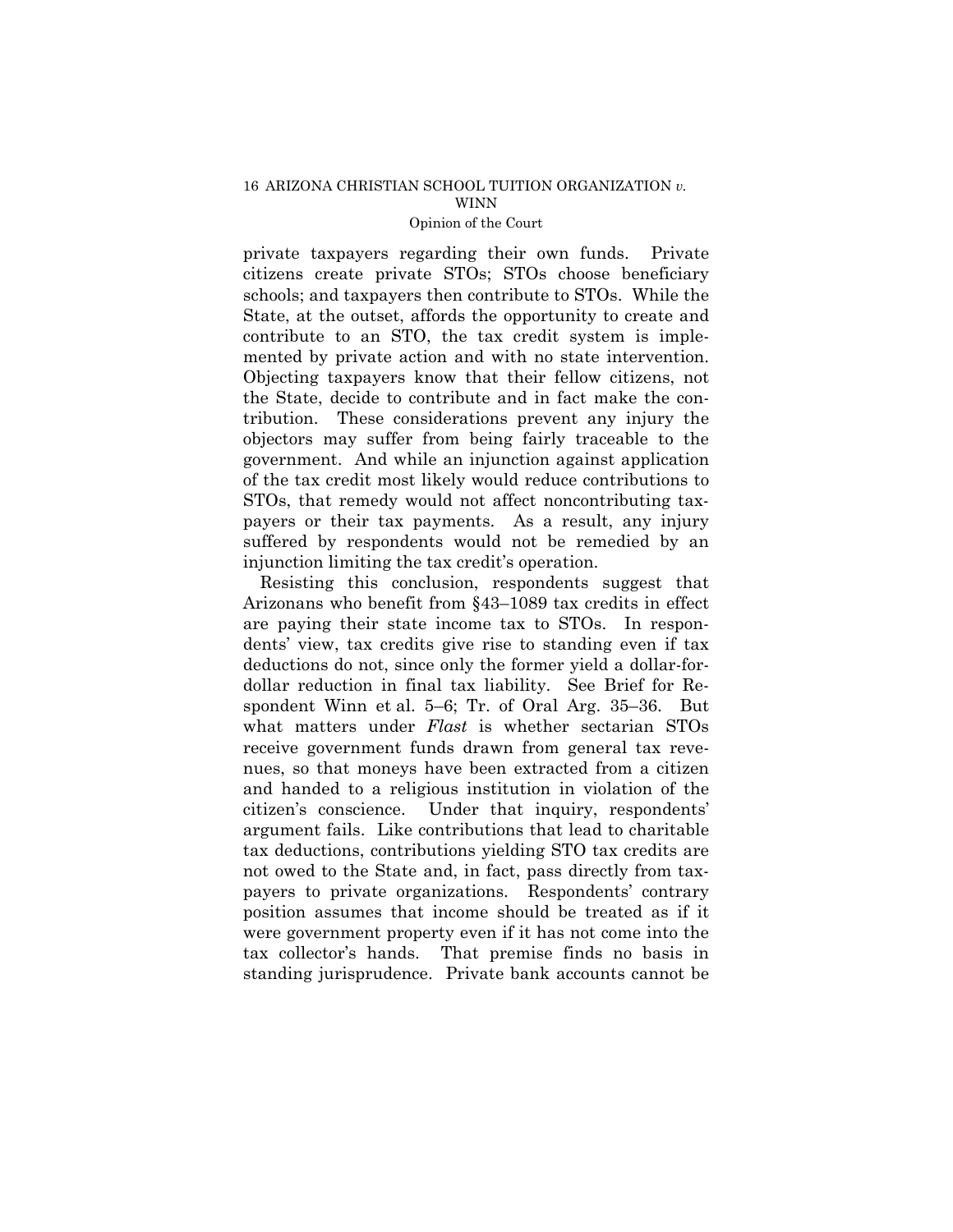equated with the Arizona State Treasury.

The conclusion that the *Flast* exception is inapplicable at first may seem in tension with several earlier cases, all addressing Establishment Clause issues and all decided after *Flast*. See *Mueller*, 463 U. S. 388; *Nyquist* v. *Mauclet*, 432 U. S. 1 (1977); *Hunt* v. *McNair*, 413 U. S. 734 (1973); *Walz* v. *Tax Comm'n of City of New York*, 397 U. S. 664 (1970); cf. *Hibbs* v. *Winn*, 542 U. S. 88 (reaching only threshold jurisdictional issues). But those cases do not mention standing and so are not contrary to the conclusion reached here. When a potential jurisdictional defect is neither noted nor discussed in a federal decision, the decision does not stand for the proposition that no defect existed. See, *e.g.*, *Hagans* v. *Lavine*, 415 U. S. 528, 535, n. 5 (1974) ("[W]hen questions of jurisdiction have been passed on in prior decisions *sub silentio*, this Court has never considered itself bound when a subsequent case finally brings the jurisdictional issue before us"); *United States* v. *L. A. Tucker Truck Lines, Inc.*, 344 U. S. 33, 38 (1952) ("Even as to our own judicial power of jurisdiction, this Court has followed the lead of Mr. Chief Justice Marshall who held that this Court is not bound by a prior exercise of jurisdiction in a case where it was not questioned and it was passed *sub silentio*"). The Court would risk error if it relied on assumptions that have gone unstated and unexamined.

Furthermore, if a law or practice, including a tax credit, disadvantages a particular religious group or a particular nonreligious group, the disadvantaged party would not have to rely on *Flast* to obtain redress for a resulting injury. See *Texas Monthly, Inc.* v. *Bullock*, 489 U. S., at 8 (plurality opinion) (finding standing where a general interest magazine sought to recover tax payments on the ground that religious periodicals were exempt from the tax). Because standing in Establishment Clause cases can be shown in various ways, it is far from clear that any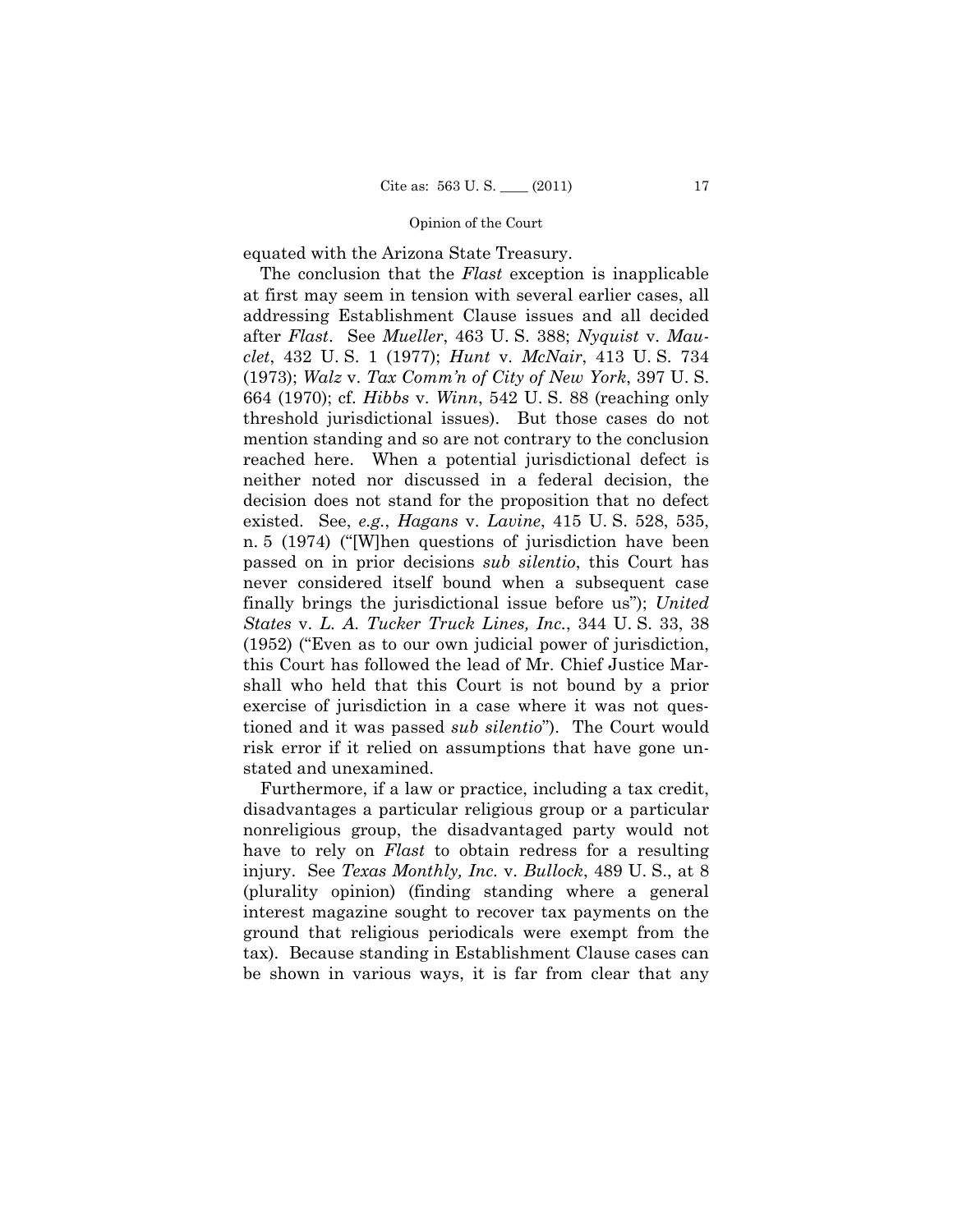# Opinion of the Court

nonbinding *sub silentio* holdings in the cases respondents cite would have depended on *Flast*. See, *e.g.*, *Walz*, *supra,* at 666–667 (explaining that the plaintiff was an "owner of real estate" in New York City who objected to the city's issuance of "property tax exemptions to religious organizations"). That the plaintiffs in those cases could have advanced arguments for jurisdiction independent of *Flast*  makes it particularly inappropriate to determine whether or why standing should have been found where the issue was left unexplored.

If an establishment of religion is alleged to cause real injury to particular individuals, the federal courts may adjudicate the matter. Like other constitutional provisions, the Establishment Clause acquires substance and meaning when explained, elaborated, and enforced in the context of actual disputes. That reality underlies the caseor-controversy requirement, a requirement that has not been satisfied here.

\* \* \*

Few exercises of the judicial power are more likely to undermine public confidence in the neutrality and integrity of the Judiciary than one which casts the Court in the role of a Council of Revision, conferring on itself the power to invalidate laws at the behest of anyone who disagrees with them. In an era of frequent litigation, class actions, sweeping injunctions with prospective effect, and continuing jurisdiction to enforce judicial remedies, courts must be more careful to insist on the formal rules of standing, not less so. Making the Article III standing inquiry all the more necessary are the significant implications of constitutional litigation, which can result in rules of wide applicability that are beyond Congress' power to change.

The present suit serves as an illustration of these principles. The fact that respondents are state taxpayers does not give them standing to challenge the subsidies that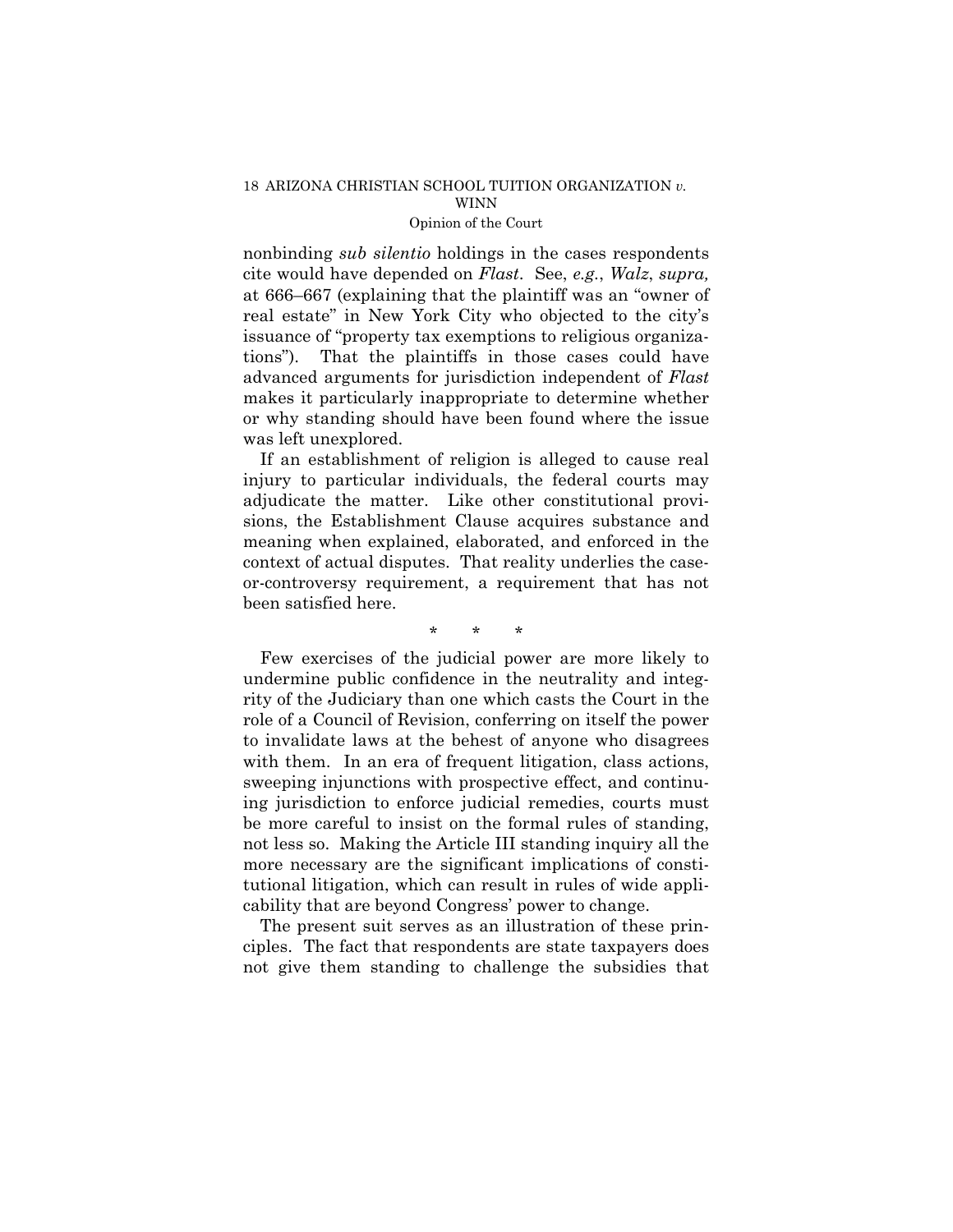§43–1089 allegedly provides to religious STOs. To alter the rules of standing or weaken their requisite elements would be inconsistent with the case-or-controversy limitation on federal jurisdiction imposed by Article III.

The judgment of the Court of Appeals is reversed.

*It is so ordered.*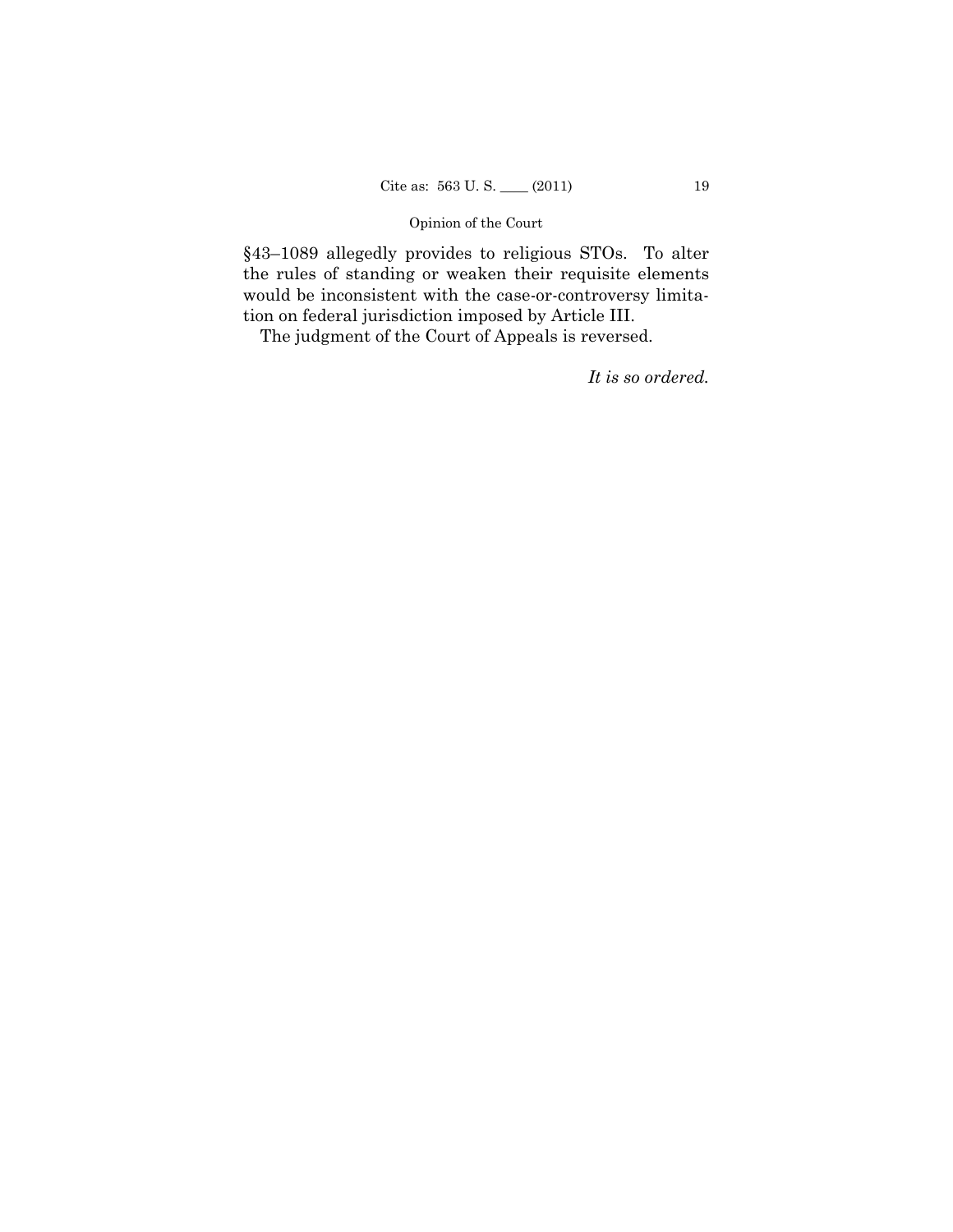SCALIA, J., concurring

#### $\frac{1}{2}$  , where  $\frac{1}{2}$ **SUPREME COURT OF THE UNITED STATES**

#### $\frac{1}{2}$  ,  $\frac{1}{2}$  ,  $\frac{1}{2}$  ,  $\frac{1}{2}$  ,  $\frac{1}{2}$  ,  $\frac{1}{2}$ Nos. 09–987 and 09–991

# ARIZONA CHRISTIAN SCHOOL TUITION ORGANIZA-TION, PETITIONER 09–987 *v.*

#### KATHLEEN M. WINN ET AL.

# GALE GARRIOTT, DIRECTOR, ARIZONA DEPART-MENT OF REVENUE, PETITIONER

09–991 *v.* 

# KATHLEEN M. WINN ET AL.

## ON WRITS OF CERTIORARI TO THE UNITED STATES COURT OF APPEALS FOR THE NINTH CIRCUIT

#### [April 4, 2011]

 JUSTICE SCALIA, with whom JUSTICE THOMAS joins, concurring.

Taxpayers ordinarily do not have standing to challenge federal or state expenditures that allegedly violate the Constitution. See *DaimlerChrysler Corp.* v. *Cuno*, 547 U. S. 332, 343–345 (2006). In *Flast* v. *Cohen*, 392 U. S. 83 (1968), we created a narrow exception for taxpayers raising Establishment Clause challenges to government expenditures. Today's majority and dissent struggle with whether respondents' challenge to the Arizona tuition tax credit falls within that narrow exception. Under a principled reading of Article III, their struggles are unnecessary. *Flast* is an anomaly in our jurisprudence, irreconcilable with the Article III restrictions on federal judicial power that our opinions have established. I would repudiate that misguided decision and enforce the Constitution. See *Hein* v. *Freedom From Religion Foundation, Inc.*, 551 U. S.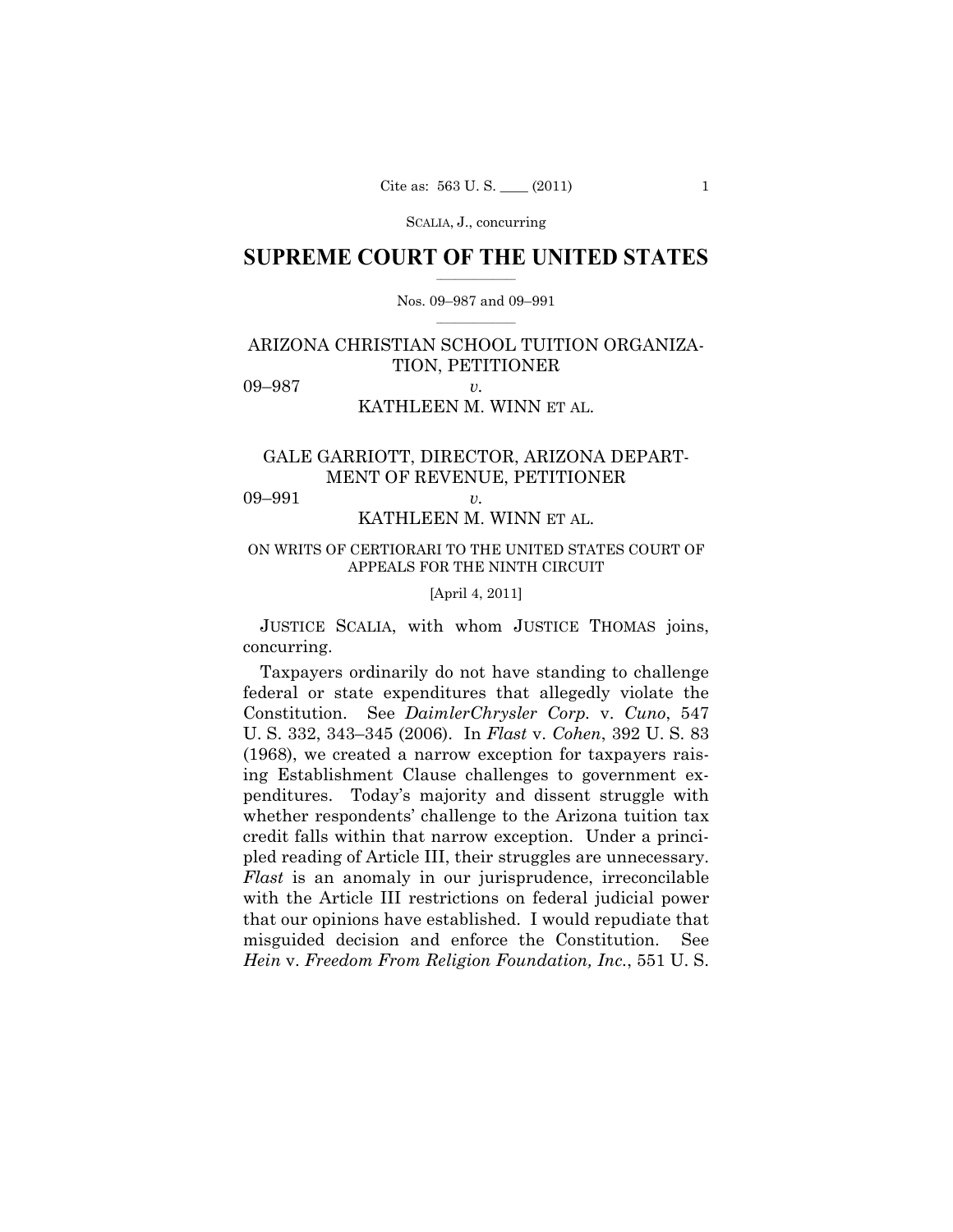# 2 ARIZONA CHRISTIAN SCHOOL TUITION ORGANIZATION *v.*  WINN SCALIA, J., concurring

587, 618 (2007) (SCALIA, J., concurring in judgment).

I nevertheless join the Court's opinion because it finds respondents lack standing by applying *Flast* rather than distinguishing it away on unprincipled grounds. Cf. *Hein*, *supra*, at 628–631.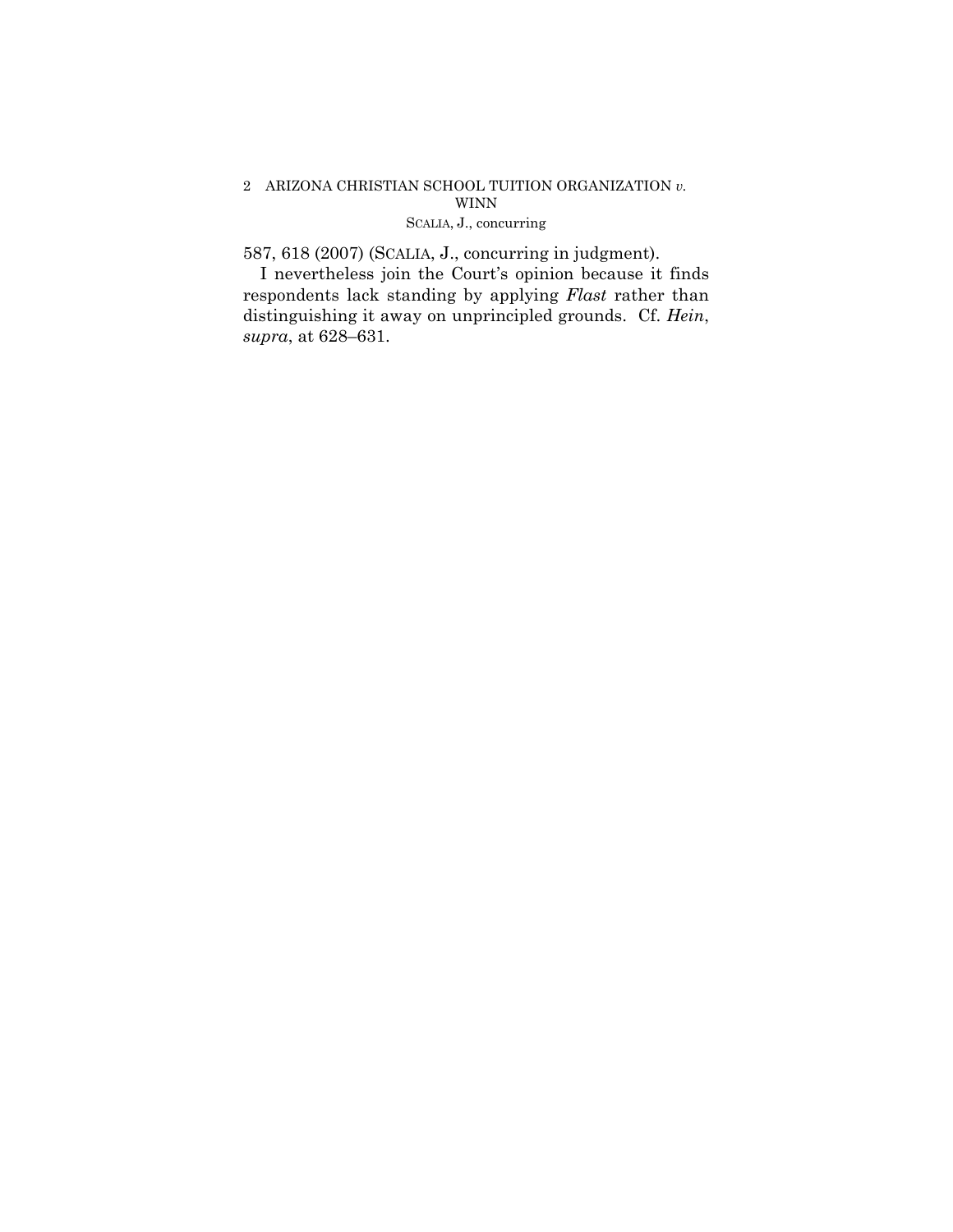#### $\frac{1}{2}$  , where  $\frac{1}{2}$ **SUPREME COURT OF THE UNITED STATES**

#### $\frac{1}{2}$  ,  $\frac{1}{2}$  ,  $\frac{1}{2}$  ,  $\frac{1}{2}$  ,  $\frac{1}{2}$  ,  $\frac{1}{2}$ Nos. 09–987 and 09–991

# ARIZONA CHRISTIAN SCHOOL TUITION ORGANIZA-TION, PETITIONER 09–987 *v.*

### KATHLEEN M. WINN ET AL.

# GALE GARRIOTT, DIRECTOR, ARIZONA DEPART-MENT OF REVENUE, PETITIONER

09–991 *v.* 

# KATHLEEN M. WINN ET AL.

## ON WRITS OF CERTIORARI TO THE UNITED STATES COURT OF APPEALS FOR THE NINTH CIRCUIT

#### [April 4, 2011]

 JUSTICE KAGAN, with whom JUSTICE GINSBURG, JUSTICE BREYER, and JUSTICE SOTOMAYOR join, dissenting.

Since its inception, the Arizona private-school-tuition tax credit has cost the State, by its own estimate, nearly \$350 million in diverted tax revenue. The Arizona taxpayers who instituted this suit (collectively, Plaintiffs) allege that the use of these funds to subsidize school tuition organizations (STOs) breaches the Establishment Clause's promise of religious neutrality. Many of these STOs, the Plaintiffs claim, discriminate on the basis of a child's religion when awarding scholarships.

For almost half a century, litigants like the Plaintiffs have obtained judicial review of claims that the government has used its taxing and spending power in violation of the Establishment Clause. Beginning in *Flast* v. *Cohen*, 392 U. S. 83 (1968), and continuing in case after case for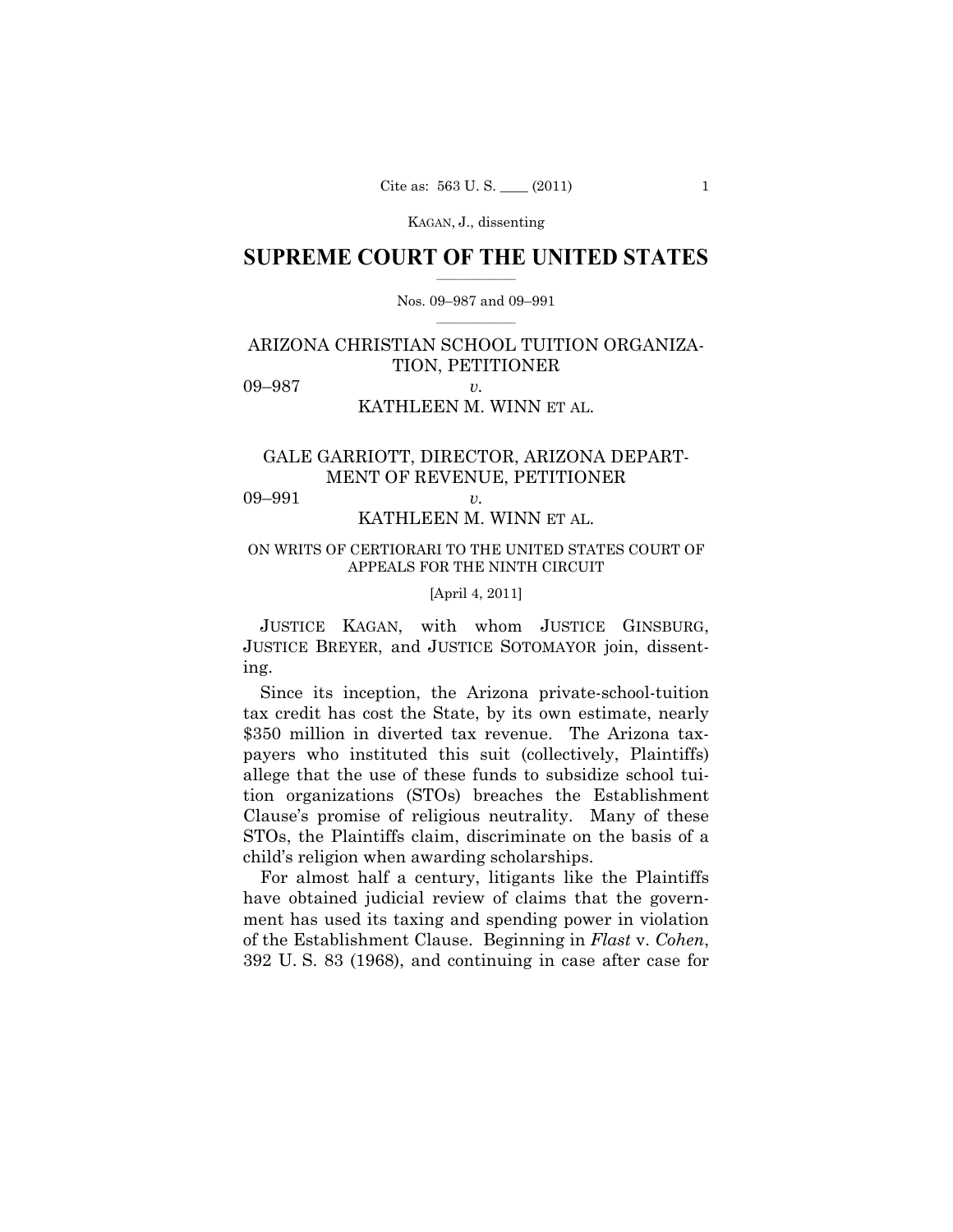over four decades, this Court and others have exercised jurisdiction to decide taxpayer-initiated challenges not materially different from this one. Not every suit has succeeded on the merits, or should have. But every taxpayer-plaintiff has had her day in court to contest the government's financing of religious activity.

Today, the Court breaks from this precedent by refusing to hear taxpayers' claims that the government has unconstitutionally subsidized religion through its tax system. These litigants lack standing, the majority holds, because the funding of religion they challenge comes from a tax credit, rather than an appropriation. A tax credit, the Court asserts, does not injure objecting taxpayers, because it "does not extract and spend [their] funds in service of an establishment." *Ante*, at 15 (internal quotation marks and alterations omitted).

This novel distinction in standing law between appropriations and tax expenditures has as little basis in principle as it has in our precedent. Cash grants and targeted tax breaks are means of accomplishing the same government objective—to provide financial support to select individuals or organizations. Taxpayers who oppose state aid of religion have equal reason to protest whether that aid flows from the one form of subsidy or the other. Either way, the government has financed the religious activity. And so either way, taxpayers should be able to challenge the subsidy.

Still worse, the Court's arbitrary distinction threatens to eliminate *all* occasions for a taxpayer to contest the government's monetary support of religion. Precisely because appropriations and tax breaks can achieve identical objectives, the government can easily substitute one for the other. Today's opinion thus enables the government to end-run *Flast*'s guarantee of access to the Judiciary. From now on, the government need follow just one simple rule subsidize through the tax system—to preclude taxpayer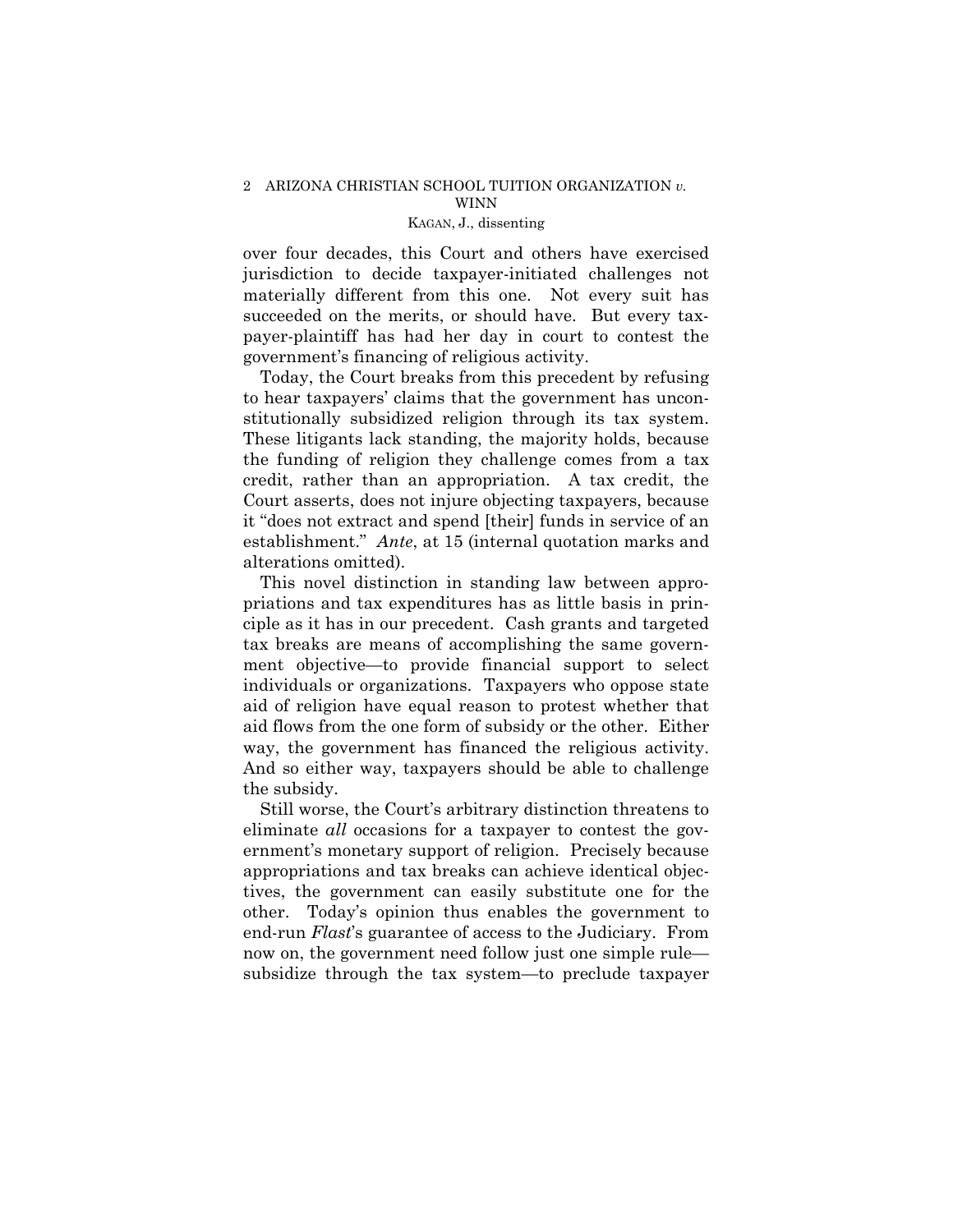challenges to state funding of religion.

And that result—the effective demise of taxpayer standing—will diminish the Establishment Clause's force and meaning. Sometimes, no one other than taxpayers has suffered the injury necessary to challenge government sponsorship of religion. Today's holding therefore will prevent federal courts from determining whether some subsidies to sectarian organizations comport with our Constitution's guarantee of religious neutrality. Because I believe these challenges warrant consideration on the merits, I respectfully dissent from the Court's decision.

I

As the majority recounts, this Court has held that paying taxes usually does not give an individual Article III standing to challenge government action. *Ante*, at 6–10. Taxpayers cannot demonstrate the requisite injury because each person's "interest in the moneys of the Treasury . . . is comparatively minute and indeterminable." *Frothingham* v. *Mellon*, 262 U. S. 447, 487 (1923) (decided with *Massachusetts* v. *Mellon*). Given the size and complexity of government budgets, it is a "fiction" to contend that an unlawful expenditure causes an individual "any measurable economic harm." *Hein* v. *Freedom From Religion Foundation, Inc.*, 551 U. S. 587, 593 (2007) (plurality opinion). Nor can taxpayers in the ordinary case establish causation (*i.e.,* that the disputed government measure affects their tax burden) or redressability (*i.e.,*  that a judicial remedy would result in tax reductions). *Ante*, at 8–9. On these points, all agree.

The disagreement concerns their relevance here. This case is not about the general prohibition on taxpayer standing, and cannot be resolved on that basis. This case is instead about the exception to the rule—the principle established decades ago in *Flast* that taxpayers *may* challenge certain government actions alleged to violate the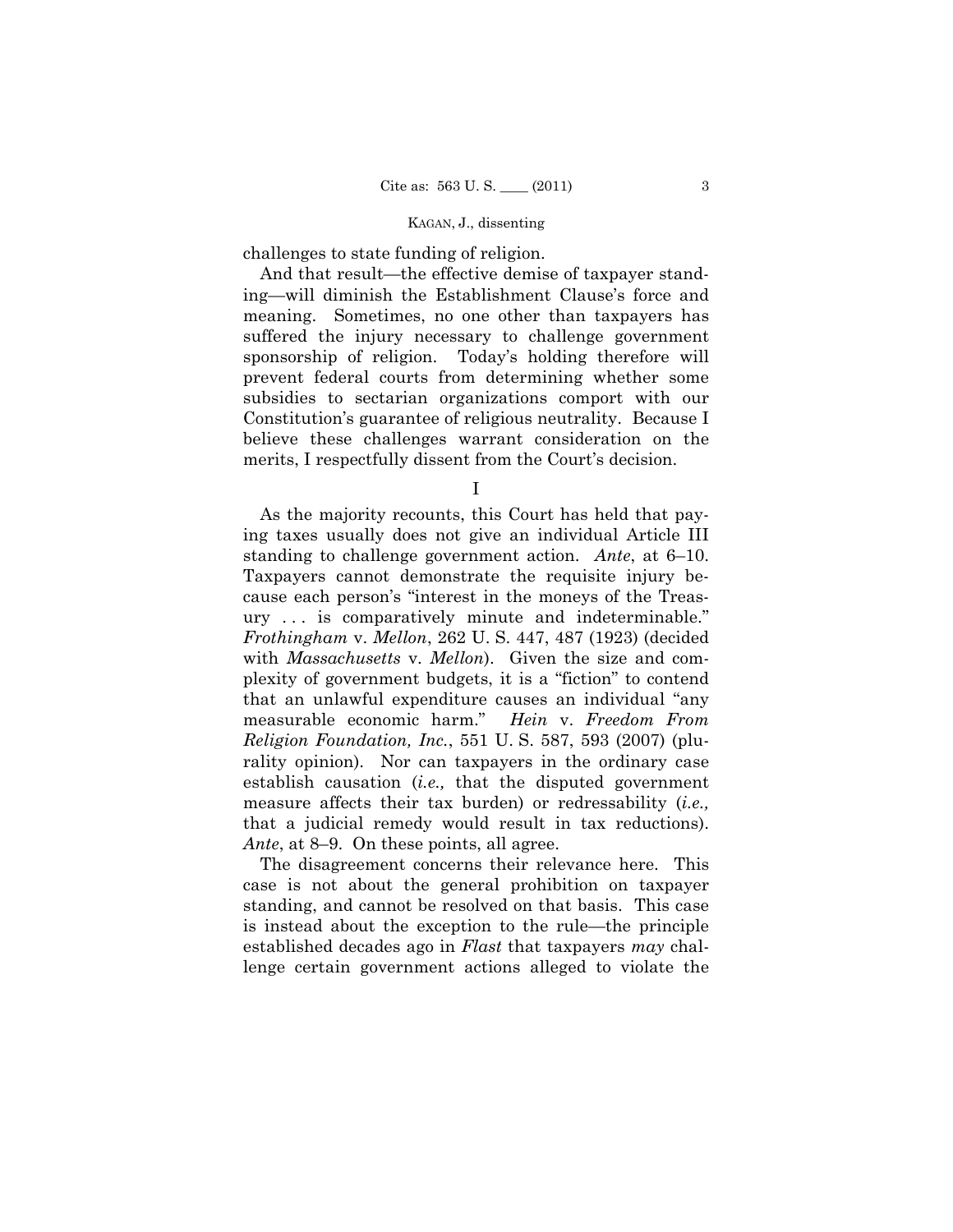# KAGAN, J., dissenting

Establishment Clause. The Plaintiffs have standing if their suit meets *Flast*'s requirements—and it does so under any fair reading of that decision.

 Taxpayers have standing, *Flast* held, when they allege that a statute enacted pursuant to the legislature's taxing and spending power violates the Establishment Clause. 392 U. S., at 105–106. In this situation, the Court explained, a plaintiff can establish a two-part nexus "between the [taxpayer] status asserted and the claim sought to be adjudicated." *Id.,* at 102. First, by challenging legislative action taken under the taxing and spending clause, the taxpayer shows "a logical link between [her] status and the type of . . . enactment attacked." *Ibid.*  Second, by invoking the Establishment Clause—a specific limitation on the legislature's taxing and spending power—the taxpayer demonstrates "a nexus between [her] status and the precise nature of the constitutional infringement alleged." *Ibid.* Because of these connections, *Flast* held, taxpayers alleging that the government is using tax proceeds to aid religion have "the necessary stake . . . in the outcome of the litigation to satisfy Article III." *Ibid.* They are "proper and appropriate part[ies]" indeed, often the only possible parties—to seek judicial enforcement of the Constitution's guarantee of religious neutrality. *Ibid*.

That simple restatement of the *Flast* standard should be enough to establish that the Plaintiffs have standing. They attack a provision of the Arizona tax code that the legislature enacted pursuant to the State Constitution's taxing and spending clause (*Flast* nexus, part 1). And they allege that this provision violates the Establishment Clause (*Flast* nexus, part 2). By satisfying both of *Flast*'s conditions, the Plaintiffs have demonstrated their "stake as taxpayers" in enforcing constitutional restraints on the provision of aid to STOs. *Ibid.* Indeed, the connection in this case between "the [taxpayer] status asserted and the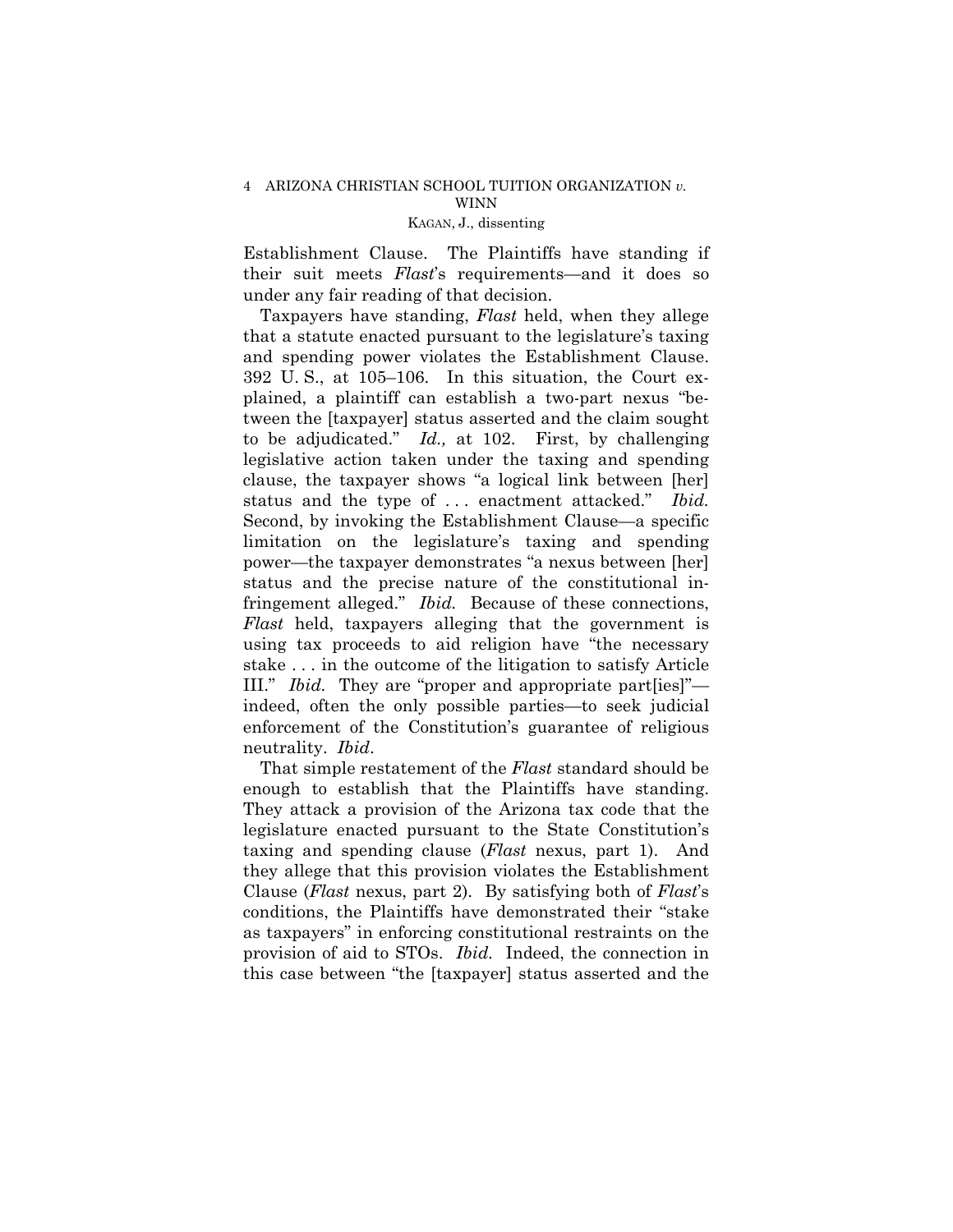claim sought to be adjudicated," *ibid.,* could not be any tighter: As noted when this Court previously addressed a different issue in this lawsuit, the Plaintiffs invoke the Establishment Clause to challenge "an integral part of the State's *tax* statute" that "is reflected on state *tax* forms" and that "is part of the calculus necessary to determine *tax* liability." *Hibbs* v. *Winn*, 542 U. S. 88, 119 (2004) *(Winn I)* (KENNEDY, J., dissenting) (emphasis added). Finding standing here is merely a matter of applying *Flast*. I would therefore affirm the Court of Appeals' determination (not questioned even by the eight judges who called for rehearing en banc on the merits) that the Plaintiffs can pursue their claim in federal court.

II

The majority reaches a contrary decision by distinguishing between two methods of financing religion: A taxpayer has standing to challenge state subsidies to religion, the Court announces, when the mechanism used is an appropriation, but not when the mechanism is a targeted tax break, otherwise called a "tax expenditure."1 In the former case, but not in the latter, the Court declares, the taxpayer suffers cognizable injury. *Ante*, at 14–15.

<sup>1</sup> "Tax expenditures" are monetary subsidies the government bestows on particular individuals or organizations by granting them preferential tax treatment. The co-chairmen of the National Commission on Fiscal Responsibility and Reform recently referred to these tax breaks as "the various deductions, credits and loopholes that are just spending by another name." Washington Post, Feb. 20, 2011, p. A19, col. 3; see also 2 U. S. C. §622(3) (defining "tax expenditures," for purposes of the Federal Government's budgetary process, as "those revenue losses attributable to provisions of the . . . tax laws which allow a special exclusion, exemption, or deduction from gross income or which provide a special credit, a preferential rate of tax, or a deferral of tax liability"); S. Surrey & P. McDaniel, Tax Expenditures 3 (1985) (explaining that tax expenditures "represent government spending for favored activities or groups, effected through the tax system rather than through direct grants, loans, or other forms of government assistance").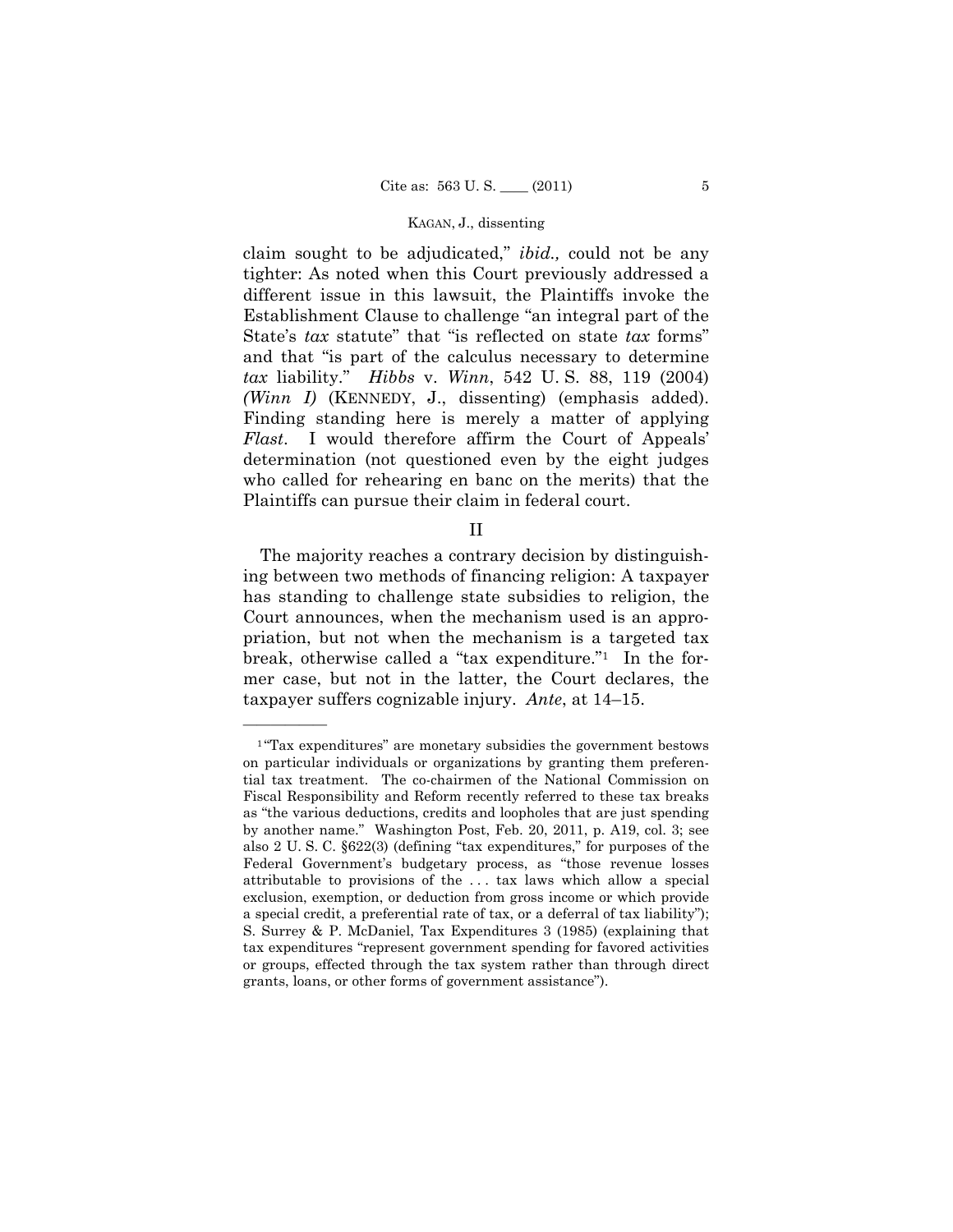# KAGAN, J., dissenting

But this distinction finds no support in case law, and just as little in reason. In the decades since *Flast*, no court—not one—has differentiated between appropriations and tax expenditures in deciding whether litigants have standing. Over and over again, courts (including this one) have faced Establishment Clause challenges to tax credits, deductions, and exemptions; over and over again, these courts have reached the merits of these claims. And that is for a simple reason: Taxpayers experience the same injury for standing purposes whether government subsidization of religion takes the form of a cash grant or a tax measure. The only rationale the majority offers for its newfound distinction—that grants, but not tax expenditures, somehow come from a complaining taxpayer's own wallet—cannot bear the weight the Court places on it. If *Flast* is still good law—and the majority today says nothing to the contrary—then the Plaintiffs should be able to pursue their claim on the merits.

# A

Until today, this Court has never so much as hinted that litigants in the same shoes as the Plaintiffs lack standing under *Flast*. To the contrary: We have faced the identical situation five times—including in a prior incarnation of this very case!—and we have five times resolved the suit without questioning the plaintiffs' standing. Lower federal courts have followed our example and handled the matter in the same way. I count 14 separate cases (involving 20 appellate and district courts) that adjudicated taxpayer challenges to tax expenditures alleged to violate the Establishment Clause.2 I suspect I have missed a few.

<sup>2</sup>See *Johnson* v. *Economic Development Corporation of Cty. of Oakland*, 241 F. 3d 501 (CA6 2001), aff'g 64 F. Supp. 2d 657 (ED Mich. 1999); *Steele* v. *Industrial Development Bd. of Metropolitan Govt. Nashville*, 301 F. 3d 401 (CA6 2002), rev'g 117 F. Supp. 2d 693 (MD Tenn. 2000); *Christie* v. *United States*, 31 Fed. Appx. 571 (CA9 2002),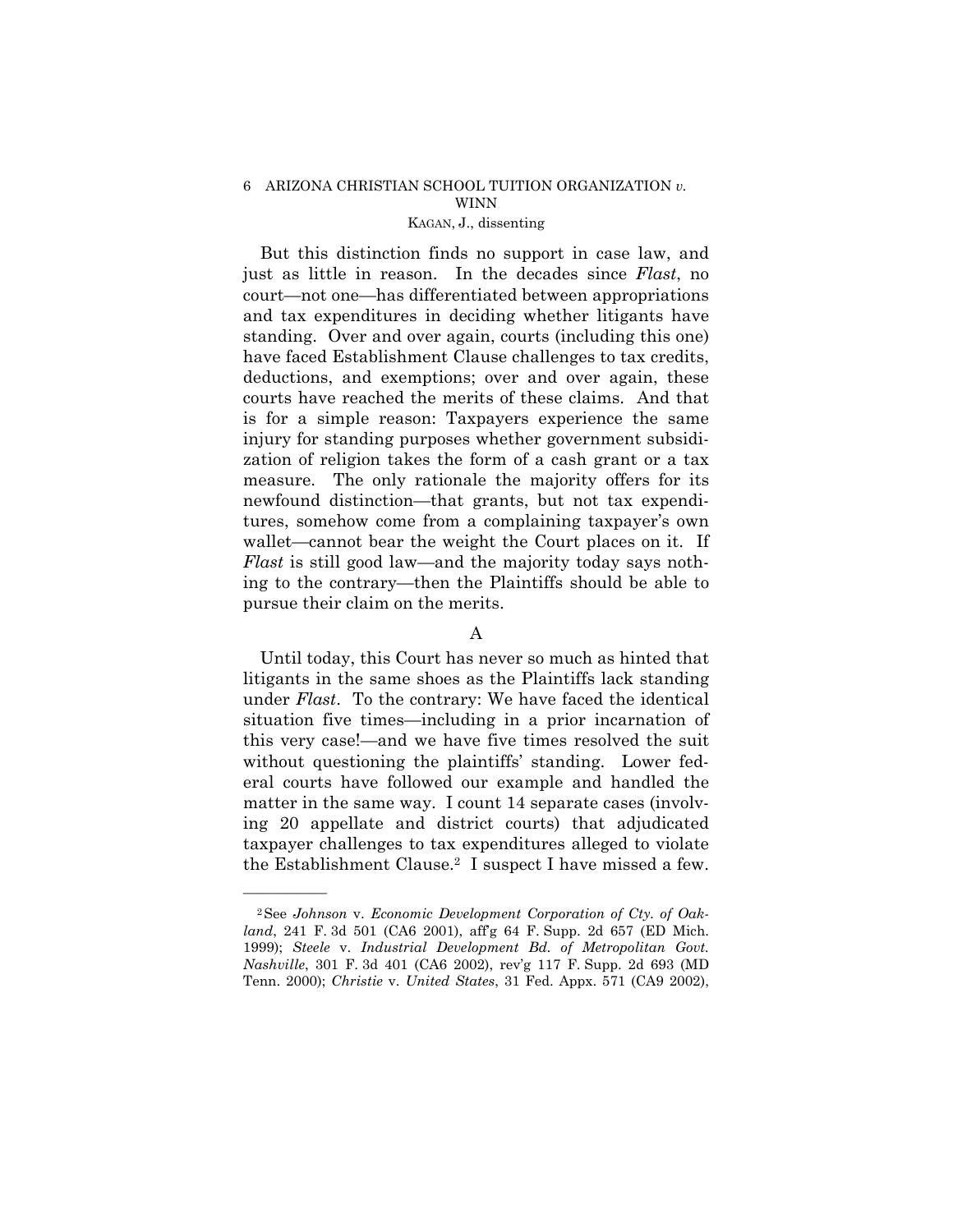I have not found any instance of a court dismissing such a claim for lack of standing.

Consider the five cases in which this Court entertained suits filed by taxpayers alleging that tax expenditures unlawfully subsidized religion. We first took up such a challenge in *Walz* v. *Tax Comm'n of City of New York*, 397 U. S. 664, 666–667 (1970), where we upheld the constitutionality of a property tax exemption for religious organizations. Next, in *Hunt* v. *McNair*, 413 U. S. 734, 735–736, 738–739 (1973), we decided that the Establishment Clause permitted a state agency to issue tax-exempt bonds to sectarian institutions. The same day, in *Committee for Public Ed. & Religious Liberty* v. *Nyquist*, 413 U. S. 756, 789–794 (1973), we struck down a state tax deduction for parents who paid tuition at religious and other private schools. A decade later, in *Mueller* v. *Allen*, 463 U. S. 388, 390–391 (1983), we considered, but this time rejected, a similar Establishment Clause challenge to a state tax deduction for expenses incurred in attending such schools. And most recently, we decided a preliminary issue *in this* 

aff'g No. 00–cv–02392–J (SD Cal., Apr. 23, 2001); *Mueller* v. *Allen*, 676 F. 2d 1195 (CA8 1982), aff'g 514 F. Supp. 998 (Minn. 1981); *Rhode Island Federation of Teachers, AFL–CIO* v. *Norberg*, 630 F. 2d 855 (CA1 1980), aff'g 479 F. Supp. 1364 (RI 1979); *Public Funds for Public Schools of N. J.* v. *Byrne*, 590 F. 2d 514 (CA3 1979), aff'g 444 F. Supp. 1228 (NJ 1978); *Freedom from Religion Foundation, Inc.* v. *Geithner*, 715 F. Supp. 2d 1051 (ED Cal. 2010); *Gillam* v. *Harding Univ.,* No. 4:08–CV–00363BSM, 2009 WL 1795303,\*1 (ED Ark., June 24, 2009); *Leverett* v. *United States Bur. of HHS,* No. Civ. A. 99–S–1670, 2003 WL 21770810,\*1 (D Colo., June 9, 2003); *Luthens* v. *Bair*, 788 F. Supp. 1032 (SD Iowa 1992); *Minnesota Civ. Liberties Union* v. *Roemer*, 452 F. Supp. 1316 (Minn. 1978); *Kosydar* v. *Wolman*, 353 F. Supp. 744 (SD Ohio 1972) *(per curiam)* (three-judge court); *Committee for Public Ed. & Religious Liberty* v. *Nyquist*, 350 F. Supp. 655 (SDNY 1972) (threejudge court); *United Ams. for Public Schools* v. *Franchise Tax Bd. of Cal.*, No. C–73–0090 (ND Cal., Feb. 1, 1974) (three-judge court), reprinted in App. to Juris. Statement in *Franchise Tax Bd. of Cal.* v. *United Ams. for Public Schools*, O. T. 1973, No. 73–1718, pp. 1–4.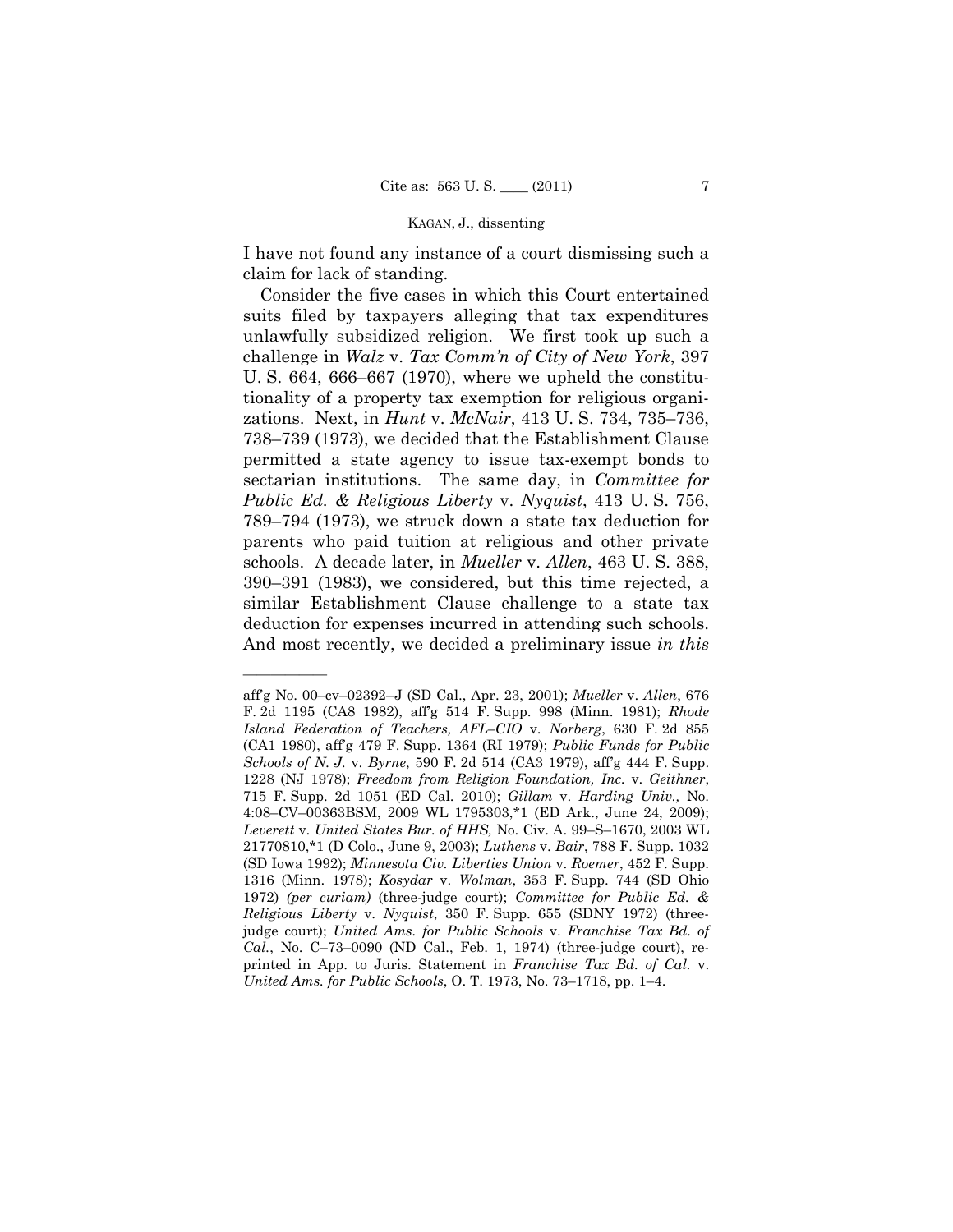*very case*, ruling that the Tax Injunction Act, 28 U. S. C. §1341, posed no barrier to the Plaintiffs' litigation of their Establishment Clause claim. See *Winn I*, 542 U. S., at 112.3 The Court in all five of these cases divided sharply on the merits of the disputes. But in one respect, the Justices were unanimous: Not a single one thought to question the litigants' standing.

The Solicitor General, participating here as *amicus curiae*, conceded at oral argument that under the Federal Government's—and now the Court's—view of taxpayer standing, each of these five cases should have been dismissed for lack of jurisdiction.

"[The Court:] So if you are right, . . . the Court was without authority to decide *Walz*, *Nyquist*, *Hunt*, *Mueller*, [and] *Hibbs* [v. *Winn*,] this very case, just a few years ago? . . . .

[Solicitor General:] Right. . . . [M]y answer to you is yes.

[The Court:] I just want to make sure I heard your answer to the—you said the answer is yes. In other words, you agree . . . those cases were wrongly decided. . . . [Y]ou would have said there would have been no standing in those cases.

<sup>3</sup>We have also several times summarily affirmed lower court decisions adjudicating taxpayer challenges to tax expenditures alleged to violate the Establishment Clause. See *Byrne* v. *Public Funds for Public Schools of N. J.*, 442 U. S. 907 (1979), summarily aff'g 590 F. 2d 514, 516, n. 3 (CA3) (holding that "plaintiffs, as taxpayers, have standing under *Flast*" to challenge a tax deduction for dependents attending religious and other private schools); *Grit* v. *Wolman*, 413 U. S. 901 (1973), summarily aff'g *Kosydar* v. *Wolman*, 353 F. Supp. 744, 749 (SD Ohio 1972) (three-judge court) (noting that no party had questioned the standing of taxpayers to contest tax credits for private-school tuition payments); *Franchise Tax Bd. of Cal.* v. *United Ams. for Public Schools*, 419 U. S. 890 (1974), summarily aff'g No. C–73–0090 (ND Cal., Feb. 1, 1974) (three-judge court) (invalidating a tax credit for children attending private schools).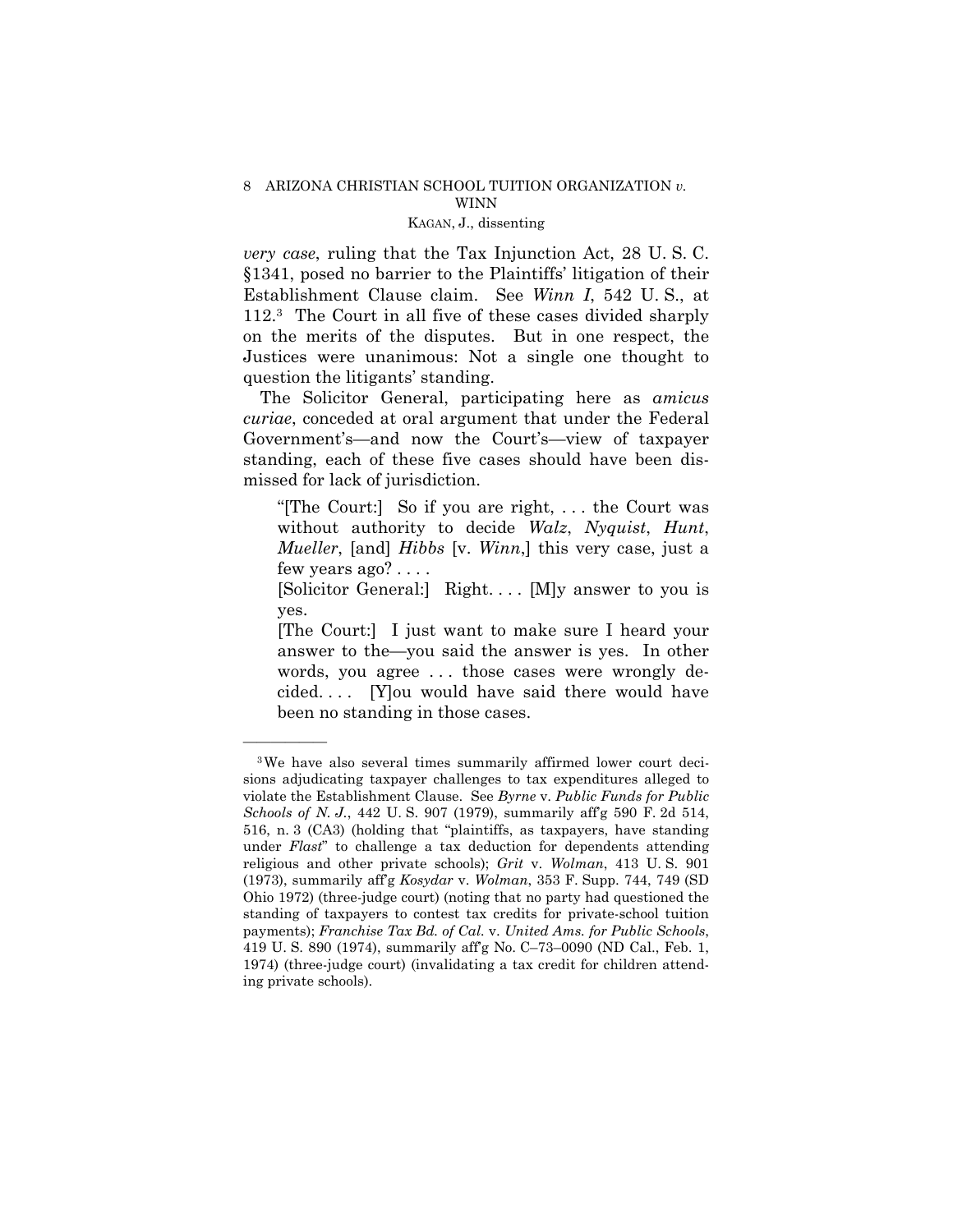[Solicitor General:] No taxpayer standing." Tr. of Oral Arg. 10–12.

Nor could the Solicitor General have answered differently. Each of these suits, as described above, alleged that a state tax expenditure violated the Establishment Clause. And each relied *only* on taxpayer standing as the basis for federal-court review.4 The Court today speculates that "the plaintiffs in those cases could have advanced arguments for jurisdiction independent of *Flast*." *Ante*, at 18. But whatever could have been, in fact not one of them did so.

And the Court itself understood the basis of standing in these five cases. This and every federal court has an independent obligation to consider standing, even when the parties do not call it into question. See, *e.g., FW/PBS, Inc.* v. *Dallas*, 493 U. S. 215, 230–231 (1990). To do anything else would risk an unlawful exercise of judicial authority. And in these cases the Court had an additional prompt: In several of them, *amici*, including the United States, contested—or at least raised as a question—the plaintiffs' standing as taxpayers to pursue their claims.5 The Court, moreover, was well aware at the time of the issues presented by taxpayer standing. We decided three of the cases within a year of elaborating the general bar on

<sup>4</sup>See App. in *Hibbs* v. *Winn*, O. T. 2003, No. 02–1809, pp. 7–8 (complaint); Pet. for Cert. in *Mueller* v. *Allen*, O. T. 1982, No. 82–195, p. 7; App. in *Committee for Public Ed. & Religious Liberty* v. *Nyquist*, O. T. 1972, No. 72–694, p. 9a (complaint); App. in *Hunt* v. *McNair*, O. T. 1972, No. 71–1523, p. 5 (complaint); App. in *Walz* v. *Tax Comm'n of City of New York*, O. T. 1969, No. 135, pp. 5–7 (complaint). 5See, *e.g.,* Brief for United States as *Amicus Curiae* in *Mueller* v.

*Allen*, *supra*, at 12, n. 15; Brief for United States as *Amicus Curiae* in *Hibbs* v. *Winn*, *supra*, at 3, n. 1; Brief for Honorable Trent Franks et al. as *Amici Curiae* in *Hibbs* v. *Winn*, *supra*, at 6, n. 2; Brief for United States Catholic Conference as *Amicus Curiae* in *Walz* v. *Tax Comm'n of City of New York*, *supra*, at 23–24.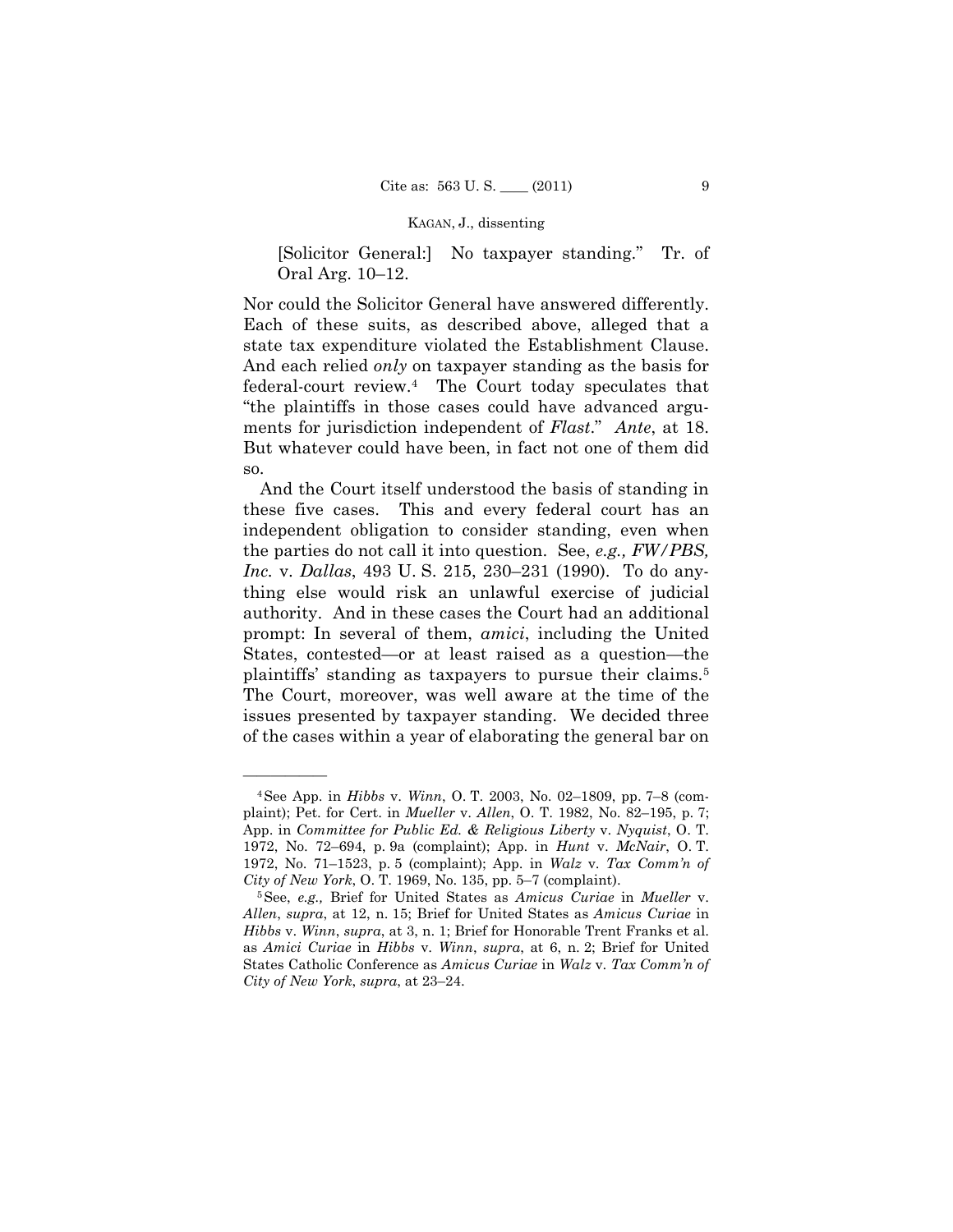# KAGAN, J., dissenting

taxpayer suits, see, *e.g., United States* v. *Richardson*, 418 U. S. 166 (1974); *Schlesinger* v. *Reservists Comm. to Stop the War*, 418 U. S. 208 (1974), and the fourth just after we held that bar applicable to a different kind of Establishment Clause claim, see *Valley Forge Christian College* v. *Americans United for Separation of Church and State, Inc.*, 454 U. S. 464 (1982). Indeed, the decisions on their face reflect the Court's recognition of what gave the plaintiffs standing; in each, we specifically described the plaintiffs as taxpayers who challenged the use of the tax system to fund religious activities. See *Winn I*, 542 U. S., at 94; *Mueller*, 463 U. S., at 392; *Nyquist*, 413 U. S., at 759, 762; *Hunt*, 413 U. S., at 735–736; *Walz*, 397 U. S., at 666–667. In short, we considered and decided all these cases because we thought taxpayer standing existed.

The majority shrugs off these decisions because they did not discuss what was taken as obvious. *Ante*, at 17. But we have previously stressed that the Court should not "disregard the implications of an exercise of judicial authority assumed to be proper for over 40 years." *Brown Shoe Co.* v. *United States*, 370 U. S. 294, 307 (1962); see *Bowen* v. *Kendrick*, 487 U. S. 589, 619 (1988) (finding standing partly because the Court, in deciding similar cases, had "not questioned the standing of taxpayer plaintiffs to raise Establishment Clause challenges"); *Bank of United States* v. *Deveaux*, 5 Cranch 61, 88 (1809) (Marshall, C. J.) (prior decisions exercising but not discussing jurisdiction "have much weight, as they show that [a jurisdictional flaw] neither occurred to the bar or the bench"). And that principle has extra force here, because we have relied on some of these decisions to support the Court's jurisdiction in other cases. Pause on that for a moment: The very decisions the majority today so easily dismisses are featured in our prior cases as exemplars of jurisdiction. So in *School Dist. of Grand Rapids* v. *Ball*, 473 U. S. 373 (1985), we relied on *Nyquist* and *Hunt* to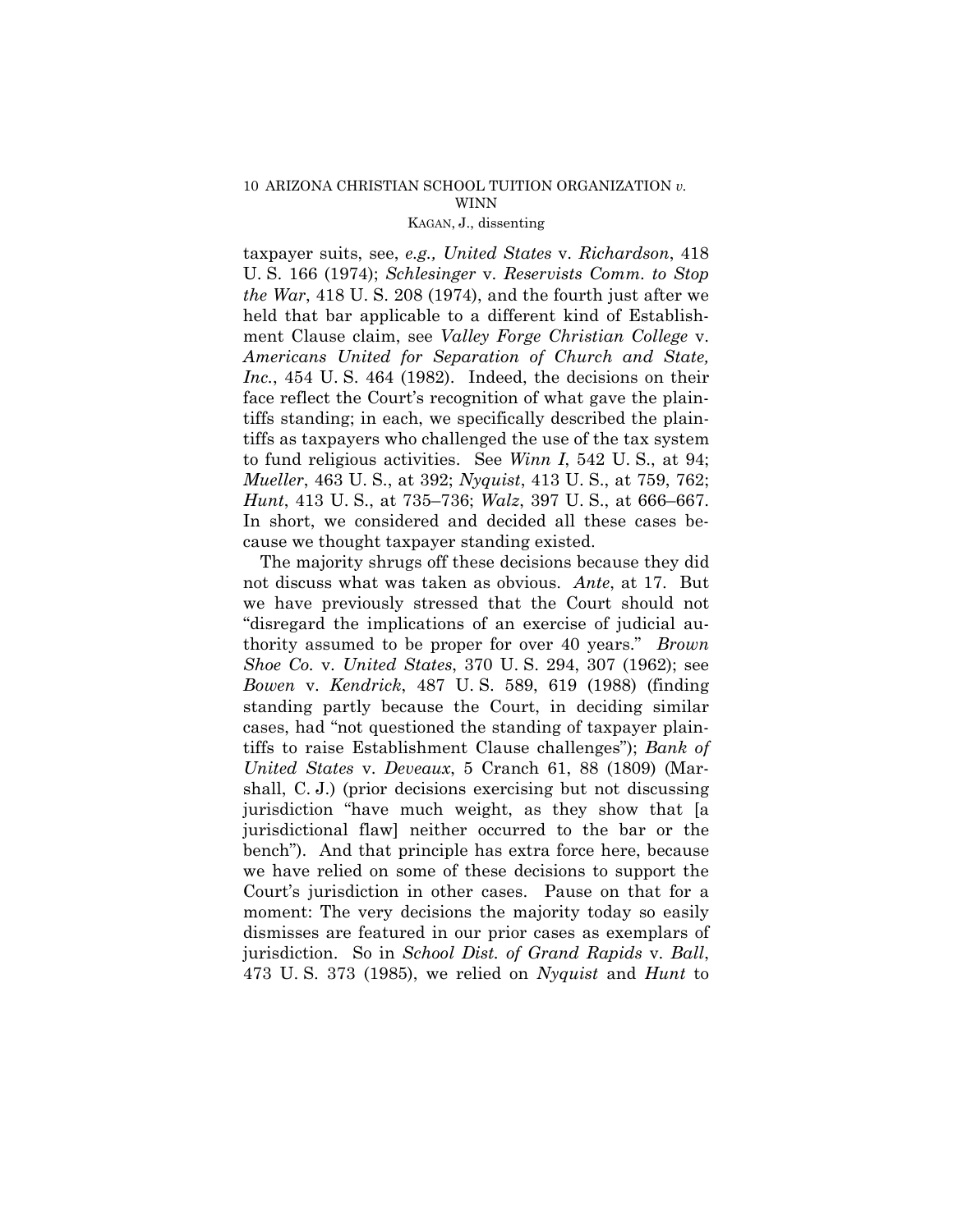conclude that taxpayers had standing to challenge a program of aid to religious and other private schools. 473 U. S., at 380, n. 5, overruled in part on other grounds by *Agostini* v. *Felton*, 521 U. S. 203 (1997). And in *Winn I*  (recall, an earlier iteration of this case), we rejected a different jurisdictional objection in part by relying on *Mueller* and *Nyquist*. We called those cases "adjudications of great moment discerning no [jurisdictional] barrier" and warned that they could not "be written off as reflecting nothing more than unexamined custom or unthinking habit." 542 U.S., at 112, n. 13 (internal quotation marks and citations omitted). Until today, that is—when the majority does write off these adjudications and reaches a result against all precedent.

#### B

Our taxpayer standing cases have declined to distinguish between appropriations and tax expenditures for a simple reason: Here, as in many contexts, the distinction is one in search of a difference. To begin to see why, consider an example far afield from *Flast* and, indeed, from religion. Imagine that the Federal Government decides it should pay hundreds of billions of dollars to insolvent banks in the midst of a financial crisis. Suppose, too, that many millions of taxpayers oppose this bailout on the ground (whether right or wrong is immaterial) that it uses their hard-earned money to reward irresponsible business behavior. In the face of this hostility, some Members of Congress make the following proposal: Rather than give the money to banks via appropriations, the Government will allow banks to subtract the exact same amount from the tax bill they would otherwise have to pay to the U. S. Treasury. Would this proposal calm the furor? Or would most taxpayers respond by saying that a subsidy is a subsidy (or a bailout is a bailout), whether accomplished by the one means or by the other? Surely the latter; in-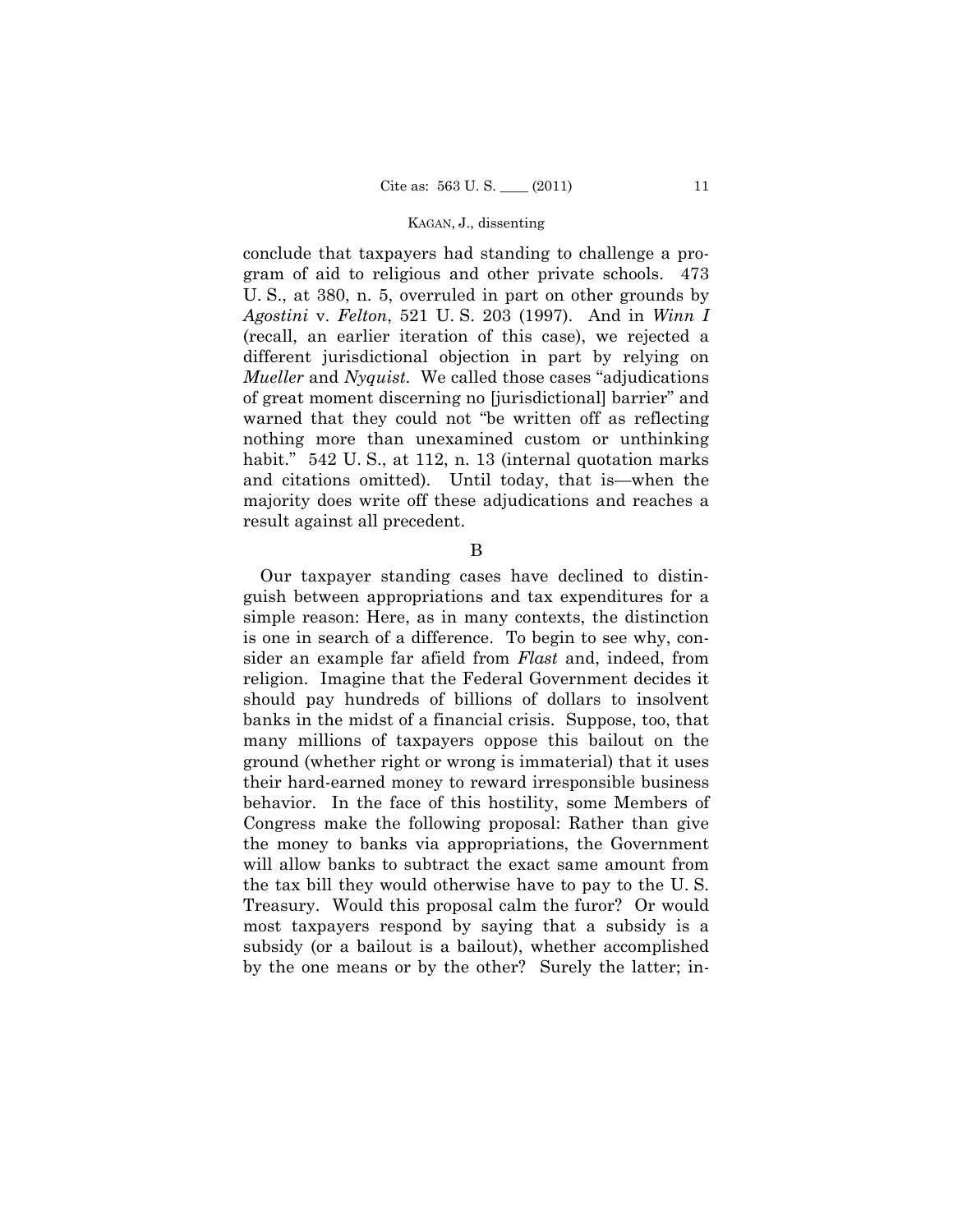# KAGAN, J., dissenting

deed, we would think the less of our countrymen if they failed to see through this cynical proposal.

And what ordinary people would appreciate, this Court's case law also recognizes—that targeted tax breaks are often "economically and functionally indistinguishable from a direct monetary subsidy." *Rosenberger* v. *Rector and Visitors of Univ. of Va.*, 515 U. S. 819, 859 (1995) (THOMAS, J., concurring). Tax credits, deductions, and exemptions provided to an individual or organization have "much the same effect as a cash grant to the [recipient] of the amount of tax it would have to pay" absent the tax break. *Regan* v. *Taxation With Representation of Wash.*, 461 U. S. 540, 544 (1983). "Our opinions," therefore, "have long recognized . . . the reality that [tax expenditures] are a form of subsidy that is administered through the tax system." *Arkansas Writers' Project, Inc.* v. *Ragland*, 481 U. S. 221, 236 (1987) (SCALIA, J., dissenting) (internal quotation marks omitted). Or again: Tax breaks "can be viewed as a form of government spending," *Camps Newfound/Owatonna, Inc.* v. *Town of Harrison*, 520 U. S. 564, 589–590, n. 22 (1997), even assuming the diverted tax funds do not pass through the public treasury. And once more: Both special tax benefits and cash grants "represen[t] a charge made upon the state," *Nyquist*, 413 U. S., at 790–791 (internal quotation marks omitted); both deplete funds in the government's coffers by transferring money to select recipients.<sup>6</sup>

<sup>6</sup>The majority observes that special tax benefits may in fact "*increas[e]* government revenues" by "spur[ring] economic activity." *Ante*, at 8 (internal quotation marks omitted). That may be so in the long run (although the only non-speculative effect is to immediately diminish funds in the public treasury). But as the majority acknowledges, *ibid.*, this possibility holds just as true for appropriations; that is why we (optimistically) refer to some government outlays as "investments." The insight therefore cannot help the majority distinguish between tax expenditures and appropriations.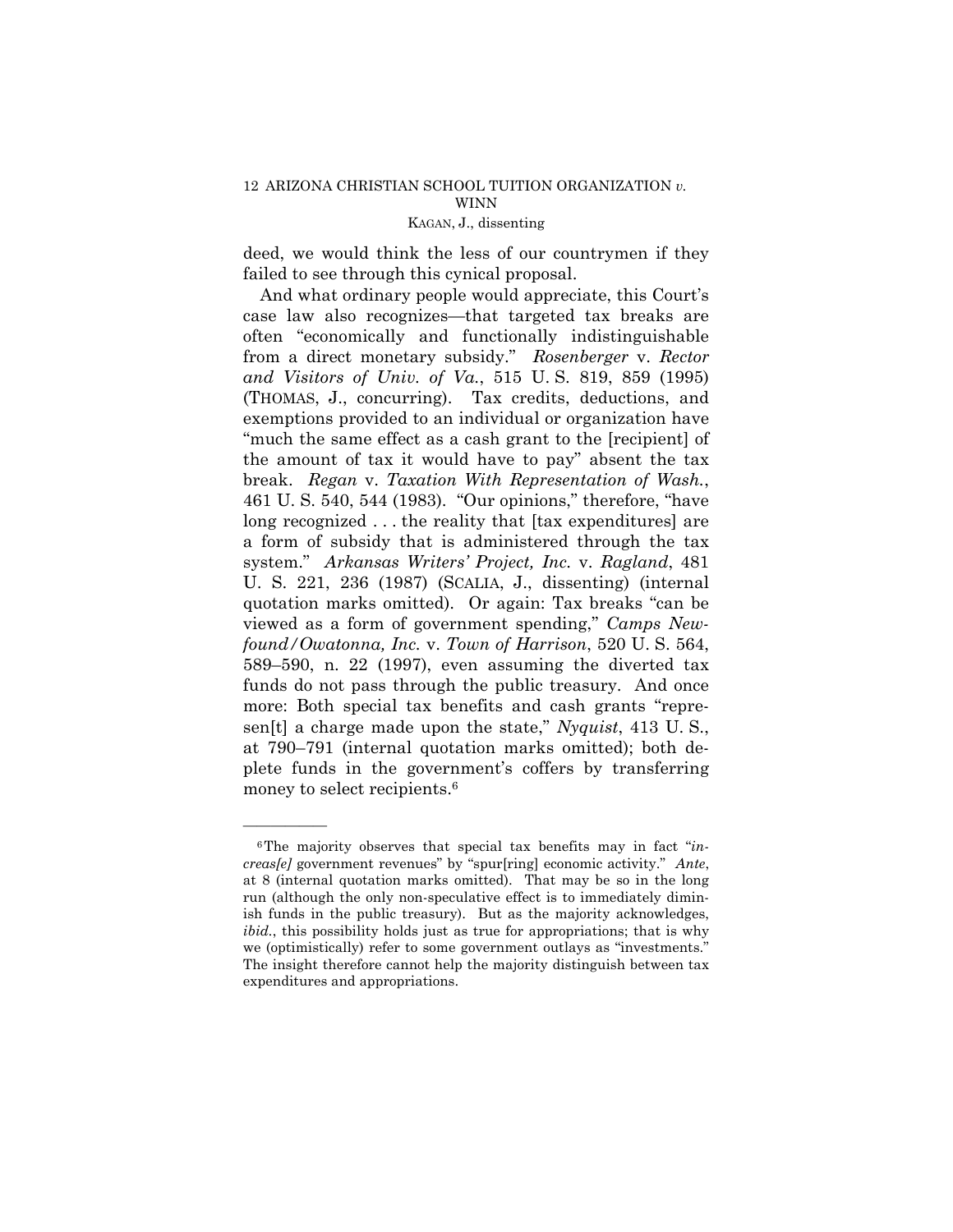For just this reason, government budgeting rules routinely insist on calculation of tax subsidies, in addition to appropriations. The President must provide information on the estimated cost of tax expenditures in the budget he submits to Congress each year. See 31 U. S. C. §1105(a)(16); n. 1, *supra*. Similarly, congressional budget committees must report to all Members on the level of tax expenditures in the federal budget. See 2 U. S. C. §632(e)(2)(E). Many States—including Arizona—likewise compute the impact of targeted tax breaks on the public treasury, in recognition that these measures are just spending under a different name, see n. 1, *supra*. The Arizona Department of Revenue must issue an annual report "detailing the approximate costs in lost revenue for all state tax expenditures." Ariz. Rev. Stat. Ann. §42– 1005(A)(4) (West 2006). The most recent report notes the significance of this accounting in the budget process. It explains that "the fiscal impact of implementing" targeted tax breaks, including the STO credit challenged here, is "similar to a direct expenditure of state funds." Arizona Dept. of Revenue, Revenue Impact of Arizona's Tax Expenditures FY 2009/10, p. 1 (preliminary Nov. 15, 2010); see also Surrey, Tax Incentives as a Device for Implementing Government Policy: A Comparison with Direct Government Expenditures, 83 Harv. L. Rev. 705, 717 (1970) ("A dollar is a dollar—both for the person who receives it and the government that pays it, whether the dollar comes with a tax credit label or a direct expenditure label").

And because these financing mechanisms result in the same bottom line, taxpayers challenging them can allege the same harm. Our prior cases have often recognized the cost that targeted tax breaks impose on taxpayers generally. "When the Government grants exemptions or allows deductions" to some, we have observed, "all taxpayers are affected; the very fact of the exemption or deduction . . . means that other taxpayers can be said to be indirect and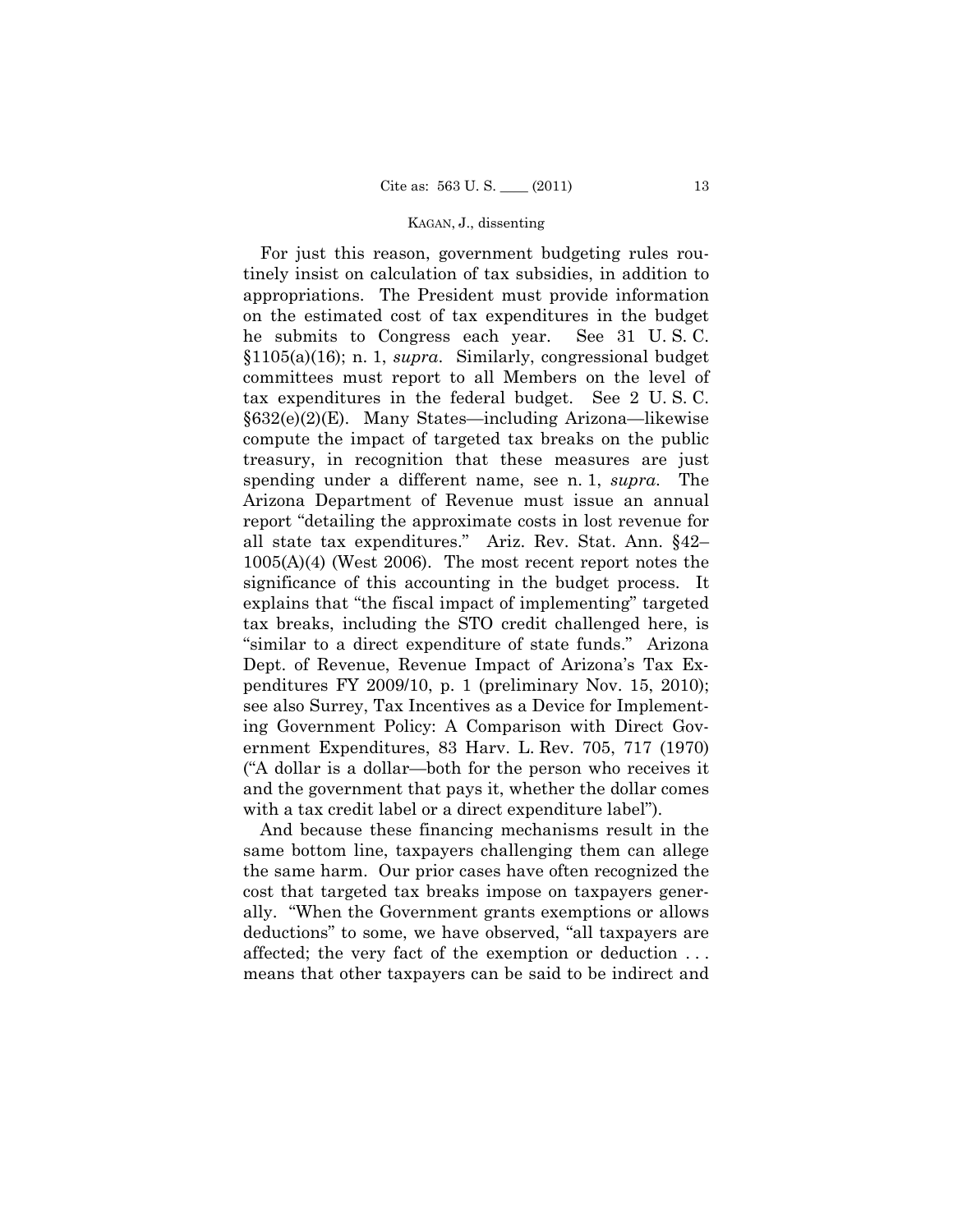#### 14 ARIZONA CHRISTIAN SCHOOL TUITION ORGANIZATION *v.*  WINN KAGAN, J., dissenting

vicarious 'donors.' " *Bob Jones Univ.* v. *United States*, 461 U. S. 574, 591 (1983). And again: "Every tax exemption constitutes a subsidy that affects nonqualifying taxpayers, forcing them to" bear its cost. *Texas Monthly, Inc.* v. *Bullock*, 489 U. S. 1, 14 (1989) (plurality opinion). Indeed, we have specifically compared the harm arising from a tax subsidy with that arising from a cash grant, and declared those injuries equivalent because both kinds of support deplete the public fisc. "In either case," we stated, "the alleged injury is based on the asserted effect of the allegedly illegal activity on public revenues, to which the taxpayer contributes." *DaimlerChrysler Corp.* v. *Cuno*, 547 U. S. 332, 344 (2006). This taxpayer injury of course fails to establish standing in the mine-run case, whatever form the state aid takes. See, *e.g., id.,* at 343–344; *ante*, at 6– 10; *supra,* at 3. But the key is this: Whenever taxpayers have standing under *Flast* to challenge an appropriation, they should also have standing to contest a tax expenditure. Their access to the federal courts should not depend on which type of financial subsidy the State has offered.

Consider some further examples of the point, but this time concerning state funding of religion. Suppose a State desires to reward Jews—by, say, \$500 per year—for their religious devotion. Should the nature of taxpayers' concern vary if the State allows Jews to claim the aid on their tax returns, in lieu of receiving an annual stipend? Or assume a State wishes to subsidize the ownership of crucifixes. It could purchase the religious symbols in bulk and distribute them to all takers. Or it could mail a reimbursement check to any individual who buys her own and submits a receipt for the purchase. Or it could authorize that person to claim a tax credit equal to the price she paid. Now, really—do taxpayers have less reason to complain if the State selects the last of these three options? The Court today says they do, but that is wrong. The effect of each form of subsidy is the same, on the public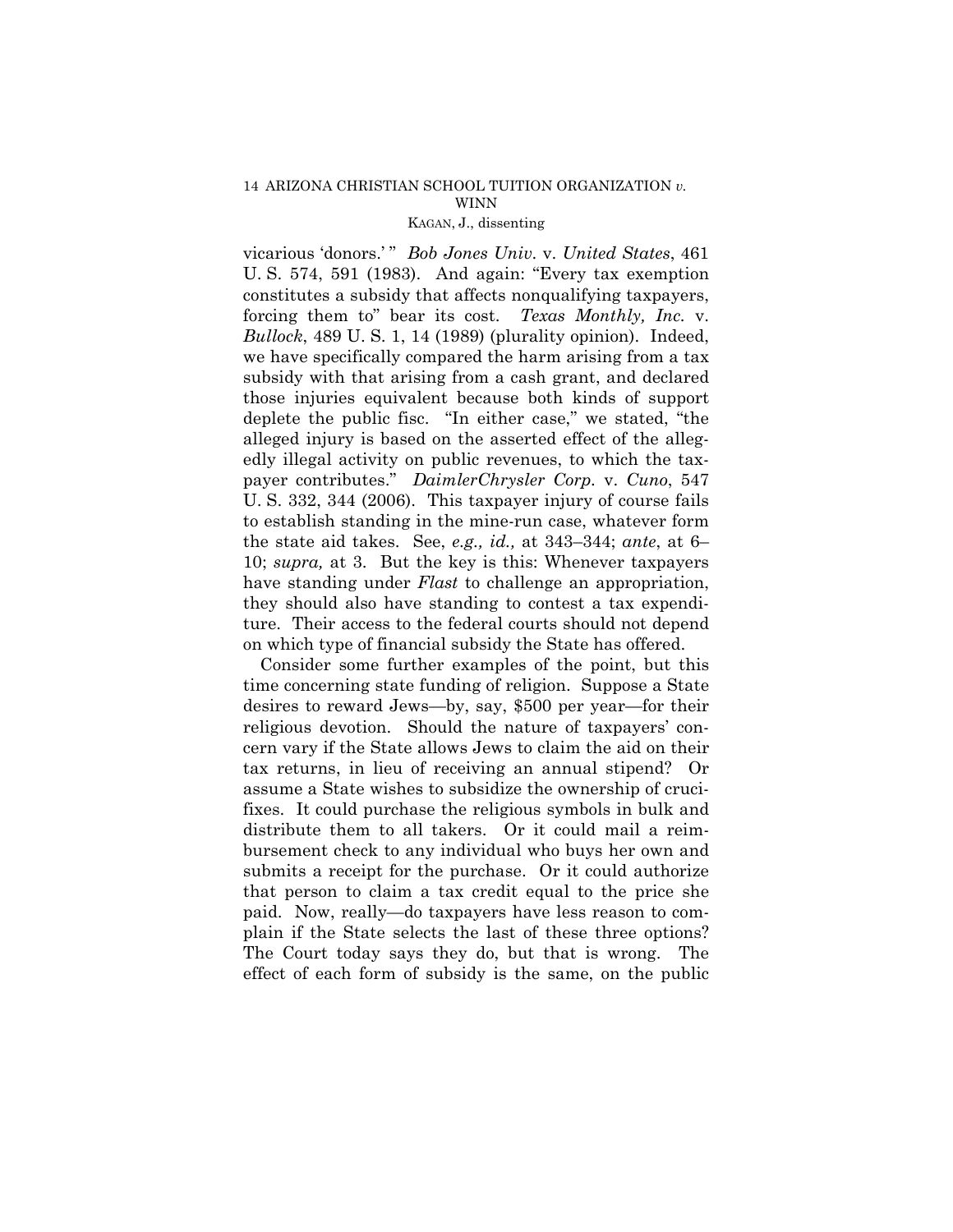fisc and on those who contribute to it. Regardless of which mechanism the State uses, taxpayers have an identical stake in ensuring that the State's exercise of its taxing and spending power complies with the Constitution.7

Here, the mechanism Arizona has selected is a dollarfor-dollar tax credit to aid school tuition organizations. Each year come April 15, the State tells Arizonans: Either pay the full amount of your tax liability to the State, or subtract up to \$500 from your tax bill by contributing that sum to an STO. See *Winn I*, 542 U. S., at 95. To claim the credit, an individual makes a notation on her tax return and splits her tax payment into two checks, one made out to the State and the other to the STO. As this Court recognized in *Winn I*, the STO payment is therefore "costless" to the individual, *ibid.;* it comes out of what she otherwise would be legally obligated to pay the State hence, out of public resources. And STOs capitalize on this aspect of the tax credit for all it is worth—which is quite a lot. To drum up support, STOs highlight that "donations" are made not with an individual's own, but with other people's—*i.e.*, taxpayers'—money. One STO advertises that "[w]ith Arizona's scholarship tax credit, you can send children to our community's [religious] day schools and it won't cost you a dime!" Brief for Respondents 13 (internal quotation marks and emphasis omitted). Another urges potential donors to "imagine giving [to charity] with someone else's money. . . . Stop Imagining,

<sup>7</sup>The majority indicates that some persons could challenge these hypothetical government actions based on individualized injury, separate and apart from taxpayer status. See *ante*, at 1–2, 17–18. That is quite right; indeed, some parents or children likely have standing to challenge the Arizona tax credit on such grounds. But this possibility does not detract from the point made here. The purpose of these illustrations is to show that *if* taxpayer status is the thing alleged to confer standing, it should do so irrespective of the form of the government subsidy.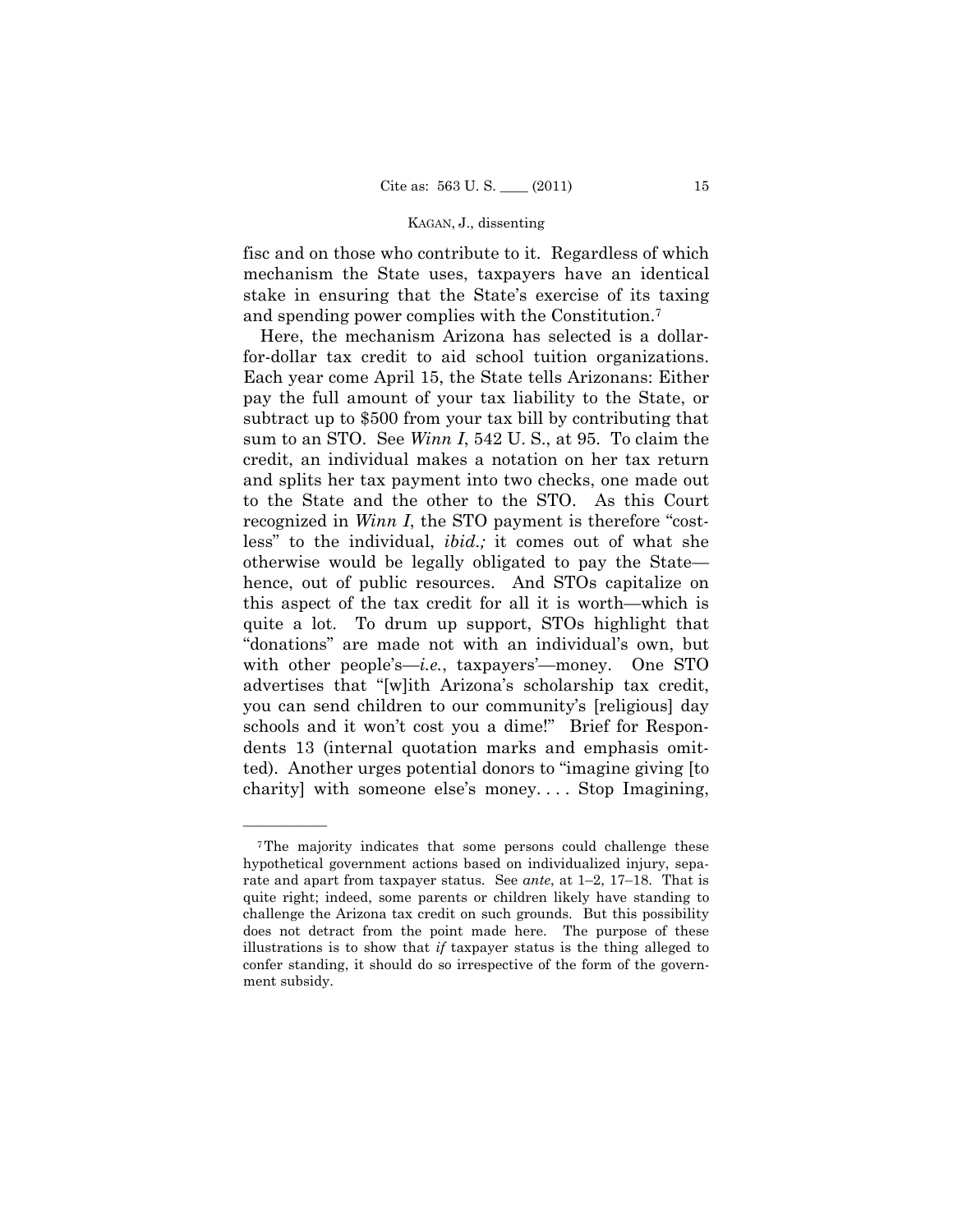# KAGAN, J., dissenting

thanks to Arizona tax laws you can!" *Id.,* at 14 (internal quotation marks and emphasis omitted). And so Arizonans do just that: It is, after all, good fun to spend other people's money. By the State's reckoning, from 1998 to 2008 the credit cost Arizona almost \$350 million in redirected tax revenue.<sup>8</sup>

The Plaintiffs contend that this expenditure violates the Establishment Clause. If the legislature had appropriated these monies for STOs, the Plaintiffs would have standing, beyond any dispute, to argue the merits of their claim in federal court. But the Plaintiffs have no such recourse, the Court today holds, because Arizona funds STOs through a tax credit rather than a cash grant. No less than in the hypothetical examples offered above, here too form prevails over substance, and differences that make no difference determine access to the Judiciary. And the casualty is a historic and vital method of enforcing the Constitution's guarantee of religious neutrality.

 $\mathcal{C}$ 

The majority offers just one reason to distinguish appropriations and tax expenditures: A taxpayer experiences injury, the Court asserts, only when the government "extracts and spends" her very own tax dollars to aid religion. *Ante*, at 15 (internal quotation marks and alterations omitted). In other words, a taxpayer suffers legally

<sup>8</sup>See Arizona Dept. of Revenue, Revenue Impact of Arizona's Tax Expenditures FY 2009/10, p. 48 (preliminary Nov. 15, 2010); FY 2008/09, p. 54 (preliminary Nov. 16, 2009); FY 2007/08, p. 58 (preliminary Nov. 17, 2008); FY 2006/07, p. 65 (preliminary Nov. 15, 2007/final Sept. 2010); FY 2005/06, p. 73 (preliminary Nov. 15, 2006/final Dec. 2009); FY 2004/05, p. 72 (preliminary Nov. 15, 2005/final June 2009); FY 2003/04, p. 74 (preliminary Nov. 14, 2004/final Feb. 2007); FY 2002/03, p. 74 (preliminary Nov. 15, 2003/final Mar. 2007); FY 2001/02, p. 71 (preliminary Nov. 15, 2002/final Mar. 2004); FY 2000/01, p. 73 (preliminary Nov. 15, 2001/final July 2003); FY 1999/00, p. 72 (preliminary Nov. 15, 2000/final Aug. 2002).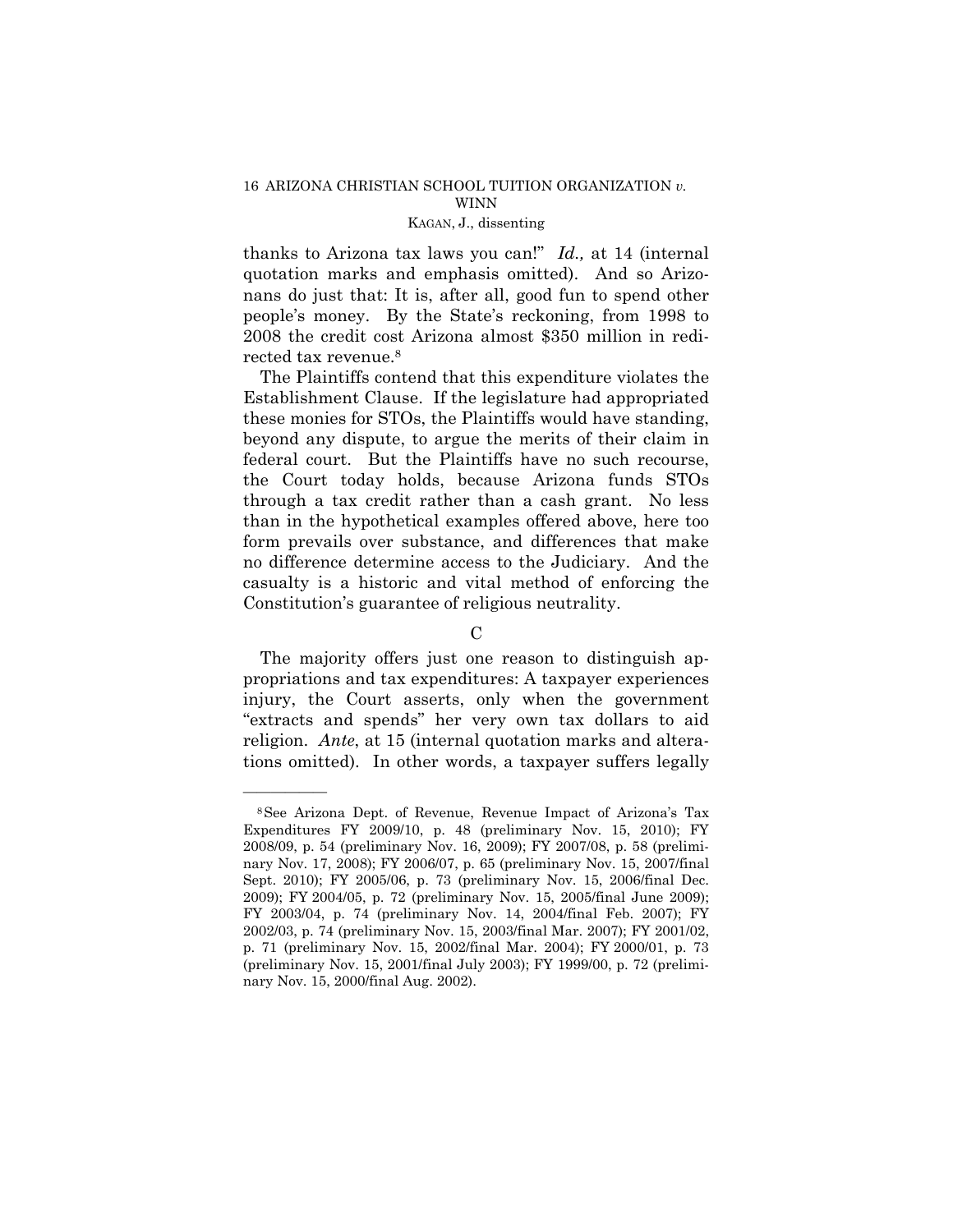cognizable harm if but only if her particular tax dollars wind up in a religious organization's coffers. See also Tr. of Oral Arg. 4 (Solicitor General proposing that the "key point" was: "If you placed an electronic tag to track and monitor each cent that the [Plaintiffs] pay in tax," none goes to religious STOs). And no taxpayer can make this showing, the Court concludes, if the government subsidizes religion through tax credits, deductions, or exemptions (rather than through appropriations).9

The majority purports to rely on *Flast* to support this new "extraction" requirement. It plucks the three words "extrac[t] and spen[d]" from the midst of the *Flast* opinion, and suggests that they severely constrict the decision's scope. *Ante*, at 15 (quoting 392 U. S., at 106). And it notes that *Flast* partly relied on James Madison's famed argument in the Memorial and Remonstrance Against Religious Assessments: "'[T]he same authority which can force a citizen to contribute three pence only of his property for

<sup>9</sup>Even taken on its own terms, the majority's reasoning does not justify the conclusion that the Plaintiffs lack standing. Arizona's tuitiontax-credit program in fact necessitates the direct expenditure of funds from the state treasury. After all, the statute establishing the initiative requires the Arizona Department of Revenue to certify STOs, maintain an STO registry, make the registry available to the public on request and post it on a website, collect annual reports filed by STOs, and send written notice to STOs that have failed to comply with statutory requirements. Ariz. Rev. Stat. Ann. §§43–1502(A)–(C), 43–1506 (West Supp. 2010). Presumably all these activities cost money, which comes from the state treasury. Thus, on the majority's own theory, the government has "extract[ed] and spen[t]" the Plaintiffs' (along with other taxpayers') dollars to implement the challenged program, and the Plaintiffs should have standing. (The majority, after all, makes clear that nothing in its analysis hinges on the size or proportion of the Plaintiffs' contribution. *Ante*, at 13.) But applying the majority's theory in this way reveals the hollowness at its core. Can anyone believe that the Plaintiffs have suffered injury through the costs involved in administering the program, but not through the far greater costs of granting the tax expenditure in the first place?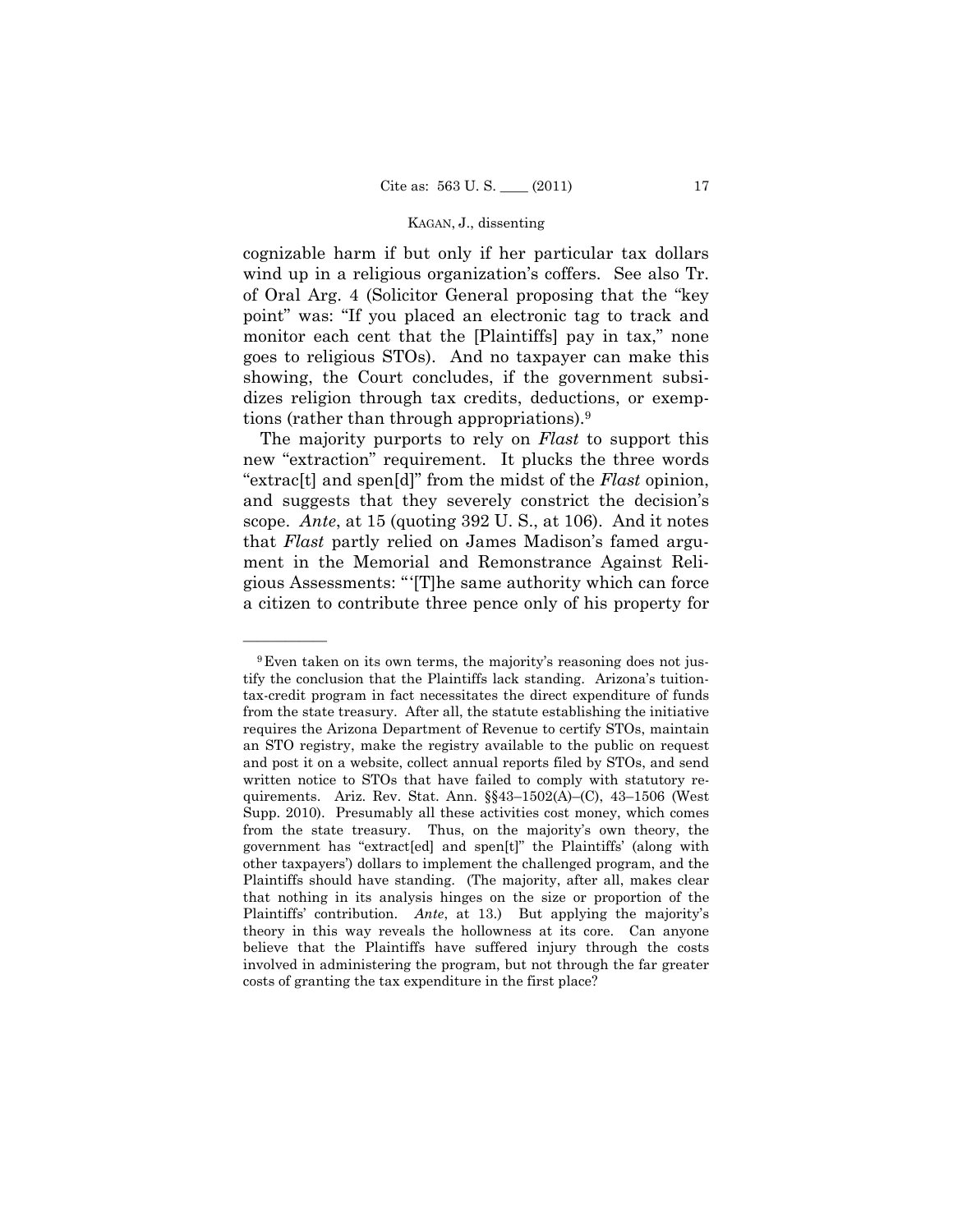## KAGAN, J., dissenting

the support of any one establishment, may force him to conform to any other establishment in all cases whatsoever.'" 392 U. S., at 103 (quoting 2 Writings of James Madison 183, 186 (G. Hunt ed. 1901)); see *ante,* at 12–14. And that is all the majority can come up with.

But as indicated earlier, everything of import in *Flast*  cuts against the majority's position. Here is how *Flast*  stated its holding: "[W]e hold that a taxpayer will have standing consistent with Article III to invoke federal judicial power when he alleges that congressional action under the taxing and spending clause is in derogation of" the Establishment Clause. 392 U. S., at 105–106. Nothing in that straightforward sentence supports the idea that a taxpayer can challenge only legislative action that disburses his particular contribution to the state treasury. And here is how *Flast* primarily justified its holding: "[O]ne of the specific evils feared by those who drafted the Establishment Clause and fought for its adoption was that the taxing and spending power would be used to favor one religion over another or to support religion in general." *Id.*, at 103. That evil arises even if the specific dollars that the government uses do not come from citizens who object to the preference. Likewise, the two-part nexus test, which is the heart of *Flast*'s doctrinal analysis, contains no hint of an extraction requirement. See *supra*, at 4. And finally, James Madison provides no comfort to today's majority. He referred to "three pence" exactly because it was, even in 1785, a meaningless sum of money; then, as today, the core injury of a religious establishment had naught to do with any given individual's out-of-pocket loss. See *infra*, at 21–23 (further discussing Madison's views). So the majority is left with nothing, save for three words *Flast* used to describe the particular facts in that case: In not a single non-trivial respect could the *Flast* Court recognize its handiwork in the majority's depiction.

The injury to taxpayers that *Flast* perceived arose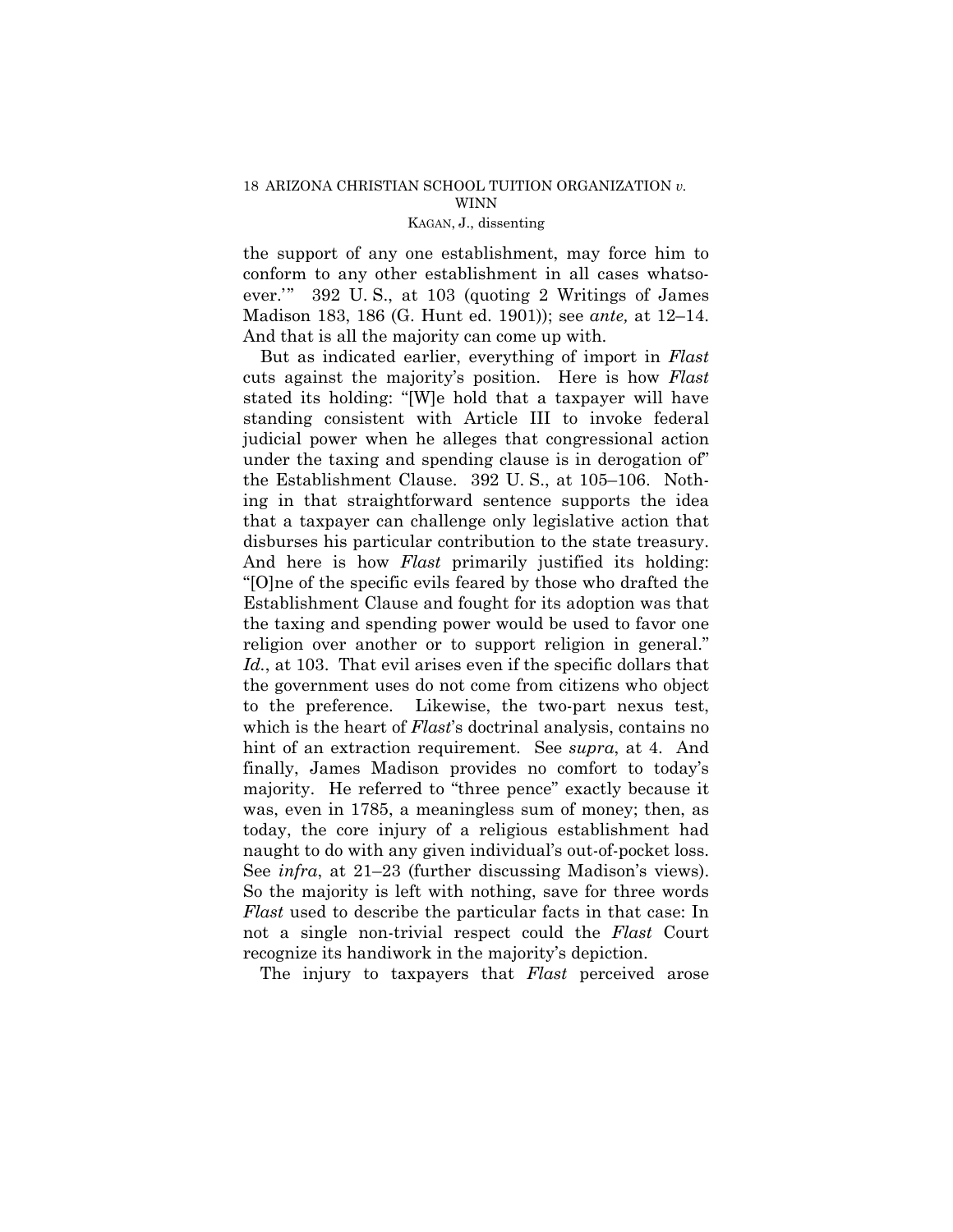whenever the legislature used its taxing-and-spending power to channel tax dollars to religious activities. In that and subsequent cases (including the five in this Court involving tax expenditures), a taxpayer pleaded the requisite harm by stating that public resources were funding religion; the tracing of particular dollars (whether by the Solicitor General's "electronic tag" or other means) did not enter into the question. See *DaimlerChrysler Corp.*, 547 U. S., at 348 (describing how the *Flast* Court's understanding of the Establishment Clause's history led the Court to view the alleged "injury" as the expenditure of "'tax money' in aid of religion" (quoting *Flast*, 392 U. S., at 106)). And for all the reasons already given, that standard is met regardless whether the funding is provided via cash grant or tax expenditure. See *supra*, at 11–16. Taxpayers pick up the cost of the subsidy in either form. See *ibid*. So taxpayers have an interest in preventing the use of either mechanism to infringe religious neutrality.10

 $10$ On this traditional view of the harm to taxpayers arising from state financing of religion, the Plaintiffs here can satisfy not only Article III's injury requirement, but also its causation and redressability requirements. The majority's contrary position, *ante*, at 15–16, stems from its miscasting of the injury involved; once that harm is stated correctly, all the rest follows. To wit: The Plaintiffs allege they suffer *injury* when the State funnels public resources to religious organizations through the tax credit. Arizona, they claim, has *caused* this injury by enacting legislation that establishes the credit. And an injunction limiting the credit's operation would *redress* the harm by preventing the allegedly unlawful diversion of tax revenues. The Plaintiffs need not, as the majority insists, show that this remedy would "affect . . . their tax payments," *ante*, at 16, any more than the taxpayer in *Flast* had to establish that her tax burden would decrease absent the Government's funding of religious schools. As we have previously recognized, when taxpayers object to the spending of tax money in violation of the Establishment Clause (whether through tax credits or appropriations), "an injunction against the spending would . . . redress [their] injury, regardless of whether lawmakers would dispose of the savings in a way that would benefit the taxpayer-plaintiffs personally." *DaimlerChrysler Corp.* v. *Cuno*, 547 U. S. 332, 348–349 (2006).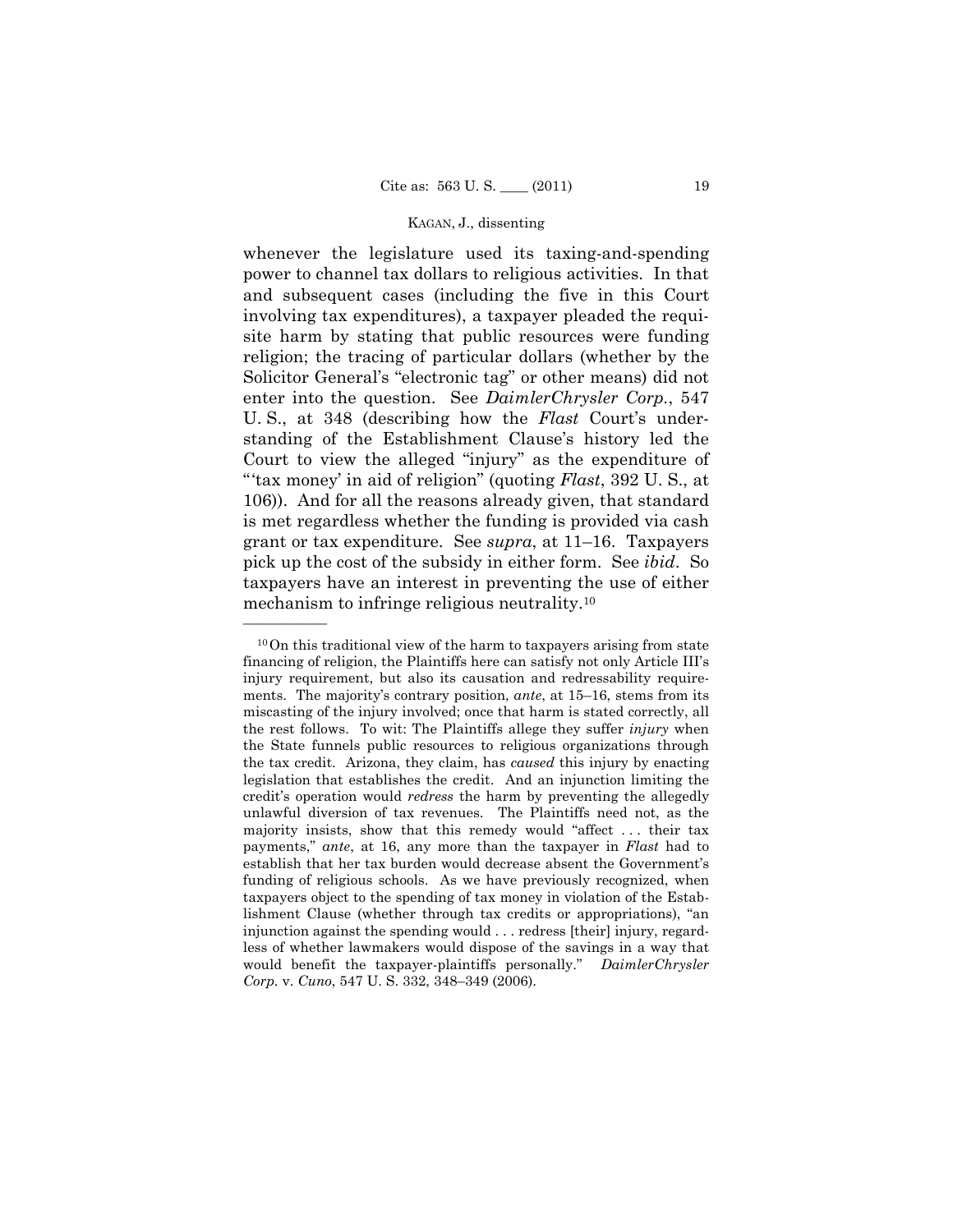# KAGAN, J., dissenting

Indeed, the majority's new conception of injury is at odds not merely with *Flast*, but also (if ironically) with our cases precluding taxpayer standing generally. See *supra*, at 3; *ante*, at 6–10. Today's majority insists that legislation challenged under the Establishment Clause must "extrac[t] and spen[d] a conscientious dissenter's funds." *Ante*, at 15. But we have rejected taxpayer standing in other contexts because each taxpayer's share of treasury funds is "minute and indeterminable." *Frothingham*, 262 U. S., at 487. No taxpayer can point to an expenditure (by cash grant or otherwise) and say that her own tax dollars are in the mix; in fact, they almost surely are not. "[I]t is," as we have noted, "a complete fiction to argue that an unconstitutional . . . expenditure causes an individual . . . taxpayer any measurable economic harm." *Hein*, 551 U. S., at 593 (plurality opinion). That is as true in Establishment Clause cases as in any others. Taxpayers have standing in these cases *despite* their foreseeable failure to show that the alleged constitutional violation involves their own tax dollars, not *because* the State has used their particular funds.

And something still deeper is wrong with the majority's "extract and spend" requirement: It does not measure what matters under the Establishment Clause. Let us indulge the Court's fiction that a taxpayer's ".000000000001 penny" is somehow involved in an ordinary appropriation of public funds for religious activity (thus supposedly distinguishing it from a tax expenditure). Still, consider the following example: Imagine the Internal Revenue Service places a checkbox on tax returns asking filers if they object to the government using their taxes to aid religion. If the government keeps "yes" money separate from "no" money and subsidizes religious activities only from the nonobjectors' account, the majority's analysis suggests that no taxpayer would have standing to allege a violation of the Establishment Clause. The funds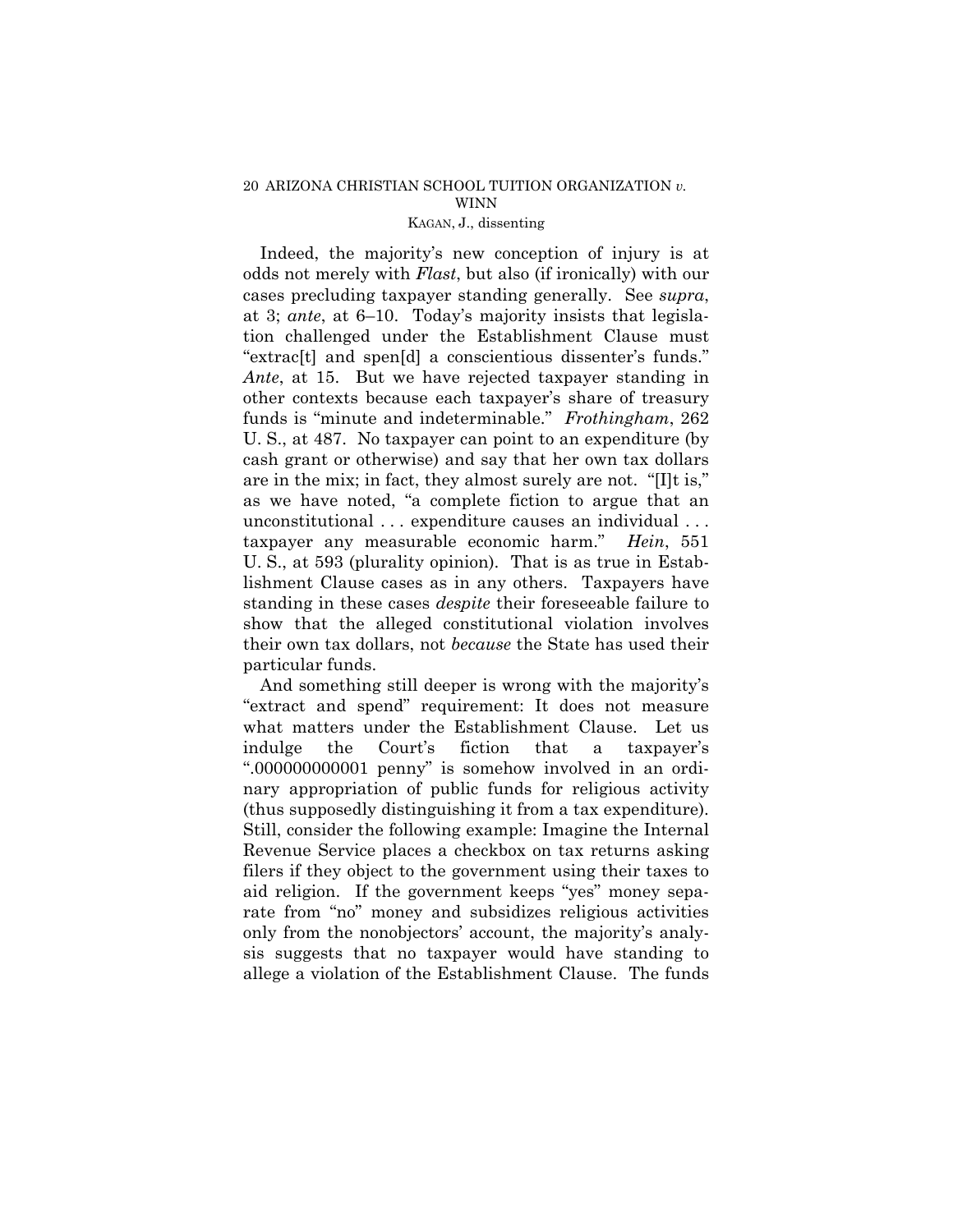used, after all, would not have been "extracted from a citizen and handed to a religious institution in violation of the citizen's conscience." *Ante*, at 16. But this Court has never indicated that States may insulate subsidies to religious organizations from legal challenge by eliciting the consent of some taxpayers. And the Court has of course been right not to take this approach. Taxpayers incur the same harm, and should have the same ability to bring suit, whether the government stores tax funds in one bank account or two. None of the principles underlying the Establishment Clause suggests otherwise.

James Madison, whom the Court again rightly labels "the leading architect of the religion clauses," *ante*, at 13 (quoting *Flast*, 392 U. S., at 103; internal quotation marks omitted), had something important to say about the matter of "extraction." As the majority notes, Madison's Memorial and Remonstrance criticized a tax levy proposed in Virginia to aid teachers of the Christian religion. *Ante*, at 12–13. But Madison's passionate opposition to that proposal informs this case in a manner different than the majority suggests. The Virginia tax in fact would not have extracted any monies (not even "three pence") from unwilling citizens, as the Court now requires. The plan allowed conscientious objectors to opt out of subsidizing religion by contributing their assessment to an alternative fund for the construction and maintenance of county schools.11 See

<sup>11</sup>The opt-out provision described county schools as "seminaries of learning." A Bill for Establishing A Provision for Teachers of the Christian Religion, reprinted in *Everson* v. *Board of Ed. of Ewing*, 330 U. S. 1, 74 (1947) (supplemental appendix to dissent of Rutledge, J.). In 1785, that phrase had no particular religious connotation: It "meant schools for general education, not schools for the training of ministers." Berg & Laycock, Mistakes in *Locke v. Davey* and the Future of State Payments for Services Provided by Religious Institutions, 40 Tulsa L. Rev. 227, 244, n. 113 (2004); see also, *e.g.,* 2 S. Johnson, Dictionary of the English Language 1741 (1773) ("seminary" means "place of education, from whence scholars are transplanted into life").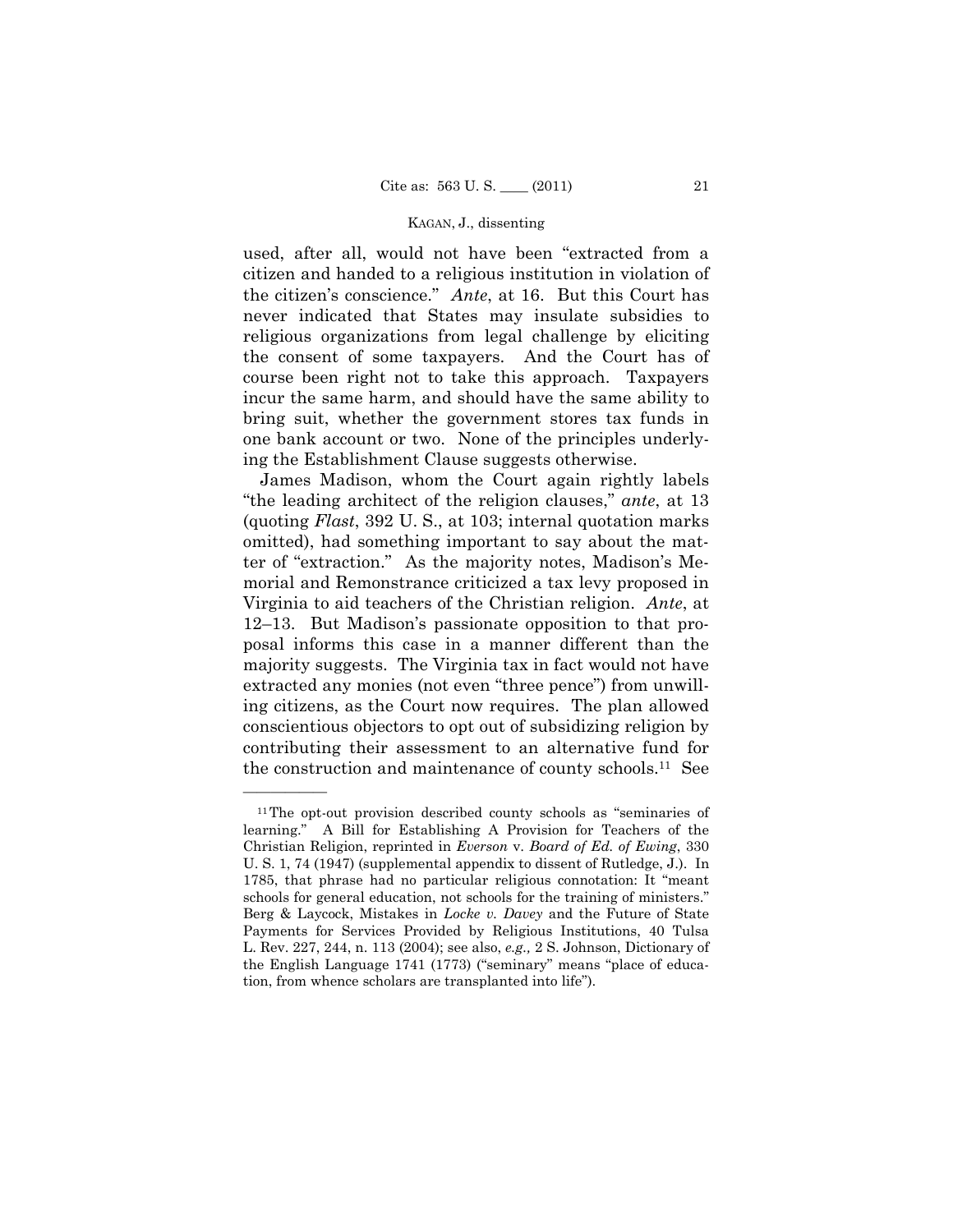## 22 ARIZONA CHRISTIAN SCHOOL TUITION ORGANIZATION *v.*  WINN KAGAN, J., dissenting

# A Bill Establishing A Provision for Teachers of the Christian Religion, reprinted in *Everson* v. *Board of Ed. of Ewing*, 330 U. S. 1, 74 (1947) (supplemental appendix to dissent of Rutledge, J.); Letter from James Madison to

Thomas Jefferson (Jan. 9, 1785), reprinted in 2 Writings of James Madison, at 102, 113; see also Blasi, School Vouchers and Religious Liberty: Seven Questions from Madison's *Memorial and Remonstrance*, 87 Cornell L. Rev. 783, 784 (2002) (the tax provision "permitted each taxpayer to specify which Christian denomination should receive his payment" and "[t]hose who did not wish to support a church could direct their assessment to a proposed common school fund"). Indeed, the Virginia Assessment was specifically "designed to avoid any charges of coercion of dissenters to pay taxes to support religious teachings with which they disagreed." Feldman, Intellectual Origins of the Establishment Clause, 77 N. Y. U. L. Rev. 346, 383 (2002).<sup>12</sup>

<sup>&</sup>lt;sup>12</sup>The majority speculates that the Virginia General Assembly would have given some of the monies collected from conscientious objectors to schools with a sectarian bent. *Ante*, at 13. Because the Assessment never became law, no one can know which county schools would have received aid; indeed, the first of these schools did not open its doors until decades later. See W. Miller, First Liberty 26 (2003); see generally J. Buck, Development of Public Schools in Virginia 1607–1952 (1952). But historians and legal scholars have uniformly understood the opt-out provision as a considered attempt to accommodate taxpayers who did not want their tax dollars to go to religion. See Berg & Laycock, *supra*, at 244, n. 113 (the "provision for payment to a school fund was not an effort to support religious schools as part of support for education overall," but rather "was an effort to accommodate the possibility of non-Christian taxpayers"); T. Buckley, Church and State in Revolutionary Virginia, 1776–1787, p. 133 (1977) (under the "text of the proposed bill . . . nonbelievers would [not] be forced to contribute to religion" because "[t]he assessment had been carefully drafted to permit those who preferred to support education rather than religion to do so"); see also, *e.g.,* Miller, *supra*, at 26; Underkuffler-Freund, Separation of the Religious and the Secular: A Foundational Challenge to First Amendment Theory, 36 Wm. & Mary L. Rev. 837, 889–890, n. 265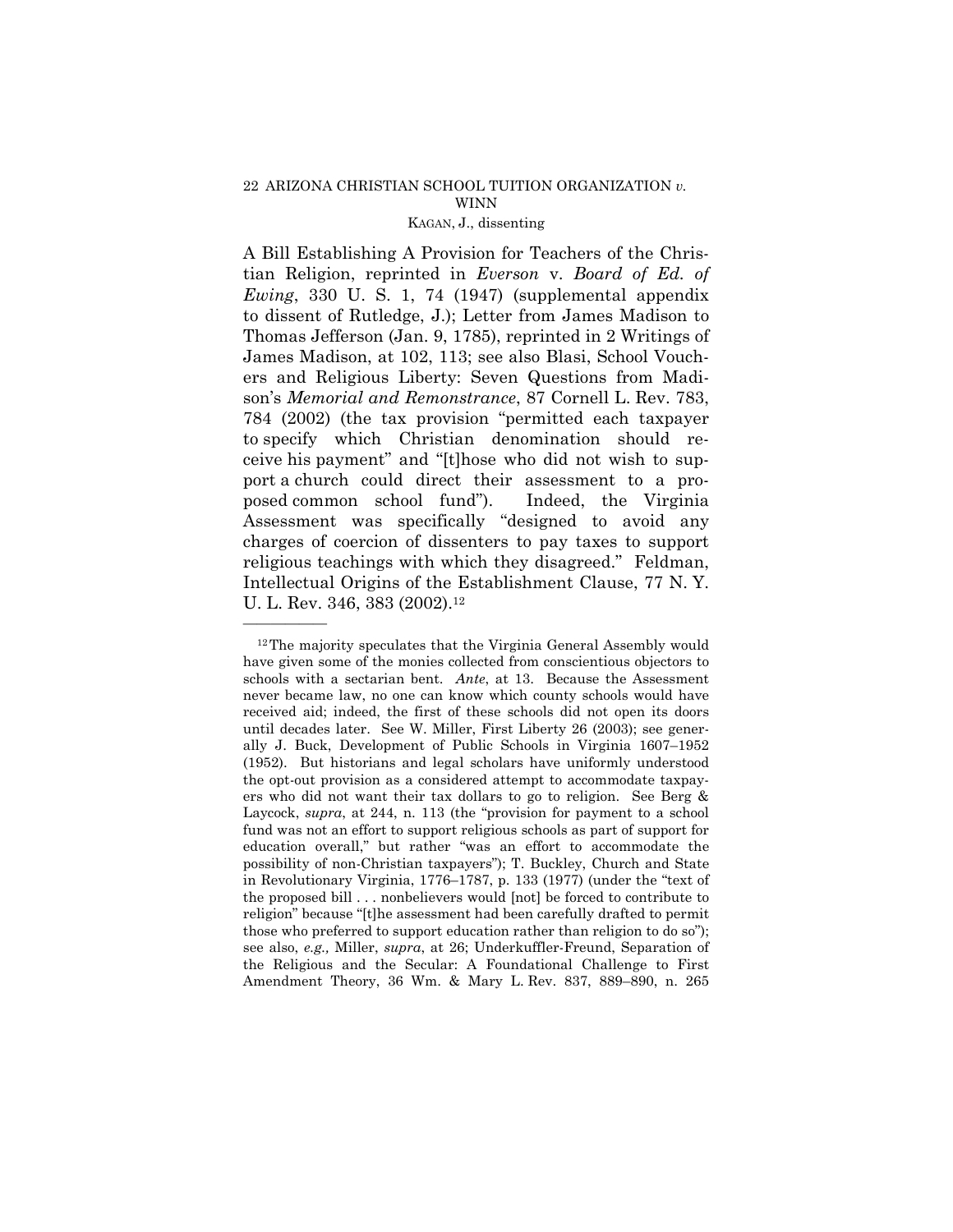In this respect, the Virginia Assessment is just like the Arizona tax credit. Although both funnel tax funds to religious organizations (and so saddle *all* taxpayers with the cost), neither forces any given taxpayer to pay for the subsidy out of her pocket. Madison thought that feature of the Assessment insufficient to save it. By relying on the selfsame aspect of the Arizona scheme to deny the Plaintiffs' claim of injury, the majority betrays Madison's vision.

# III

Today's decision devastates taxpayer standing in Establishment Clause cases. The government, after all, often uses tax expenditures to subsidize favored persons and activities. Still more, the government almost *always* has this option. Appropriations and tax subsidies are readily interchangeable; what is a cash grant today can be a tax break tomorrow. The Court's opinion thus offers a roadmap—more truly, just a one-step instruction—to any government that wishes to insulate its financing of religious activity from legal challenge. Structure the funding as a tax expenditure, and *Flast* will not stand in the way. No taxpayer will have standing to object. However blatantly the government may violate the Establishment Clause, taxpayers cannot gain access to the federal courts.

And by ravaging *Flast* in this way, today's decision damages one of this Nation's defining constitutional commitments. "Congress shall make no law respecting an establishment of religion"—ten simple words that have stood for over 200 years as a foundation stone of American religious liberty. Ten words that this Court has long understood, as James Madison did, to limit (though by no

<sup>(1995);</sup> Adams & Emmerich, Heritage of Religious Liberty, 137 U. Pa. L. Rev. 1559, 1573 (1989); Laycock, "Nonpreferential" Aid to Religion: A False Claim About Original Intent, 27 Wm. & Mary L. Rev. 875, 897, and n. 108 (1985–1986); L. Pfeffer, Church State and Freedom 110 (rev. ed. 1967).